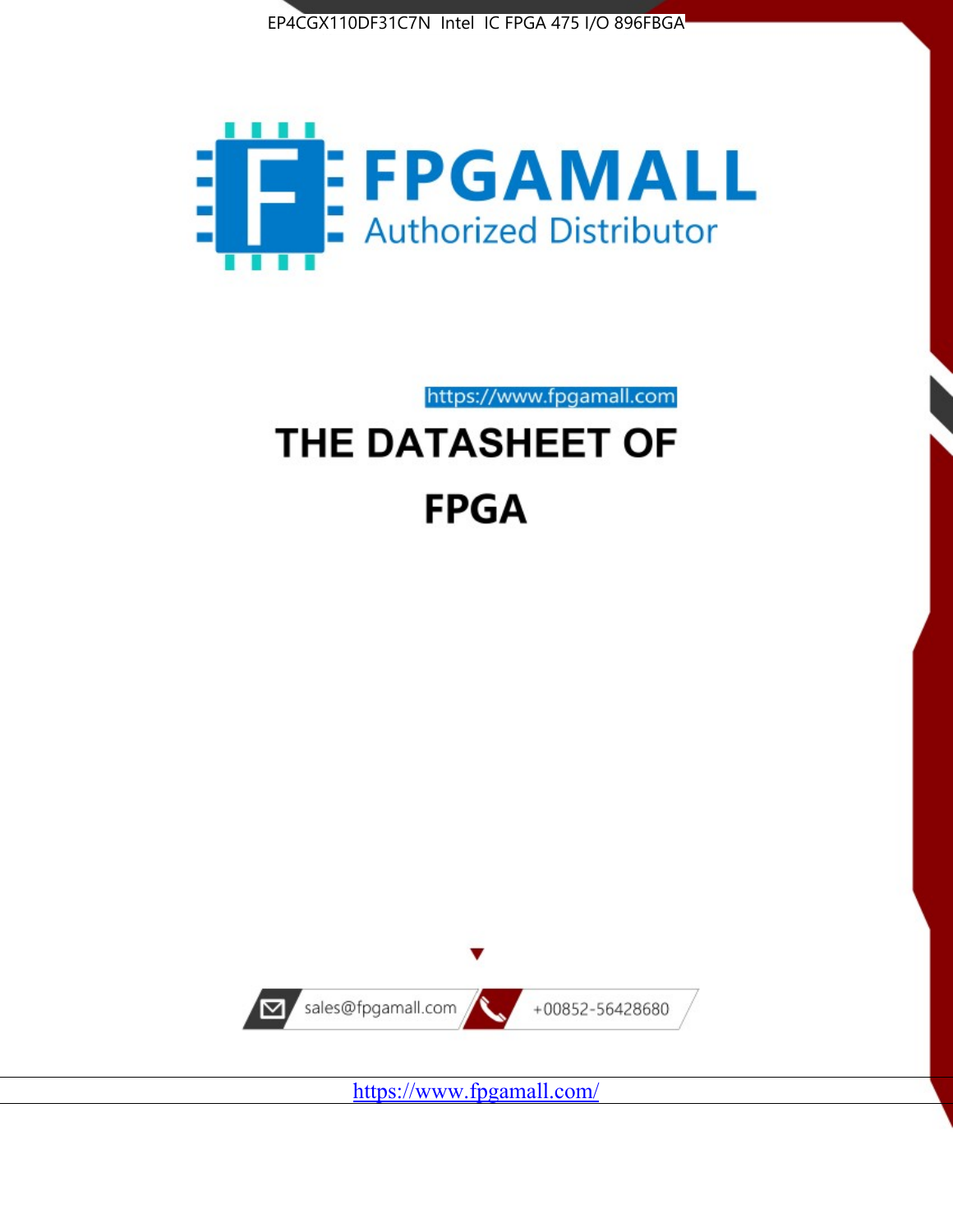

## **1. Cyclone IV Device Datasheet**

**CYIV-53001-2.0**

This chapter describes the electrical and switching characteristics for Cyclone<sup>®</sup> IV devices. Electrical characteristics include operating conditions and power consumption. Switching characteristics include transceiver specifications, core, and periphery performance. This chapter also describes I/O timing, including programmable I/O element (IOE) delay and programmable output buffer delay.

This chapter includes the following sections:

- "Operating Conditions" on page 1–1
- "Power Consumption" on page 1–16
- "Switching Characteristics" on page 1–16
- " $I/O$  Timing" on page  $1-37$
- "Glossary" on page 1–37

## **Operating Conditions**

When Cyclone IV devices are implemented in a system, they are rated according to a set of defined parameters. To maintain the highest possible performance and reliability of Cyclone IV devices, you must consider the operating requirements described in this chapter.

Cyclone IV devices are offered in commercial, industrial, extended industrial and, automotive grades. Cyclone IV E devices offer –6 (fastest), –7, –8, –8L, and –9L speed grades for commercial devices, –8L speed grades for industrial devices, and –7 speed grade for extended industrial and automotive devices. Cyclone IV GX devices offer –6 (fastest), –7, and –8 speed grades for commercial devices and –7 speed grade for industrial devices.

**For more information about the supported speed grades for respective Cyclone IV** devices, refer to the *[Cyclone IV FPGA Device Family Overview](http://www.altera.com/literature/hb/cyclone-iv/cyiv-51001.pdf)* chapter.

**1** Cyclone IV E devices are offered in core voltages of 1.0 and 1.2 V. Cyclone IV E devices with a core voltage of 1.0 V have an 'L' prefix attached to the speed grade.

In this chapter, a prefix associated with the operating temperature range is attached to the speed grades; commercial with a "C" prefix, industrial with an "I" prefix, and automotive with an "A" prefix. Therefore, commercial devices are indicated as C6, C7, C8, C8L, or C9L per respective speed grade. Industrial devices are indicated as I7, I8, or I8L. Automotive devices are indicated as A7.

@2016 Altera Corporation. All rights reserved. ALTERA, ARRIA, CYCLONE, HARDCOPY, MAX, MEGACORE, NIOS, QUARTUS and STRATIX words and logos are trademarks of Altera Corporation and registered in the U.S. Patent and Trademark



Cyclone IV Device Handbook, Volume 3 March 2016

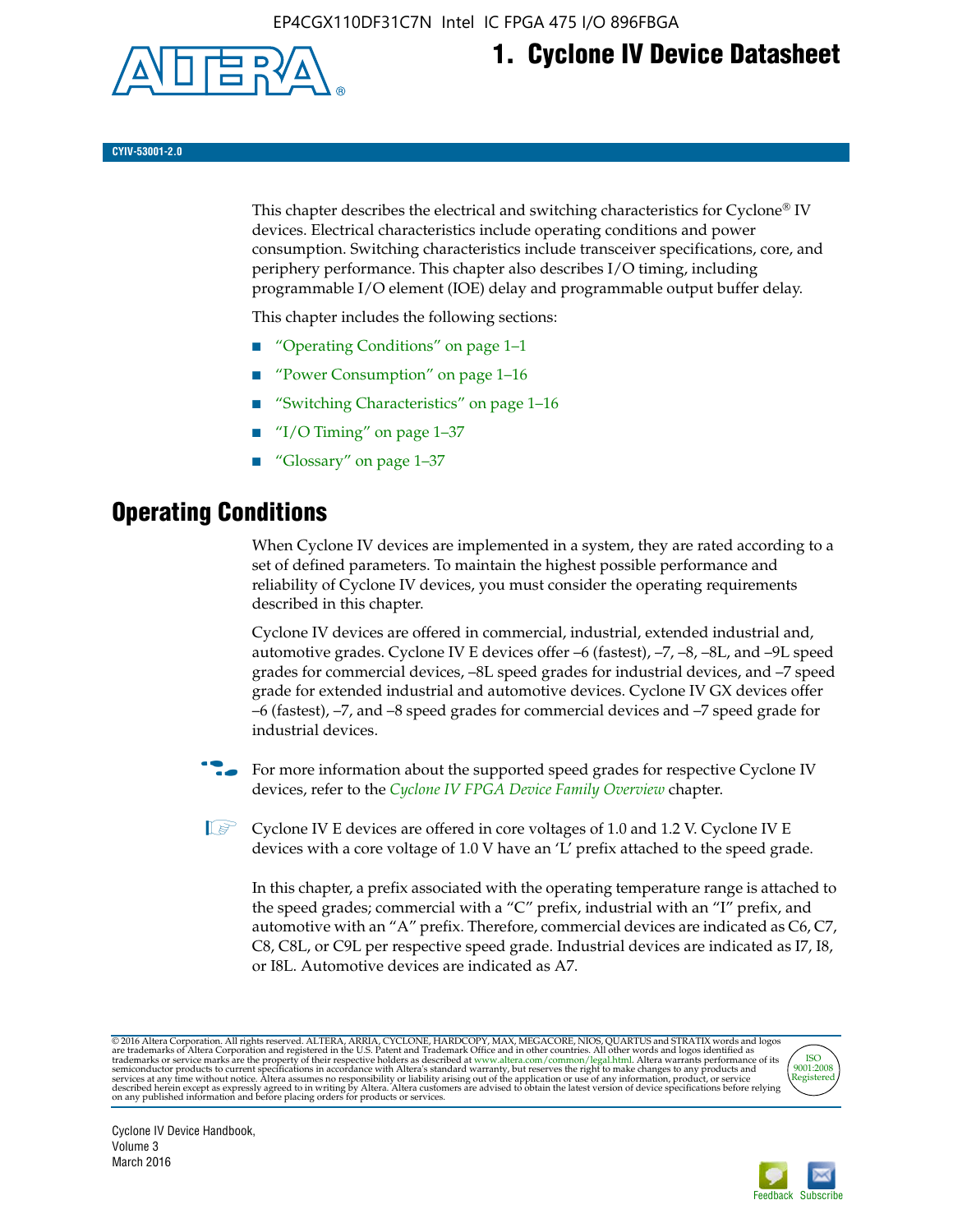**1 Cyclone IV E industrial devices I7 are offered with extended operating temperature** range.

## **Absolute Maximum Ratings**

Absolute maximum ratings define the maximum operating conditions for Cyclone IV devices. The values are based on experiments conducted with the device and theoretical modeling of breakdown and damage mechanisms. The functional operation of the device is not implied at these conditions. Table 1–1 lists the absolute maximum ratings for Cyclone IV devices.



**Conditions beyond those listed in Table 1–1 cause permanent damage to the device.** Additionally, device operation at the absolute maximum ratings for extended periods of time have adverse effects on the device.

| <b>Symbol</b>            | <b>Parameter</b>                                                                                                                             | Min    | <b>Max</b> | <b>Unit</b> |
|--------------------------|----------------------------------------------------------------------------------------------------------------------------------------------|--------|------------|-------------|
| <b>V<sub>CCINT</sub></b> | Core voltage, PCI Express <sup>®</sup> (PCIe <sup>®</sup> ) hard IP<br>block, and transceiver physical coding sublayer<br>(PCS) power supply | $-0.5$ | 1.8        | V           |
| $V_{CCA}$                | Phase-locked loop (PLL) analog power supply                                                                                                  | $-0.5$ | 3.75       | V           |
| $V_{CCD\_PLL}$           | PLL digital power supply                                                                                                                     | $-0.5$ | 1.8        | V           |
| V <sub>CCIO</sub>        | I/O banks power supply                                                                                                                       | $-0.5$ | 3.75       | V           |
| V <sub>CC_CLKIN</sub>    | Differential clock input pins power supply                                                                                                   | $-0.5$ | 4.5        | V           |
| $V_{\text{CCH_GXB}}$     | Transceiver output buffer power supply                                                                                                       | $-0.5$ | 3.75       | V           |
| $V_{\text{CCA\_GXB}}$    | Transceiver physical medium attachment (PMA)<br>and auxiliary power supply                                                                   | $-0.5$ | 3.75       | V           |
| $V_{CCL_GXB}$            | Transceiver PMA and auxiliary power supply                                                                                                   | $-0.5$ | 1.8        | V           |
| $V_{1}$                  | DC input voltage                                                                                                                             | $-0.5$ | 4.2        | V           |
| $I_{\text{OUT}}$         | DC output current, per pin                                                                                                                   | $-25$  | 40         | mA          |
| $T_{\mathtt{STG}}$       | Storage temperature                                                                                                                          | -65    | 150        | °C          |
| $T_{\rm J}$              | Operating junction temperature                                                                                                               | $-40$  | 125        | °C          |

**Table 1–1. Absolute Maximum Ratings for Cyclone IV Devices** *(1)*

**Note to Table 1–1:**

(1) Supply voltage specifications apply to voltage readings taken at the device pins with respect to ground, not at the power supply.

## **Maximum Allowed Overshoot or Undershoot Voltage**

During transitions, input signals may overshoot to the voltage shown in Table 1–2 and undershoot to –2.0 V for a magnitude of currents less than 100 mA and for periods shorter than 20 ns. Table 1–2 lists the maximum allowed input overshoot voltage and the duration of the overshoot voltage as a percentage over the lifetime of the device. The maximum allowed overshoot duration is specified as a percentage of high-time over the lifetime of the device.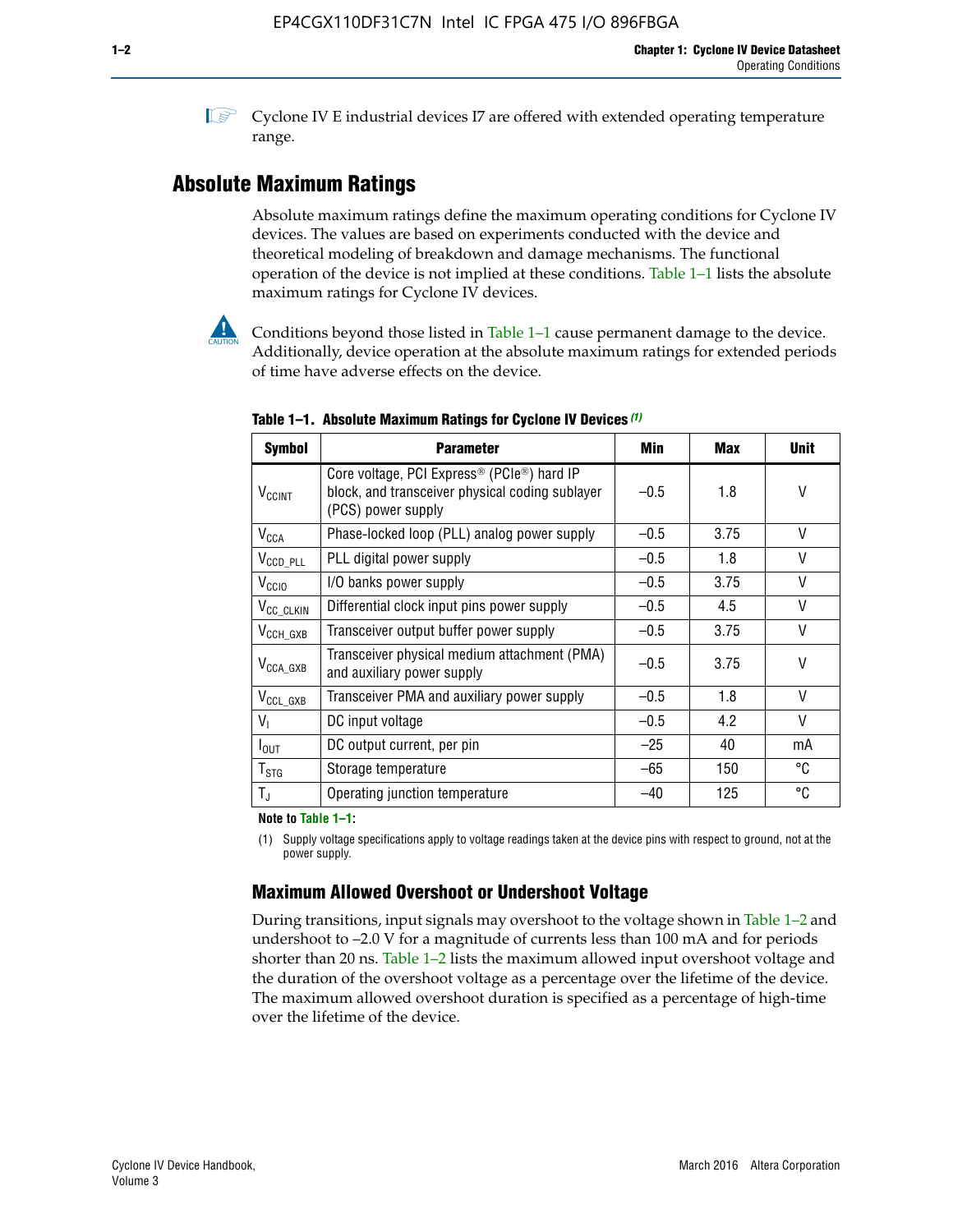$\mathbb{I}$  A DC signal is equivalent to 100% duty cycle. For example, a signal that overshoots to 4.3 V can only be at 4.3 V for 65% over the lifetime of the device; for a device lifetime of 10 years, this amounts to 65/10ths of a year.

| <b>Symbol</b> | <b>Parameter</b>    | <b>Condition (V)</b> | <b>Overshoot Duration as % of High Time</b> | Unit          |    |      |  |  |  |  |              |    |
|---------------|---------------------|----------------------|---------------------------------------------|---------------|----|------|--|--|--|--|--------------|----|
|               |                     | $V_1 = 4.20$         | 100                                         | $\%$          |    |      |  |  |  |  |              |    |
|               |                     | $V_1 = 4.25$         | 98                                          | $\frac{0}{0}$ |    |      |  |  |  |  |              |    |
|               | AC Input<br>Voltage |                      |                                             | $V_1 = 4.30$  | 65 | $\%$ |  |  |  |  |              |    |
| $V_i$         |                     | $V_1 = 4.35$         | 43                                          | $\%$          |    |      |  |  |  |  |              |    |
|               |                     |                      |                                             |               |    |      |  |  |  |  | $V_1 = 4.40$ | 29 |
|               |                     | $V_1 = 4.45$         | 20                                          | $\%$          |    |      |  |  |  |  |              |    |
|               |                     | $V_1 = 4.50$         | 13                                          | $\%$          |    |      |  |  |  |  |              |    |
|               |                     | $V_1 = 4.55$         | 9                                           | $\%$          |    |      |  |  |  |  |              |    |
|               |                     | $V_1 = 4.60$         | 6                                           | $\%$          |    |      |  |  |  |  |              |    |

**Table 1–2. Maximum Allowed Overshoot During Transitions over a 10**-**Year Time Frame for Cyclone IV Devices**

Figure 1–1 shows the methodology to determine the overshoot duration. The overshoot voltage is shown in red and is present on the input pin of the Cyclone IV device at over 4.3 V but below 4.4 V. From Table 1–2, for an overshoot of 4.3 V, the percentage of high time for the overshoot can be as high as 65% over a 10-year period. Percentage of high time is calculated as ([delta  $T$ ]/T)  $\times$  100. This 10-year period assumes that the device is always turned on with 100% I/O toggle rate and 50% duty cycle signal. For lower I/O toggle rates and situations in which the device is in an idle state, lifetimes are increased.



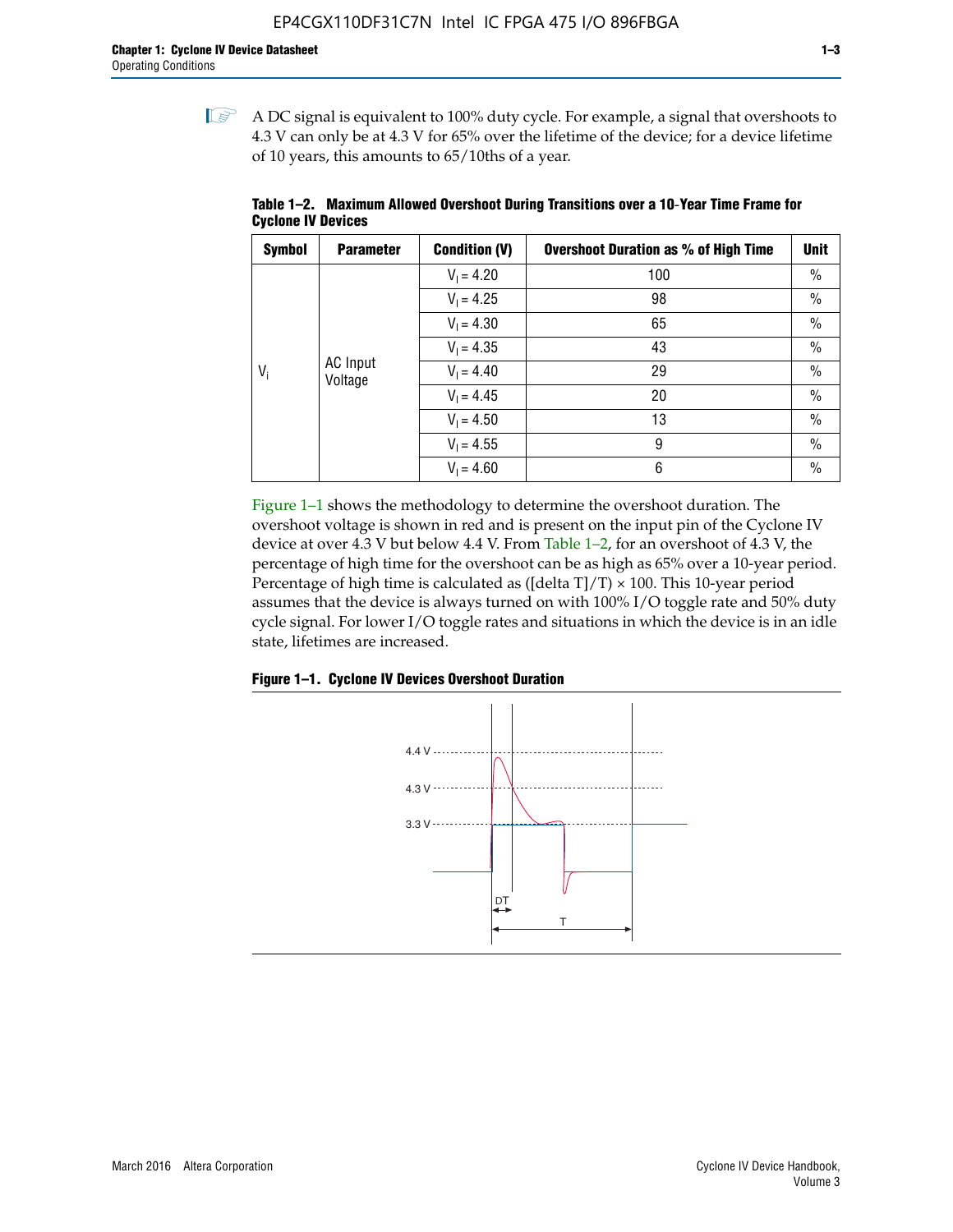## **Recommended Operating Conditions**

This section lists the functional operation limits for AC and DC parameters for Cyclone IV devices. Table 1–3 and Table 1–4 list the steady-state voltage and current values expected from Cyclone IV E and Cyclone IV GX devices. All supplies must be strictly monotonic without plateaus.

**Table 1–3. Recommended Operating Conditions for Cyclone IV E Devices** *(1)***,** *(2)* **(Part 1 of 2)**

| <b>Symbol</b>              | <b>Parameter</b>                                      | <b>Conditions</b>                        | Min         | <b>Typ</b>               | <b>Max</b>     | <b>Unit</b>  |
|----------------------------|-------------------------------------------------------|------------------------------------------|-------------|--------------------------|----------------|--------------|
|                            | Supply voltage for internal logic,<br>1.2-V operation |                                          | 1.15        | 1.2                      | 1.25           | V            |
| $V_{CClNT}$ (3)            | Supply voltage for internal logic,<br>1.0-V operation | 0.97                                     | 1.0         | 1.03                     | $\mathsf{V}$   |              |
|                            | Supply voltage for output buffers,<br>3.3-V operation |                                          | 3.135       | 3.3                      | 3.465          | $\vee$       |
| $V_{\text{CCIO}}$ (3), (4) | Supply voltage for output buffers,<br>3.0-V operation |                                          | 2.85        | 3                        | 3.15           | V            |
|                            | Supply voltage for output buffers,<br>2.5-V operation |                                          | 2.375       | 2.5                      | 2.625          | $\vee$       |
|                            | Supply voltage for output buffers,<br>1.8-V operation |                                          | 1.71        | 1.8                      | 1.89           | $\mathsf{V}$ |
|                            | Supply voltage for output buffers,<br>1.5-V operation |                                          | 1.425       | 1.5                      | 1.575          | V            |
|                            | Supply voltage for output buffers,<br>1.2-V operation |                                          | 1.14        | 1.2                      | 1.26           | V            |
| $V_{CCA}$ (3)              | Supply (analog) voltage for PLL<br>regulator          |                                          | 2.375       | 2.5                      | 2.625          | $\vee$       |
|                            | Supply (digital) voltage for PLL,<br>1.2-V operation  |                                          | 1.15        | 1.2                      | 1.25           | V            |
| $V_{\text{CCD\_PLL}}$ (3)  | Supply (digital) voltage for PLL,<br>1.0-V operation  |                                          | 0.97        | 1.0                      | 1.03           | $\vee$       |
| $V_{I}$                    | Input voltage                                         |                                          | $-0.5$      | $\equiv$                 | 3.6            | $\mathsf{V}$ |
| $V_0$                      | Output voltage                                        |                                          | $\pmb{0}$   |                          | $V_{\rm CClO}$ | V            |
|                            |                                                       | For commercial use                       | $\mathbf 0$ |                          | 85             | °C           |
|                            | Operating junction temperature                        | For industrial use                       | $-40$       |                          | 100            | °C           |
| $T_{\rm J}$                |                                                       | For extended temperature                 | $-40$       |                          | 125            | °C           |
|                            |                                                       | For automotive use                       | $-40$       | $\qquad \qquad$          | 125            | °C           |
| t <sub>RAMP</sub>          | Power supply ramp time                                | Standard power-on reset<br>$(POR)$ $(5)$ | $50 \mu s$  |                          | 50 ms          |              |
|                            |                                                       | Fast POR (6)                             | $50 \mu s$  | $\overline{\phantom{0}}$ | 3 ms           |              |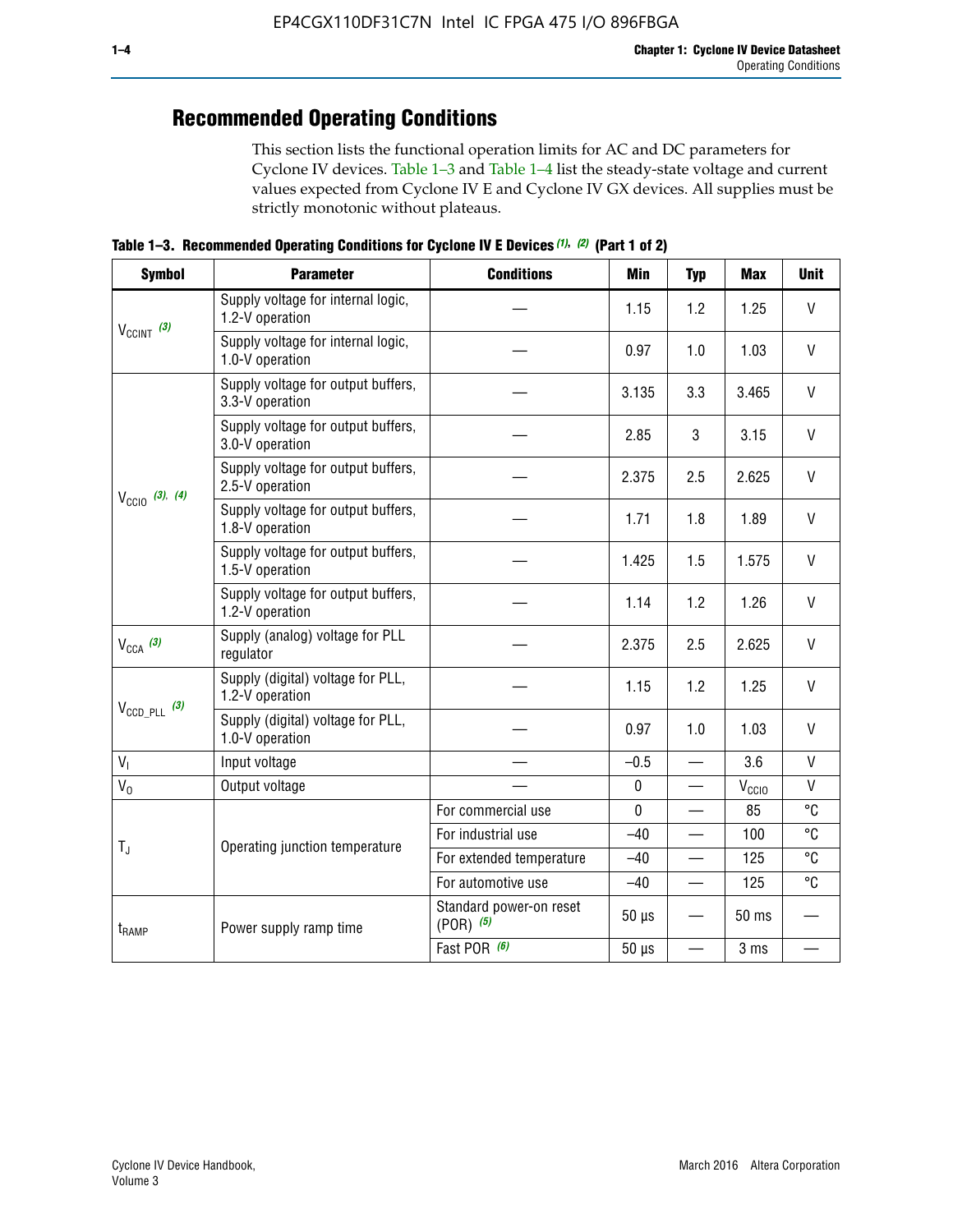| Svmbol             | <b>Parameter</b>                                              | <b>Conditions</b> | Min | Typ | <b>Max</b> | Unit |
|--------------------|---------------------------------------------------------------|-------------------|-----|-----|------------|------|
| <sup>I</sup> Diode | Magnitude of DC current across<br>PCI-clamp diode when enable |                   |     |     | 10         | mA   |

#### **Notes to Table 1–3:**

(1) Cyclone IV E 1.0 V core voltage devices only support C8L, C9L, and I8L speed grades. Cyclone IV E 1.2 V core voltage devices only support C6, C7, C8, I7, and A7 speed grades.

(2)  $V_{CCIO}$  for all I/O banks must be powered up during device operation. All vcca pins must be powered to 2.5 V (even when PLLs are not used) and must be powered up and powered down at the same time.

(3)  $V_{CC}$  must rise monotonically.

(4)  $V_{\text{CCIO}}$  powers all input buffers.

(5) The POR time for Standard POR ranges between 50 and 200 ms. Each individual power supply must reach the recommended operating range within 50 ms.

(6) The POR time for Fast POR ranges between 3 and 9 ms. Each individual power supply must reach the recommended operating range within 3 ms.

| <b>Symbol</b>              | <b>Parameter</b>                                                      | <b>Conditions</b> | Min   | <b>Typ</b> | <b>Max</b> | <b>Unit</b>  |
|----------------------------|-----------------------------------------------------------------------|-------------------|-------|------------|------------|--------------|
| $V_{CClNT}$ (3)            | Core voltage, PCIe hard IP block, and<br>transceiver PCS power supply |                   | 1.16  | 1.2        | 1.24       | V            |
| $V_{CCA}$ (1), (3)         | PLL analog power supply                                               |                   | 2.375 | 2.5        | 2.625      | $\mathsf{V}$ |
| $V_{\text{CCD\_PLL}}$ (2)  | PLL digital power supply                                              |                   | 1.16  | 1.2        | 1.24       | $\mathsf{V}$ |
| $V_{\text{CC10}}$ (3), (4) | I/O banks power supply for 3.3-V<br>operation                         |                   | 3.135 | 3.3        | 3.465      | V            |
|                            | I/O banks power supply for 3.0-V<br>operation                         |                   | 2.85  | 3          | 3.15       | V            |
|                            | I/O banks power supply for 2.5-V<br>operation                         |                   | 2.375 | 2.5        | 2.625      | V            |
|                            | I/O banks power supply for 1.8-V<br>operation                         |                   | 1.71  | 1.8        | 1.89       | V            |
|                            | I/O banks power supply for 1.5-V<br>operation                         |                   | 1.425 | 1.5        | 1.575      | V            |
|                            | I/O banks power supply for 1.2-V<br>operation                         |                   | 1.14  | 1.2        | 1.26       | $\mathsf{V}$ |
|                            | Differential clock input pins power<br>supply for 3.3-V operation     |                   | 3.135 | 3.3        | 3.465      | V            |
|                            | Differential clock input pins power<br>supply for 3.0-V operation     |                   | 2.85  | 3          | 3.15       | $\mathsf{V}$ |
| V <sub>CC_CLKIN</sub>      | Differential clock input pins power<br>supply for 2.5-V operation     |                   | 2.375 | 2.5        | 2.625      | $\mathsf{V}$ |
| (3), (5), (6)              | Differential clock input pins power<br>supply for 1.8-V operation     |                   | 1.71  | 1.8        | 1.89       | V            |
|                            | Differential clock input pins power<br>supply for 1.5-V operation     |                   | 1.425 | 1.5        | 1.575      | V            |
|                            | Differential clock input pins power<br>supply for 1.2-V operation     |                   | 1.14  | 1.2        | 1.26       | V            |
| $V_{CCH_GXB}$              | Transceiver output buffer power supply                                |                   | 2.375 | 2.5        | 2.625      | $\mathsf{V}$ |

#### **Table 1–4. Recommended Operating Conditions for Cyclone IV GX Devices (Part 1 of 2)**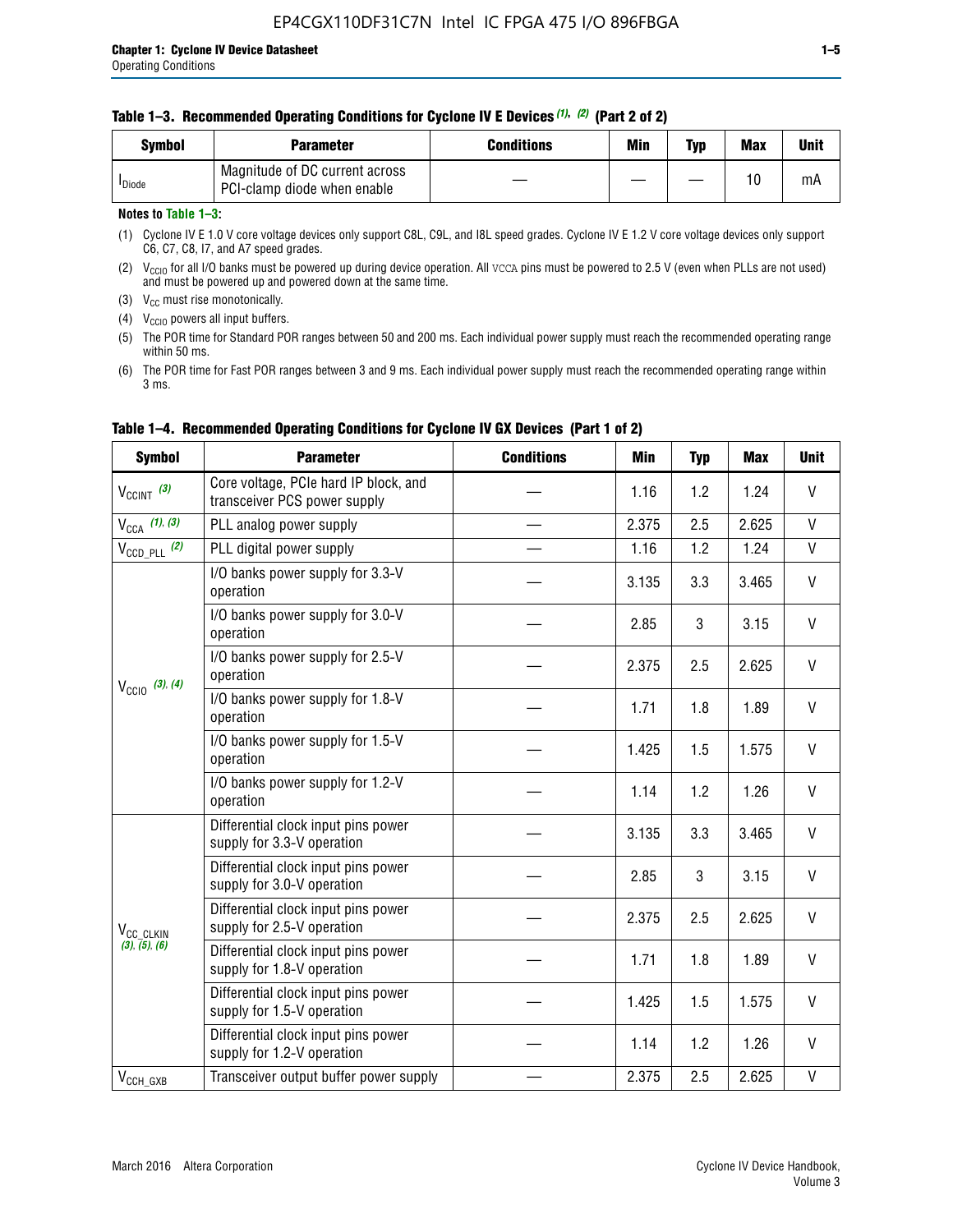| <b>Symbol</b>         | <b>Parameter</b>                                               | <b>Conditions</b>                        |            |     |                   |        |
|-----------------------|----------------------------------------------------------------|------------------------------------------|------------|-----|-------------------|--------|
| $V_{\text{CCA\_GXB}}$ | Transceiver PMA and auxiliary power<br>supply                  |                                          | 2.375      | 2.5 | 2.625             |        |
| $V_{CCL_GXB}$         | Transceiver PMA and auxiliary power<br>supply                  |                                          | 1.16       | 1.2 | 1.24              | V      |
| $V_{1}$               | DC input voltage                                               |                                          | $-0.5$     |     | 3.6               | $\vee$ |
| $V_0$                 | DC output voltage                                              |                                          | 0          |     | V <sub>CCIO</sub> | V      |
|                       | Operating junction temperature                                 | For commercial use                       | 0          |     | 85                | °C     |
| T,                    |                                                                | For industrial use                       | $-40$      |     | 100               | °C     |
| $t_{\sf{RAMP}}$       | Power supply ramp time                                         | Standard power-on reset<br>$(POR)$ $(7)$ | $50 \mu s$ |     | $50 \text{ ms}$   |        |
|                       |                                                                | Fast POR (8)                             | $50 \mu s$ |     | 3 <sub>ms</sub>   |        |
| <b>I</b> Diode        | Magnitude of DC current across<br>PCI-clamp diode when enabled |                                          |            |     | 10                | mA     |

**Table 1–4. Recommended Operating Conditions for Cyclone IV GX Devices (Part 2 of 2)**

#### **Notes to Table 1–4:**

- (1) All VCCA pins must be powered to 2.5 V (even when PLLs are not used) and must be powered up and powered down at the same time.
- (2) You must connect  $V_{CCD-PLL}$  to  $V_{CCINT}$  through a decoupling capacitor and ferrite bead.
- (3) Power supplies must rise monotonically.
- (4)  $V_{\text{CCIO}}$  for all I/O banks must be powered up during device operation. Configurations pins are powered up by V<sub>CCIO</sub> of I/O Banks 3, 8, and 9 where I/O Banks 3 and 9 only support V<sub>CCIO</sub> of 1.5, 1.8, 2.5, 3.0, and 3.3 V. For fast passive parallel (FPP) configuration mode, the V<sub>CCIO</sub> level of I/O<br>Bank 8 must be powered up to 1.5, 1.8, 2.5, 3.0, and 3.3 V.
- (5) You must set  $V_{CC_CCLKIN}$  to 2.5 V if you use CLKIN as a high-speed serial interface (HSSI) refclk or as a DIFFCLK input.
- (6) The CLKIN pins in I/O Banks 3B and 8B can support single-ended I/O standard when the pins are used to clock left PLLs in non-transceiver applications.
- (7) The POR time for Standard POR ranges between 50 and 200 ms.  $V_{\text{CCIA}}$ ,  $V_{\text{CCIA}}$ , and  $V_{\text{CCIO}}$  of I/O Banks 3, 8, and 9 must reach the recommended operating range within 50 ms.
- (8) The POR time for Fast POR ranges between 3 and 9 ms.  $V_{\text{CCH},T}$ ,  $V_{\text{CCA}}$ , and  $V_{\text{CCI}}$  of I/O Banks 3, 8, and 9 must reach the recommended operating range within 3 ms.

## **ESD Performance**

This section lists the electrostatic discharge (ESD) voltages using the human body model (HBM) and charged device model (CDM) for Cyclone IV devices general purpose I/Os (GPIOs) and high-speed serial interface (HSSI) I/Os. Table 1–5 lists the ESD for Cyclone IV devices GPIOs and HSSI I/Os.

|  | Table 1–5. ESD for Cyclone IV Devices GPIOs and HSSI I/Os |  |
|--|-----------------------------------------------------------|--|
|--|-----------------------------------------------------------|--|

| <b>Symbol</b>  | <b>Parameter</b>                      | <b>Passing Voltage</b> | <b>Unit</b> |
|----------------|---------------------------------------|------------------------|-------------|
|                | ESD voltage using the HBM (GPIOs) (1) | ± 2000                 |             |
| <b>VESDHBM</b> | ESD using the HBM (HSSI I/Os) (2)     | ± 1000                 |             |
|                | ESD using the CDM (GPIOs)             | ± 500                  |             |
| <b>VESDCDM</b> | ESD using the CDM (HSSI I/Os) (2)     | ± 250                  |             |

#### **Notes to Table 1–5:**

(1) The passing voltage for EP4CGX15 and EP4CGX30 row I/Os is ±1000V.

(2) This value is applicable only to Cyclone IV GX devices.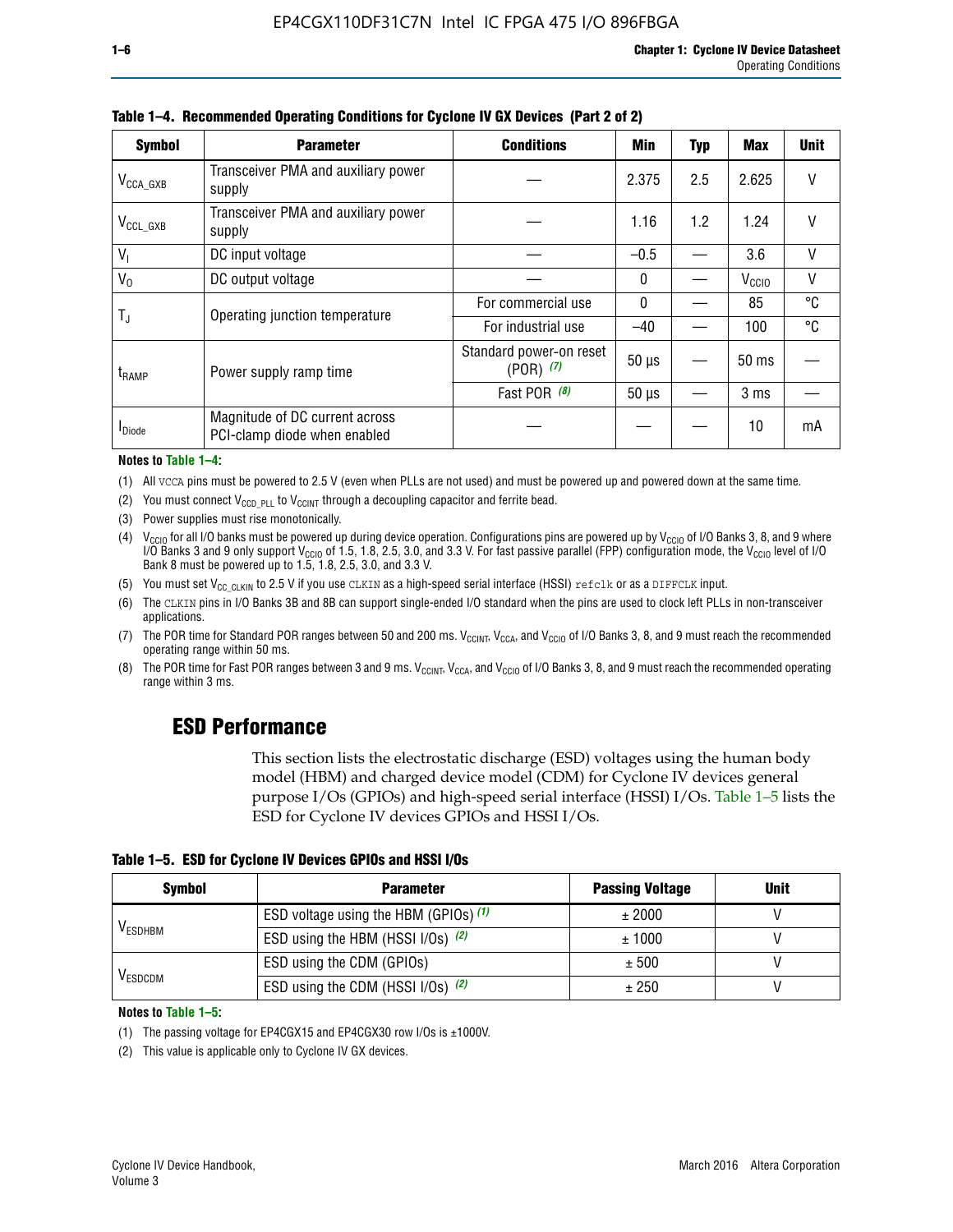## **DC Characteristics**

This section lists the I/O leakage current, pin capacitance, on-chip termination (OCT) tolerance, and bus hold specifications for Cyclone IV devices.

## **Supply Current**

The device supply current requirement is the minimum current drawn from the power supply pins that can be used as a reference for power size planning. Use the Excel-based early power estimator (EPE) to get the supply current estimates for your design because these currents vary greatly with the resources used. Table 1–6 lists the I/O pin leakage current for Cyclone IV devices.

**Table 1–6. I/O Pin Leakage Current for Cyclone IV Devices** *(1)***,** *(2)*

| <b>Symbol</b> | <b>Parameter</b>                     | <b>Conditions</b>                     | <b>Device</b> | Min   | Typ | <b>Max</b> | <b>Unit</b> |
|---------------|--------------------------------------|---------------------------------------|---------------|-------|-----|------------|-------------|
| -lı           | Input pin leakage current            | $V_1 = 0$ V to $V_{\text{CCIOMAX}}$   |               | $-10$ |     | 10         | μA          |
| $I_{0Z}$      | Tristated I/O pin leakage<br>current | $V_0 = 0 V$ to $V_{\text{CCIOMAX}}$ I |               | $-10$ |     | 10         | μA          |

**Notes to Table 1–6:**

(1) This value is specified for normal device operation. The value varies during device power-up. This applies for all V<sub>CCIO</sub> settings (3.3, 3.0, 2.5, 1.8, 1.5, and 1.2 V).

(2) The 10 µA I/O leakage current limit is applicable when the internal clamping diode is off. A higher current can be observed when the diode is on.

### **Bus Hold**

The bus hold retains the last valid logic state after the source driving it either enters the high impedance state or is removed. Each I/O pin has an option to enable bus hold in user mode. Bus hold is always disabled in configuration mode.

Table 1–7 lists bus hold specifications for Cyclone IV devices.

|                                                   |                                  | $V_{CCIO} (V)$ |            |       |            |            |            |            |            |       |            |       |            |             |
|---------------------------------------------------|----------------------------------|----------------|------------|-------|------------|------------|------------|------------|------------|-------|------------|-------|------------|-------------|
| <b>Parameter</b>                                  | <b>Condition</b>                 |                | 1.2        |       | 1.5        |            | 1.8        |            | 2.5        |       | 3.0        |       | 3.3        | <b>Unit</b> |
|                                                   |                                  | <b>Min</b>     | <b>Max</b> | Min   | <b>Max</b> | <b>Min</b> | <b>Max</b> | <b>Min</b> | <b>Max</b> | Min   | <b>Max</b> | Min   | <b>Max</b> |             |
| <b>Bus hold</b><br>low,<br>sustaining<br>current  | $V_{IN}$ > $V_{IL}$<br>(maximum) | 8              |            | 12    |            | $30\,$     |            | 50         |            | 70    |            | 70    |            | μA          |
| <b>Bus hold</b><br>high,<br>sustaining<br>current | $V_{IN}$ < $V_{IL}$<br>(minimum) | $-8$           |            | $-12$ |            | $-30$      |            | $-50$      |            | $-70$ |            | $-70$ |            | μA          |
| <b>Bus hold</b><br>low,<br>overdrive<br>current   | $0 V < V_{IN} < V_{CG10}$        |                | 125        |       | 175        |            | 200        |            | 300        |       | 500        |       | 500        | μA          |
| <b>Bus hold</b><br>high,<br>overdrive<br>current  | $0 V < V_{IN} < V_{CG10}$        |                | $-125$     |       | $-175$     |            | $-200$     |            | $-300$     |       | $-500$     |       | $-500$     | μA          |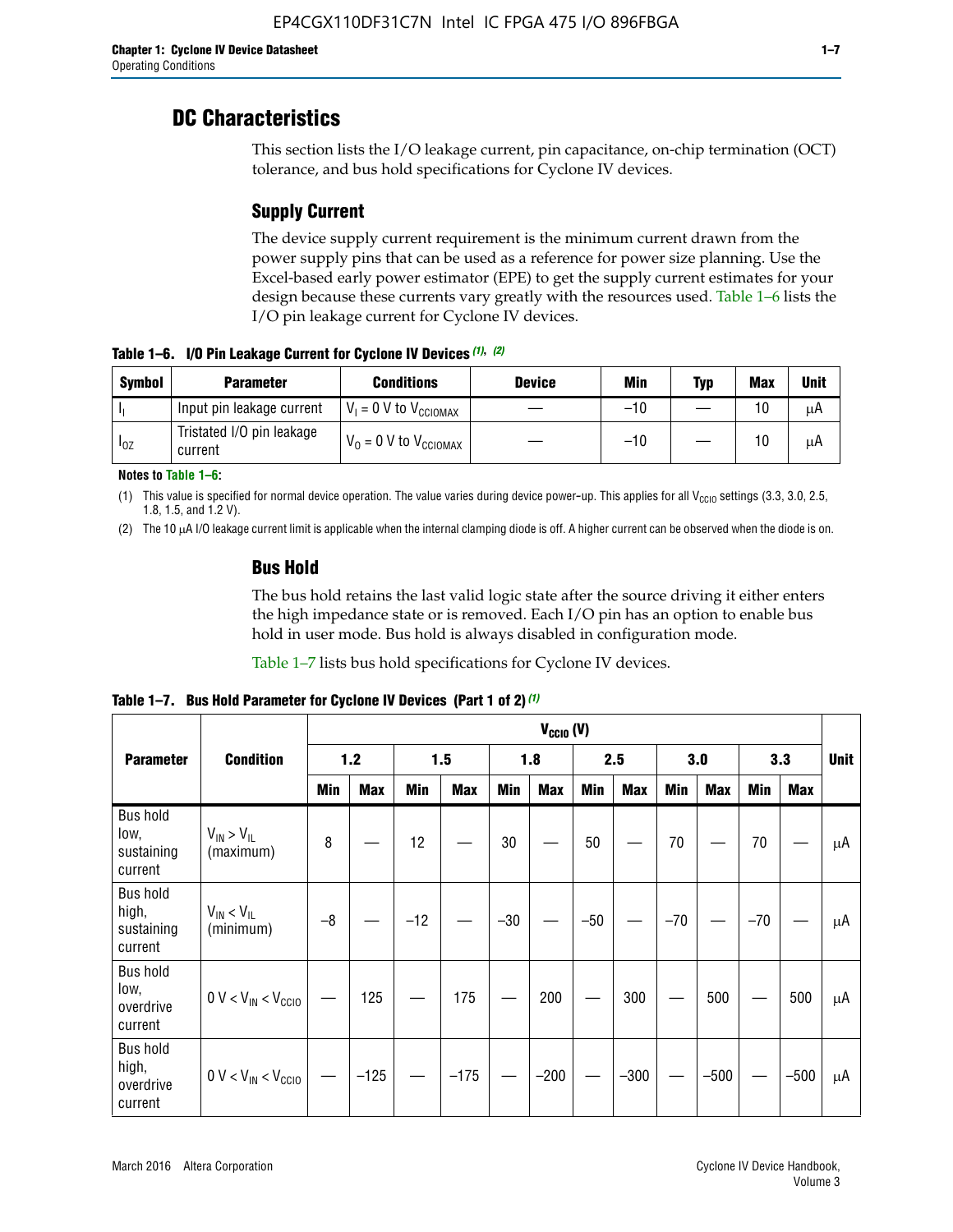| <b>Parameter</b>       |                  |            | $V_{CGI0} (V)$ |            |            |            |            |     |            |            |            |             |     |  |
|------------------------|------------------|------------|----------------|------------|------------|------------|------------|-----|------------|------------|------------|-------------|-----|--|
|                        | <b>Condition</b> | 1.2<br>1.5 |                |            | 2.5<br>1.8 |            |            | 3.0 |            | 3.3        |            | <b>Unit</b> |     |  |
|                        |                  | <b>Min</b> | <b>Max</b>     | <b>Min</b> | <b>Max</b> | <b>Min</b> | <b>Max</b> | Min | <b>Max</b> | <b>Min</b> | <b>Max</b> | Min         | Max |  |
| Bus hold trip<br>point |                  | 0.3        | 0.9            | 0.375      | 1.125      | 0.68       | 1.07       | 0.7 | 1.7        | 0.8        |            | 0.8         |     |  |

**Table 1–7. Bus Hold Parameter for Cyclone IV Devices (Part 2 of 2)** *(1)*

**Note to Table 1–7:**

(1) Bus hold trip points are based on the calculated input voltages from the JEDEC standard.

### **OCT Specifications**

Table 1–8 lists the variation of OCT without calibration across process, temperature, and voltage (PVT).

**Table 1–8. Series OCT Without Calibration Specifications for Cyclone IV Devices**

| <b>Description</b>                |                      | <b>Resistance Tolerance</b> |                                                                             |               |
|-----------------------------------|----------------------|-----------------------------|-----------------------------------------------------------------------------|---------------|
|                                   | $V_{\text{CCIO}}(V)$ | <b>Commercial Maximum</b>   | <b>Industrial, Extended</b><br>industrial, and<br><b>Automotive Maximum</b> | <b>Unit</b>   |
|                                   | 3.0                  | ±30                         | ±40                                                                         | $\frac{0}{0}$ |
|                                   | 2.5                  | ±30                         | ±40                                                                         | $\frac{0}{0}$ |
| Series OCT without<br>calibration | 1.8                  | ±40                         | ±50                                                                         | $\frac{0}{0}$ |
|                                   | 1.5                  | ±50                         | ±50                                                                         | $\frac{0}{0}$ |
|                                   | 1.2                  | ±50                         | ±50                                                                         | $\frac{0}{0}$ |

OCT calibration is automatically performed at device power-up for OCT-enabled I/Os.

Table 1–9 lists the OCT calibration accuracy at device power-up.

|  |  | Table 1–9.  Series OCT with Calibration at Device Power-Up Specifications for Cyclone IV Devices |  |  |  |  |  |  |
|--|--|--------------------------------------------------------------------------------------------------|--|--|--|--|--|--|
|--|--|--------------------------------------------------------------------------------------------------|--|--|--|--|--|--|

|                                   |                      | <b>Calibration Accuracy</b> |                                                                             |               |
|-----------------------------------|----------------------|-----------------------------|-----------------------------------------------------------------------------|---------------|
| <b>Description</b>                | $V_{\text{CCIO}}(V)$ | <b>Commercial Maximum</b>   | <b>Industrial, Extended</b><br>industrial, and<br><b>Automotive Maximum</b> | <b>Unit</b>   |
|                                   | 3.0                  | ±10                         | ±10                                                                         | $\%$          |
| Series OCT with                   | 2.5                  | ±10                         | ±10                                                                         | $\frac{0}{0}$ |
| calibration at device<br>power-up | 1.8                  | ±10                         | ±10                                                                         | $\%$          |
|                                   | 1.5                  | ±10                         | ±10                                                                         | $\%$          |
|                                   | 1.2                  | ±10                         | ±10                                                                         | $\frac{0}{0}$ |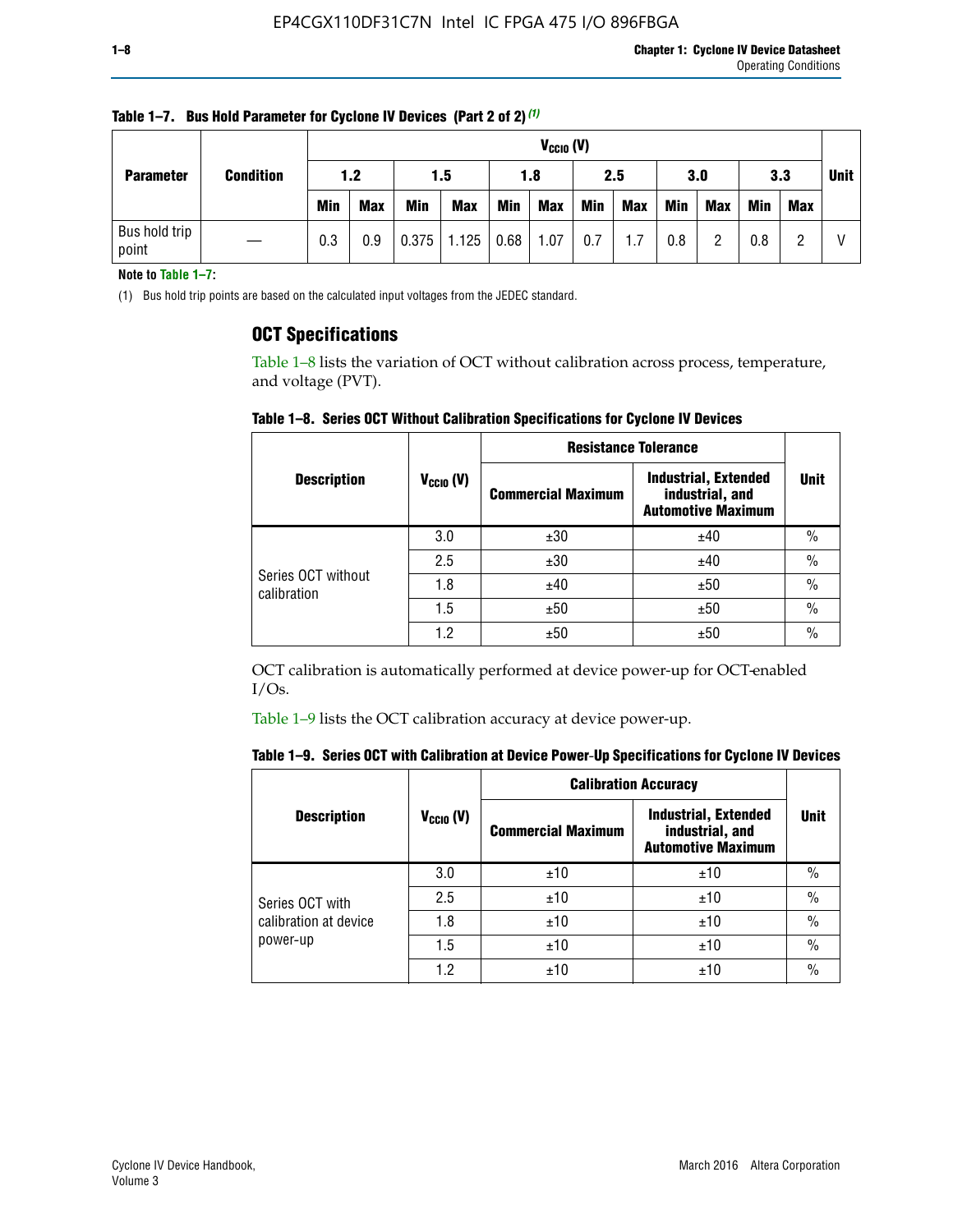The OCT resistance may vary with the variation of temperature and voltage after calibration at device power-up. Use Table 1–10 and Equation 1–1 to determine the final OCT resistance considering the variations after calibration at device power-up. Table 1–10 lists the change percentage of the OCT resistance with voltage and temperature.

**Table 1–10. OCT Variation After Calibration at Device Power**-**Up for Cyclone IV Devices**

| <b>Nominal Voltage</b> | dR/dT (%/°C) | $dR/dV$ (%/mV) |
|------------------------|--------------|----------------|
| 3.0                    | 0.262        | $-0.026$       |
| 2.5                    | 0.234        | $-0.039$       |
| 1.8                    | 0.219        | $-0.086$       |
| 1.5                    | 0.199        | $-0.136$       |
| 1.2                    | 0.161        | $-0.288$       |

#### **Equation 1–1. Final OCT Resistance** *(1)***,** *(2)***,** *(3)***,** *(4)***,** *(5)***,** *(6)*

 $\Delta R_V = (V_2 - V_1) \times 1000 \times dR/dV$  ––––––––––––(7)  $\Delta R_T = (T_2 - T_1) \times dR/dT$  ––––––– (8) For  $\Delta R_x < 0$ ; MF<sub>x</sub> = 1/ ( $|\Delta R_x|/100 + 1$ ) –––––– (9) For  $\Delta R_x > 0$ ;  $\text{MF}_x = \Delta R_x / 100 + 1$  ——– (10)  $MF = MF_V \times MF_T$  –––––––––––(11) Rfinal = Rinitial × MF ––––– *(12)*

#### **Notes to Equation 1–1:**

- (1)  $T_2$  is the final temperature.
- (2)  $T_1$  is the initial temperature.
- (3) MF is multiplication factor.
- (4)  $R<sub>final</sub>$  is final resistance.
- (5) Rinitial is initial resistance.
- (6) Subscript x refers to both  $\sqrt{v}$  and  $\sqrt{v}$ .
- (7)  $\Delta R_V$  is a variation of resistance with voltage.
- (8)  $\Delta R_T$  is a variation of resistance with temperature.
- (9) dR/dT is the change percentage of resistance with temperature after calibration at device power-up.
- (10) dR/dV is the change percentage of resistance with voltage after calibration at device power-up.
- (11)  $V_2$  is final voltage.
- (12)  $V_1$  is the initial voltage.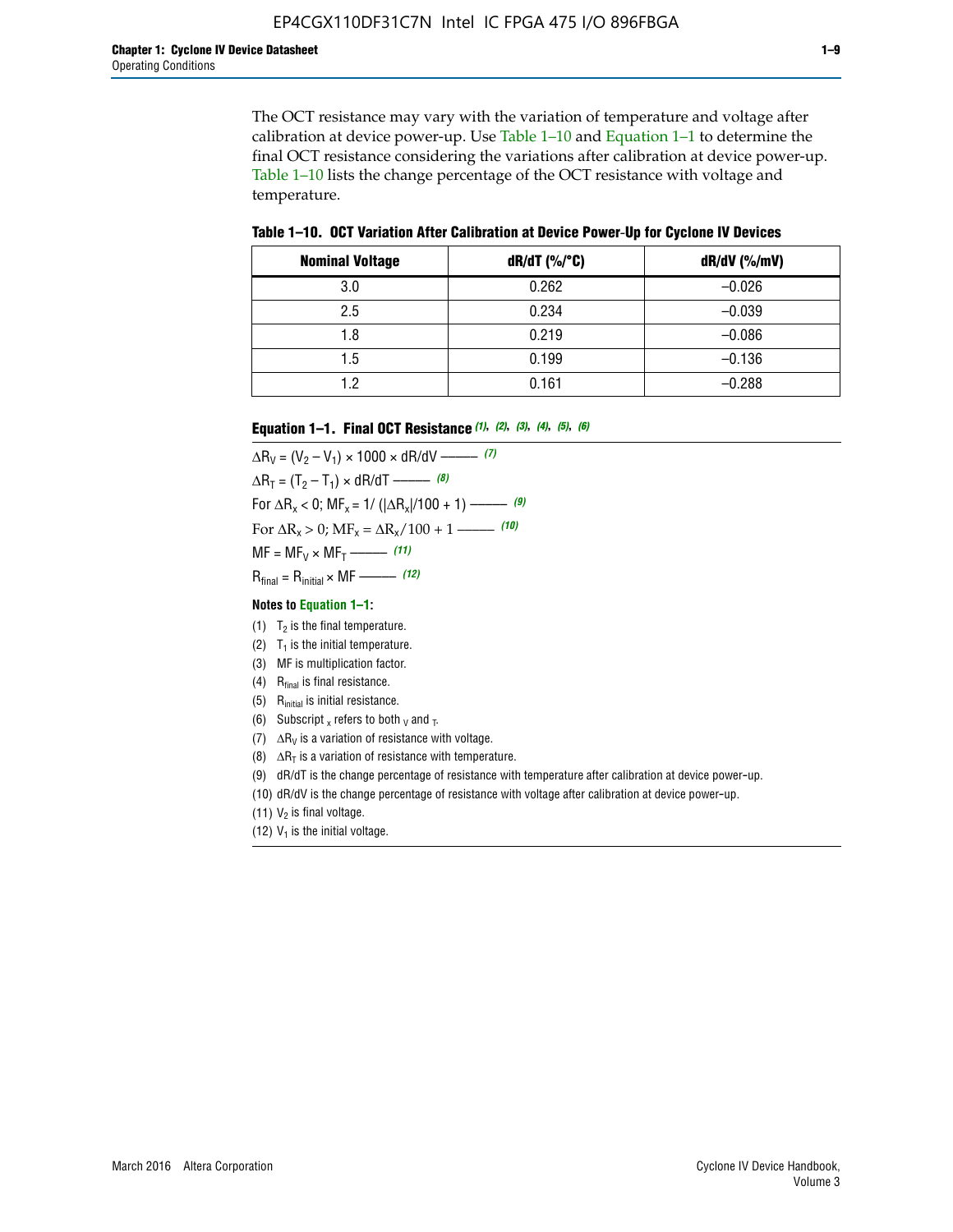Example 1-1 shows how to calculate the change of  $50$ - $\Omega$  I/O impedance from 25°C at 3.0 V to 85°C at 3.15 V.

#### **Example 1–1. Impedance Change**

 $\Delta R_V = (3.15 - 3) \times 1000 \times -0.026 = -3.83$  $\Delta R_T = (85 - 25) \times 0.262 = 15.72$ Because  $\Delta R_V$  is negative,  $MF_V = 1 / (3.83/100 + 1) = 0.963$ Because  $\Delta R_T$  is positive,  $MF_T = 15.72/100 + 1 = 1.157$  $MF = 0.963 \times 1.157 = 1.114$  $R_{final} = 50 \times 1.114 = 55.71 \Omega$ 

### **Pin Capacitance**

Table 1–11 lists the pin capacitance for Cyclone IV devices.

**Table 1–11. Pin Capacitance for Cyclone IV Devices** *(1)*

| Symbol              | <b>Parameter</b>                                                                                           | Typical-<br><b>Quad Flat</b><br><b>Pack</b><br>(QFP) | Typical-<br><b>Quad Flat</b><br><b>No Leads</b><br>(QFN) | Typical-<br><b>Ball-Grid</b><br><b>Array</b><br>(BGA) | <b>Unit</b> |
|---------------------|------------------------------------------------------------------------------------------------------------|------------------------------------------------------|----------------------------------------------------------|-------------------------------------------------------|-------------|
| C <sub>IOTB</sub>   | Input capacitance on top and bottom I/O pins                                                               |                                                      |                                                          | 6                                                     | рF          |
| C <sub>IOLR</sub>   | Input capacitance on right I/O pins                                                                        |                                                      |                                                          | 5                                                     | рF          |
| $C_{LVDSLR}$        | Input capacitance on right I/O pins with dedicated LVDS output                                             | 8                                                    | 8                                                        | 7                                                     | рF          |
| $C_{VREFLR}$<br>(2) | Input capacitance on right dual-purpose VREF pin when used as<br>$V_{BFE}$ or user I/O pin                 | 21                                                   | 21                                                       | 21                                                    | pF          |
| $C_{VREFTB}$<br>(2) | Input capacitance on top and bottom dual-purpose VREF pin when<br>used as $V_{\text{RFF}}$ or user I/O pin | 23(3)                                                | 23                                                       | 23                                                    | pF          |
| $C_{CLKTB}$         | Input capacitance on top and bottom dedicated clock input pins                                             | 7                                                    | 7                                                        | 6                                                     | pF          |
| $C_{CLKLR}$         | Input capacitance on right dedicated clock input pins                                                      | 6                                                    | 6                                                        | 5                                                     | рF          |

#### **Notes to Table 1–11:**

(1) The pin capacitance applies to FBGA, UBGA, and MBGA packages.

(2) When you use the VREF pin as a regular input or output, you can expect a reduced performance of toggle rate and  $t_{\rm CO}$  because of higher pin capacitance.

(3) CVREFTB for the EP4CE22 device is 30 pF.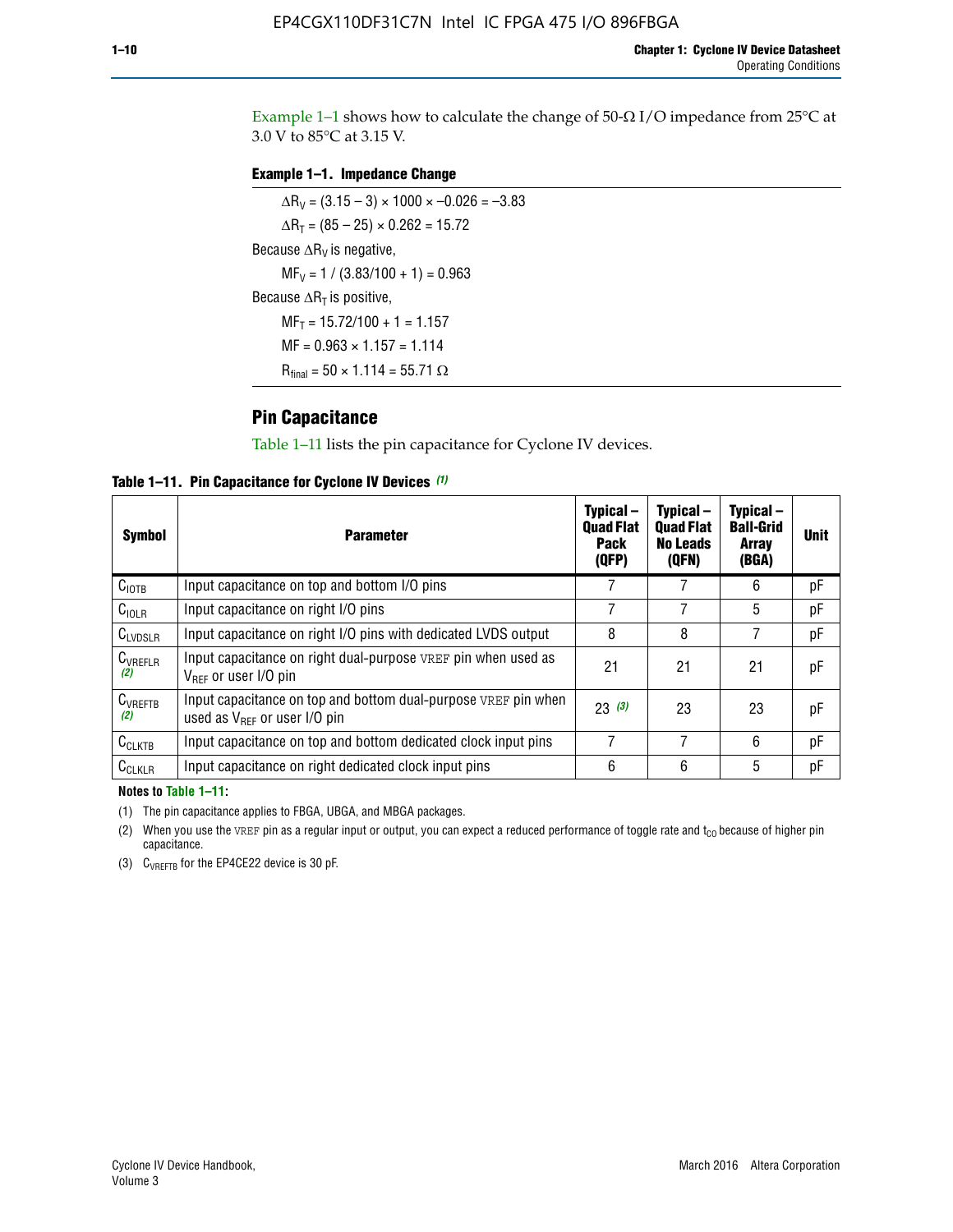### **Internal Weak Pull-Up and Weak Pull-Down Resistor**

Table 1–12 lists the weak pull-up and pull-down resistor values for Cyclone IV devices.

**Table 1–12. Internal Weak Pull**-**Up and Weak Pull**-**Down Resistor Values for Cyclone IV Devices** *(1)*

| <b>Symbol</b>                                                                            | <b>Parameter</b>                                                           | <b>Conditions</b>                                  | Min | <b>Typ</b> | <b>Max</b> | <b>Unit</b> |
|------------------------------------------------------------------------------------------|----------------------------------------------------------------------------|----------------------------------------------------|-----|------------|------------|-------------|
|                                                                                          |                                                                            | $V_{\text{CC10}} = 3.3 \text{ V} \pm 5\%$ (2), (3) | 7   | 25         | 41         | $k\Omega$   |
| Value of the I/O pin pull-up resistor<br>before and during configuration, as<br>$R_{PU}$ |                                                                            | $V_{\text{CC10}} = 3.0 \text{ V} \pm 5\%$ (2), (3) | 7   | 28         | 47         | kΩ          |
|                                                                                          | $V_{\text{CC10}} = 2.5 V \pm 5\%$ (2), (3)                                 | 8                                                  | 35  | 61         | kΩ         |             |
|                                                                                          | well as user mode if you enable the                                        | $V_{\text{CGI0}} = 1.8 V \pm 5\%$ (2), (3)         | 10  | 57         | 108        | $k\Omega$   |
|                                                                                          | programmable pull-up resistor option                                       | $V_{\text{CC10}} = 1.5 V \pm 5\%$ (2), (3)         | 13  | 82         | 163        | $k\Omega$   |
|                                                                                          |                                                                            | $V_{\text{CC10}} = 1.2 V \pm 5\%$ (2), (3)         | 19  | 143        | 351        | kΩ          |
|                                                                                          |                                                                            | $V_{\text{CC10}} = 3.3 V \pm 5\%$ (4)              | 6   | 19         | 30         | kΩ          |
|                                                                                          |                                                                            | $V_{\text{CC10}} = 3.0 V \pm 5\%$ (4)              | 6   | 22         | 36         | $k\Omega$   |
| $R_{PD}$                                                                                 | Value of the I/O pin pull-down resistor<br>before and during configuration | $V_{\text{CC10}} = 2.5 V \pm 5\%$ (4)              | 6   | 25         | 43         | kΩ          |
|                                                                                          |                                                                            | $V_{\text{CC10}} = 1.8 V \pm 5\%$ (4)              | 7   | 35         | 71         | $k\Omega$   |
|                                                                                          |                                                                            | $V_{\text{CC10}} = 1.5 V \pm 5\%$ (4)              | 8   | 50         | 112        | kΩ          |

#### **Notes to Table 1–12:**

- (1) All I/O pins have an option to enable weak pull-up except the configuration, test, and JTAG pins. The weak pull-down feature is only available for JTAG TCK.
- (2) Pin pull-up resistance values may be lower if an external source drives the pin higher than  $V_{\text{CCIO}}$ .
- (3)  $R_{PU} = (V_{CC10} V_1)/I_{R_PU}$ Minimum condition: –40°C; V<sub>CCIO</sub> = V<sub>CC</sub> + 5%, V<sub>I</sub> = V<sub>CC</sub> + 5% – 50 mV; Typical condition: 25°C; V<sub>CCIO</sub> = V<sub>CC</sub>, V<sub>I</sub> = 0 V; Maximum condition: 100°C;  $V_{\text{CCIO}} = V_{\text{CC}} - 5\%$ ,  $V_1 = 0$  V; in which V<sub>I</sub> refers to the input voltage at the I/O pin.
- (4)  $R_{PD} = V_I/I_{R_PD}$ Minimum condition:  $-40^{\circ}$ C; V<sub>CCIO</sub> = V<sub>CC</sub> + 5%, V<sub>I</sub> = 50 mV; Typical condition: 25°C;  $V_{\text{CCIO}} = V_{\text{CC}}$ ,  $V_{\text{I}} = V_{\text{CC}} - 5\%$ ; Maximum condition: 100°C; V<sub>CClO</sub> = V<sub>CC</sub> – 5%, V<sub>I</sub> = V<sub>CC</sub> – 5%; in which V<sub>I</sub> refers to the input voltage at the I/O pin.

### **Hot-Socketing**

Table 1–13 lists the hot-socketing specifications for Cyclone IV devices.

**Table 1–13. Hot**-**Socketing Specifications for Cyclone IV Devices**

| Symbol          | <b>Parameter</b>                  | <b>Maximum</b> |
|-----------------|-----------------------------------|----------------|
| $I$ IOPIN(DC)   | DC current per I/O pin            | $300 \mu A$    |
| $I_{IOPIN(AC)}$ | AC current per I/O pin            | 8 mA $(1)$     |
| IXCVRTX(DC)     | DC current per transceiver TX pin | 100 mA         |
| IXCVRRX(DC)     | DC current per transceiver RX pin | 50 mA          |

**Note to Table 1–13:**

(1) The I/O ramp rate is 10 ns or more. For ramp rates faster than 10 ns, |IIOPIN| = C dv/dt, in which C is the I/O pin capacitance and dv/dt is the slew rate.

 $\mathbb{I} \rightarrow \mathbb{I}$  During hot-socketing, the I/O pin capacitance is less than 15 pF and the clock pin capacitance is less than 20 pF.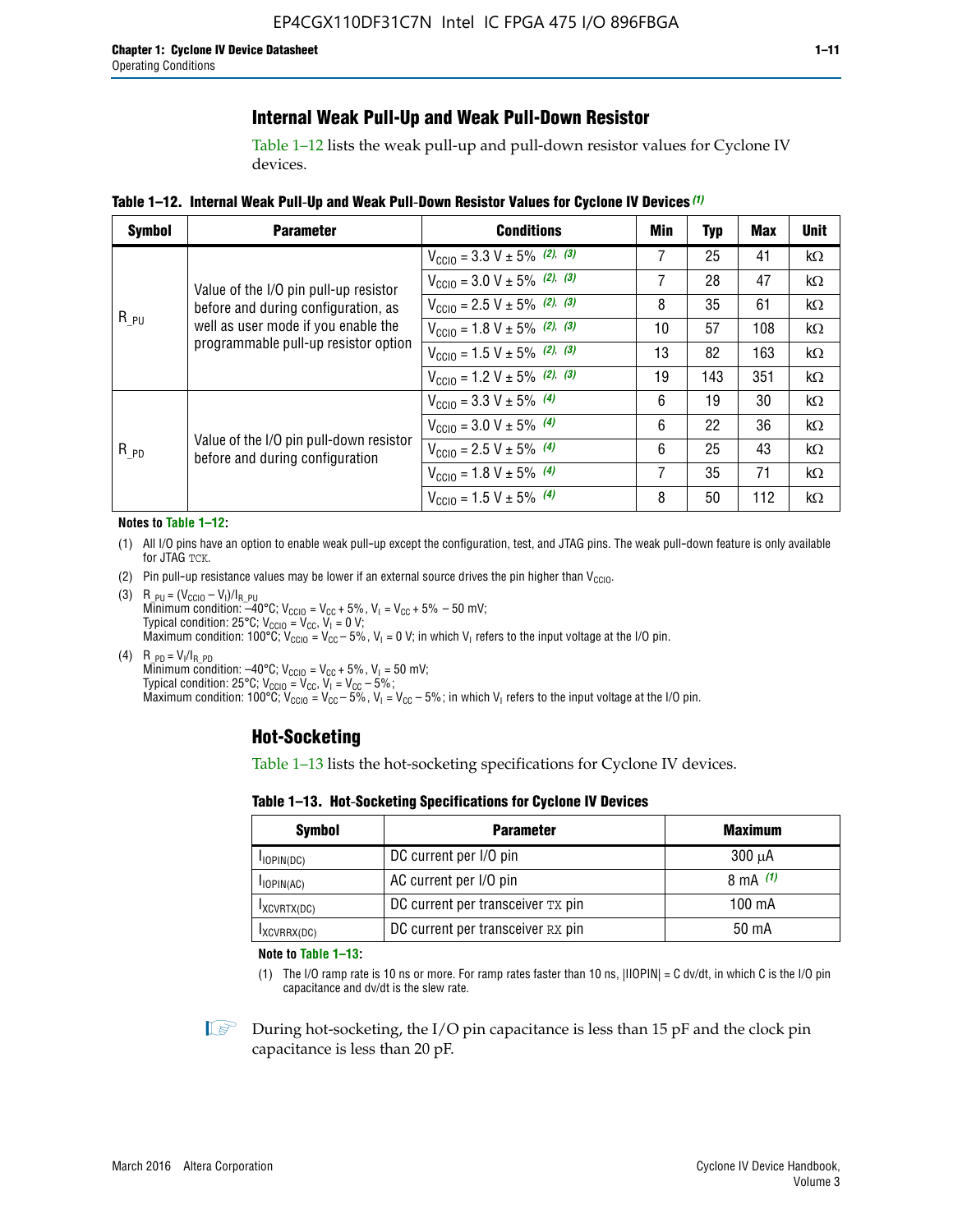## **Schmitt Trigger Input**

Cyclone IV devices support Schmitt trigger input on the TDI, TMS, TCK, nSTATUS, nCONFIG, nCE, CONF\_DONE, and DCLK pins. A Schmitt trigger feature introduces hysteresis to the input signal for improved noise immunity, especially for signals with slow edge rate. Table 1–14 lists the hysteresis specifications across the supported  $V<sub>CCIO</sub>$  range for Schmitt trigger inputs in Cyclone IV devices.

**Table 1–14. Hysteresis Specifications for Schmitt Trigger Input in Cyclone IV Devices**

| <b>Symbol</b>                  | <b>Parameter</b>               | <b>Conditions (V)</b>   | <b>Minimum</b> | <b>Unit</b> |
|--------------------------------|--------------------------------|-------------------------|----------------|-------------|
|                                |                                | $V_{\text{CGI0}} = 3.3$ | 200            | mV          |
|                                | Hysteresis for Schmitt trigger | $V_{\text{CCIO}} = 2.5$ | 200            | mV          |
| $\mathsf{V}_{\mathsf{SCHMIT}}$ | input                          | $V_{\text{CCIO}} = 1.8$ | 140            | mV          |
|                                |                                | $V_{\text{CCIO}} = 1.5$ | 110            | mV          |

## **I/O Standard Specifications**

The following tables list input voltage sensitivities ( $V<sub>IH</sub>$  and  $V<sub>II</sub>$ ), output voltage ( $V<sub>OH</sub>$ and  $V_{OL}$ ), and current drive characteristics ( $I_{OH}$  and  $I_{OL}$ ), for various I/O standards supported by Cyclone IV devices. Table 1–15 through Table 1–20 provide the I/O standard specifications for Cyclone IV devices.

|                    | $V_{CClO}(V)$ |     |            | $V_{IL}(V)$<br>$V_{IH} (V)$ |                            | $V_{OL}(V)$                | $V_{OH} (V)$            | I <sub>OL</sub>                                 | l <sub>oh</sub>              |                |             |
|--------------------|---------------|-----|------------|-----------------------------|----------------------------|----------------------------|-------------------------|-------------------------------------------------|------------------------------|----------------|-------------|
| I/O Standard       | <b>Min</b>    | Typ | <b>Max</b> | Min                         | <b>Max</b>                 | Min                        | <b>Max</b>              | Max                                             | Min                          | (mA)<br>(4)    | (mA)<br>(4) |
| 3.3-V LVTTL (3)    | 3.135         | 3.3 | 3.465      |                             | 0.8                        | 1.7                        | 3.6                     | 0.45                                            | 2.4                          | 4              | $-4$        |
| 3.3-V LVCMOS $(3)$ | 3.135         | 3.3 | 3.465      |                             | 0.8                        | 1.7                        | 3.6                     | 0.2                                             | $V_{\text{CC10}} - 0.2$      | $\overline{2}$ | $-2$        |
| 3.0-V LVTTL (3)    | 2.85          | 3.0 | 3.15       | $-0.3$                      | 0.8                        | 1.7                        | $V_{\text{CC10}} + 0.3$ | 0.45                                            | 2.4                          | 4              | $-4$        |
| 3.0-V LVCMOS (3)   | 2.85          | 3.0 | 3.15       | $-0.3$                      | 0.8                        | 1.7                        | $V_{\text{CC10}} + 0.3$ | 0.2                                             | $V_{\text{CC10}} - 0.2$      | 0.1            | $-0.1$      |
| $2.5 V$ (3)        | 2.375         | 2.5 | 2.625      | $-0.3$                      | 0.7                        | 1.7                        | $V_{\text{CC10}} + 0.3$ | 0.4                                             | 2.0                          | 1              | $-1$        |
| 1.8V               | 1.71          | 1.8 | 1.89       | $-0.3$                      | 0.35x<br>V <sub>CCIO</sub> | 0.65x<br>V <sub>CCIO</sub> | 2.25                    | 0.45                                            | $V_{\text{CCIO}} -$<br>0.45  | $\overline{2}$ | $-2$        |
| 1.5V               | 1.425         | 1.5 | 1.575      | $-0.3$                      | 0.35x<br>V <sub>CCIO</sub> | 0.65x<br>V <sub>CCIO</sub> | $V_{\text{CC10}} + 0.3$ | 0.25x<br>V <sub>CCIO</sub>                      | 0.75x<br>V <sub>CCIO</sub>   | $\overline{2}$ | $-2$        |
| 1.2V               | 1.14          | 1.2 | 1.26       | $-0.3$                      | 0.35x<br>V <sub>CCIO</sub> | 0.65x<br>V <sub>CCIO</sub> | $V_{\text{CC10}} + 0.3$ | 0.25x<br>V <sub>CCIO</sub>                      | 0.75x<br>V <sub>CCIO</sub>   | $\overline{2}$ | $-2$        |
| 3.0-V PCI          | 2.85          | 3.0 | 3.15       |                             | 0.3x<br>V <sub>CCIO</sub>  | 0.5x<br>V <sub>CCIO</sub>  | $V_{\text{CCI0}} + 0.3$ | $0.1 \times V_{CC10}$                           | $0.9 \times V_{\text{CC10}}$ | 1.5            | $-0.5$      |
| $3.0 - V$ PCI-X    | 2.85          | 3.0 | 3.15       |                             | 0.35x<br>V <sub>CCIO</sub> | 0.5x<br>V <sub>CCIO</sub>  |                         | $V_{\text{CC10}} + 0.3$ 0.1 x $V_{\text{CC10}}$ | $0.9 \times V_{\text{CC10}}$ | 1.5            | $-0.5$      |

**Table 1–15. Single**-**Ended I/O Standard Specifications for Cyclone IV Devices** *(1)***,** *(2)*

#### **Notes to Table 1–15:**

(1) For voltage-referenced receiver input waveform and explanation of terms used in Table 1–15, refer to "Glossary" on page 1–37.

(2) AC load  $CL = 10$  pF

(3) For more information about interfacing Cyclone IV devices with 3.3/3.0/2.5-V LVTTL/LVCMOS I/O standards, refer to *[AN 447: Interfacing Cyclone III](http://www.altera.com/literature/an/an447.pdf)  [and Cyclone IV Devices with 3.3/3.0/2.5-V LVTTL/LVCMOS I/O Systems](http://www.altera.com/literature/an/an447.pdf)*.

(4) To meet the IOL and IOH specifications, you must set the current strength settings accordingly. For example, to meet the **3.3-V LVTTL** specification (4 mA), set the current strength settings to 4 mA or higher. Setting at lower current strength may not meet the lou and lon specifications in the handbook.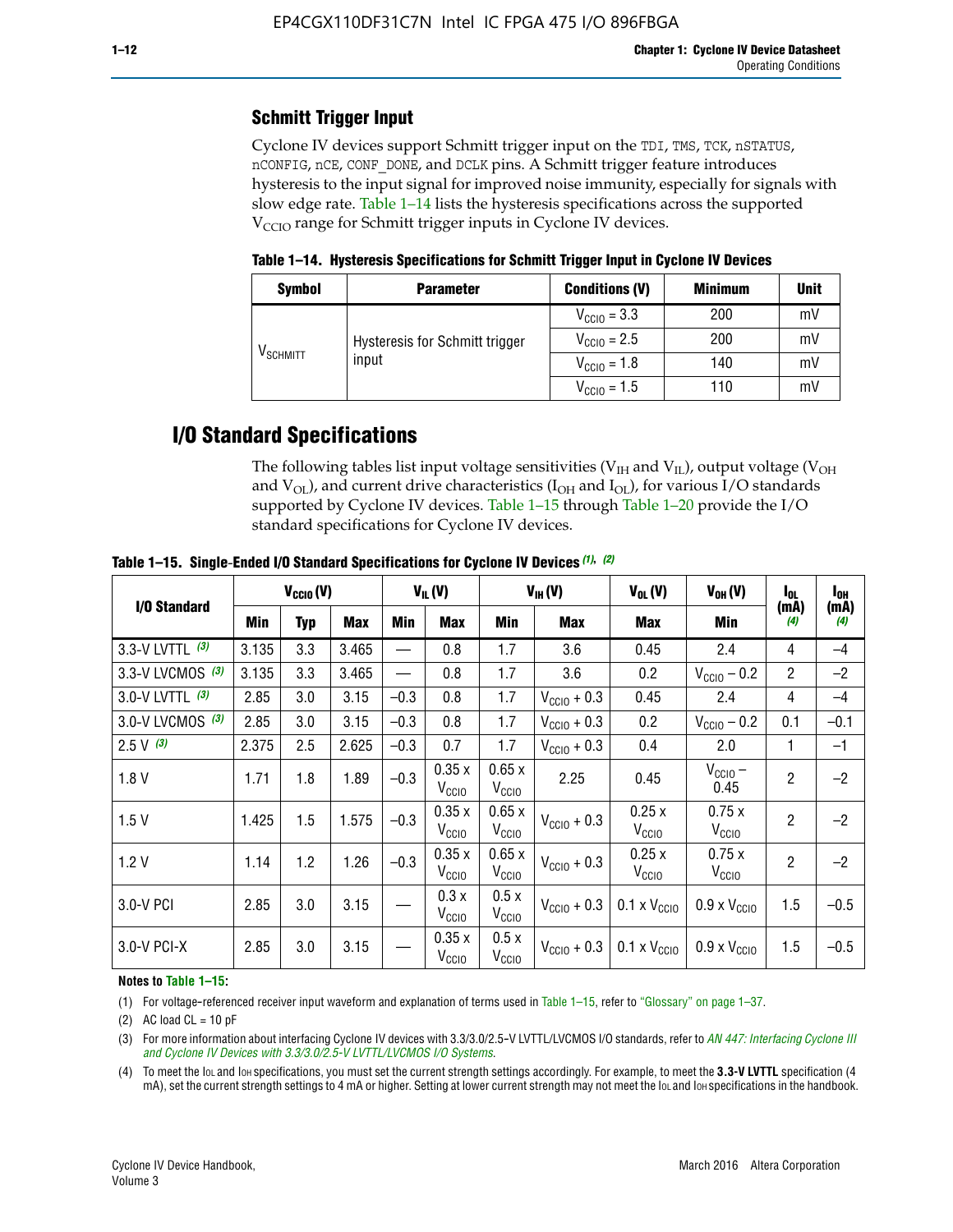| 1/0                           |       | $V_{\text{CC10}}(V)$ |       |                                                                        | $V_{REF}(V)$                                                         |                                                                        |                     | $V_{TT} (V)$ (2)          |                     |
|-------------------------------|-------|----------------------|-------|------------------------------------------------------------------------|----------------------------------------------------------------------|------------------------------------------------------------------------|---------------------|---------------------------|---------------------|
| <b>Standard</b>               | Min   | <b>Typ</b>           | Max   | Min                                                                    | <b>Typ</b>                                                           | Max                                                                    | Min                 | <b>Typ</b>                | <b>Max</b>          |
| SSTL-2<br>Class I, II         | 2.375 | 2.5                  | 2.625 | 1.19                                                                   | 1.25                                                                 | 1.31                                                                   | $V_{REF}$ –<br>0.04 | $V_{REF}$                 | $V_{REF}$ +<br>0.04 |
| SSTL-18<br>Class I, II        | 1.7   | 1.8                  | 1.9   | 0.833                                                                  | 0.9                                                                  | 0.969                                                                  | $V_{REF}$ –<br>0.04 | V <sub>REF</sub>          | $V_{REF}$ +<br>0.04 |
| HSTL-18<br>Class I, II        | 1.71  | 1.8                  | 1.89  | 0.85                                                                   | 0.9                                                                  | 0.95                                                                   | 0.85                | 0.9                       | 0.95                |
| <b>HSTL-15</b><br>Class I, II | 1.425 | 1.5                  | 1.575 | 0.71                                                                   | 0.75                                                                 | 0.79                                                                   | 0.71                | 0.75                      | 0.79                |
| HSTL-12<br>Class I, II        | 1.14  | 1.2                  | 1.26  | $0.48 \times V_{\text{CC10}}$ (3)<br>$0.47 \times V_{\text{CC10}}$ (4) | $0.5 \times V_{\text{CC10}}$ (3)<br>$0.5 \times V_{\text{CC10}}$ (4) | $0.52 \times V_{\text{CC10}}$ (3)<br>$0.53 \times V_{\text{CC10}}$ (4) |                     | 0.5x<br>V <sub>CCIO</sub> |                     |

|  |  |  |  | Table 1–16. Single-Ended SSTL and HSTL I/O Reference Voltage Specifications for Cyclone IV Devices (1) |
|--|--|--|--|--------------------------------------------------------------------------------------------------------|
|--|--|--|--|--------------------------------------------------------------------------------------------------------|

**Notes to Table 1–16:**

(1) For an explanation of terms used in Table 1–16, refer to "Glossary" on page 1–37.

(2)  $V_{TT}$  of the transmitting device must track  $V_{REF}$  of the receiving device.

(3) Value shown refers to DC input reference voltage,  $V_{REF(DC)}$ .

(4) Value shown refers to AC input reference voltage,  $V_{REF(AC)}$ .

|  | Table 1–17.  Single-Ended SSTL and HSTL I/O Standards Signal Specifications for Cyclone IV Devices |  |  |  |  |  |
|--|----------------------------------------------------------------------------------------------------|--|--|--|--|--|
|--|----------------------------------------------------------------------------------------------------|--|--|--|--|--|

| $\mathbf{I}/\mathbf{0}$    |            | $V_{IL(DC)}(V)$      |                      | $V_{IH(DC)}(V)$   |         | $V_{IL(AC)}(V)$     |                     | $V_{IH(AC)}(V)$      | $V_{OL}(V)$                        | $V_{OH} (V)$                       | $I_{0L}$ | $I_{0H}$ |
|----------------------------|------------|----------------------|----------------------|-------------------|---------|---------------------|---------------------|----------------------|------------------------------------|------------------------------------|----------|----------|
| <b>Standard</b>            | <b>Min</b> | <b>Max</b>           | <b>Min</b>           | <b>Max</b>        | Min     | <b>Max</b>          | <b>Min</b>          | <b>Max</b>           | <b>Max</b>                         | Min                                | (mA)     | (mA)     |
| SSTL-2<br>Class I          |            | $V_{REF}$ –<br>0.18  | $V_{REF} +$<br>0.18  |                   |         | $V_{REF}$ –<br>0.35 | $V_{REF} +$<br>0.35 |                      | $V_{TT}$ –<br>0.57                 | $V_{TT}$ +<br>0.57                 | 8.1      | $-8.1$   |
| SSTL-2<br>Class II         |            | $V_{REF}$ –<br>0.18  | $V_{REF} +$<br>0.18  |                   |         | $V_{REF}$ –<br>0.35 | $V_{REF} +$<br>0.35 |                      | $V_{TT}$ –<br>0.76                 | $V_{TT}$ +<br>0.76                 | 16.4     | $-16.4$  |
| SSTL-18<br>Class I         |            | $V_{REF}$ –<br>0.125 | $V_{REF} +$<br>0.125 |                   |         | $V_{REF}$ –<br>0.25 | $V_{REF}$ +<br>0.25 |                      | $V_{TT}$ –<br>0.475                | $V_{TT}$ +<br>0.475                | 6.7      | $-6.7$   |
| SSTL-18<br>Class II        |            | $V_{REF}$ –<br>0.125 | $V_{REF}$ +<br>0.125 |                   |         | $V_{REF}$ –<br>0.25 | $V_{REF}$ +<br>0.25 |                      | 0.28                               | $V_{CC10} -$<br>0.28               | 13.4     | $-13.4$  |
| HSTL-18<br>Class I         |            | $V_{REF}$ –<br>0.1   | $V_{REF}$ +<br>0.1   |                   |         | $V_{REF}$ –<br>0.2  | $V_{REF}$ +<br>0.2  |                      | 0.4                                | $V_{CCIO}$ –<br>0.4                | 8        | $-8$     |
| HSTL-18<br>Class II        |            | $V_{REF}$ –<br>0.1   | $V_{REF}$ +<br>0.1   |                   |         | $V_{REF}$ –<br>0.2  | $V_{REF}$ +<br>0.2  |                      | 0.4                                | $V_{CCIO}$ –<br>0.4                | 16       | $-16$    |
| HSTL-15<br>Class I         |            | $V_{REF}$ –<br>0.1   | $V_{REF} +$<br>0.1   |                   |         | $V_{REF}$ –<br>0.2  | $V_{REF}$ +<br>0.2  |                      | 0.4                                | $V_{\text{CC10}} -$<br>0.4         | 8        | $-8$     |
| HSTL-15<br>Class II        |            | $V_{REF}$ –<br>0.1   | $V_{REF} +$<br>0.1   |                   |         | $V_{REF}$ –<br>0.2  | $V_{REF}$ +<br>0.2  |                      | 0.4                                | $V_{CC10}$ –<br>0.4                | 16       | $-16$    |
| <b>HSTL-12</b><br>Class I  | $-0.15$    | $V_{REF}$ –<br>0.08  | $V_{REF} +$<br>0.08  | $V_{CGI0} + 0.15$ | $-0.24$ | $V_{REF}$ –<br>0.15 | $V_{REF} +$<br>0.15 | $V_{CCIO} +$<br>0.24 | $0.25 \times$<br>V <sub>CCIO</sub> | $0.75 \times$<br>V <sub>CCIO</sub> | 8        | $-8$     |
| <b>HSTL-12</b><br>Class II | $-0.15$    | $V_{REF}-$<br>0.08   | $V_{REF} +$<br>0.08  | $V_{CGI0} + 0.15$ | $-0.24$ | $V_{REF}$ –<br>0.15 | $V_{REF} +$<br>0.15 | $V_{CCIO}$ +<br>0.24 | $0.25 \times$<br>V <sub>CCIO</sub> | $0.75 \times$<br>V <sub>CCIO</sub> | 14       | $-14$    |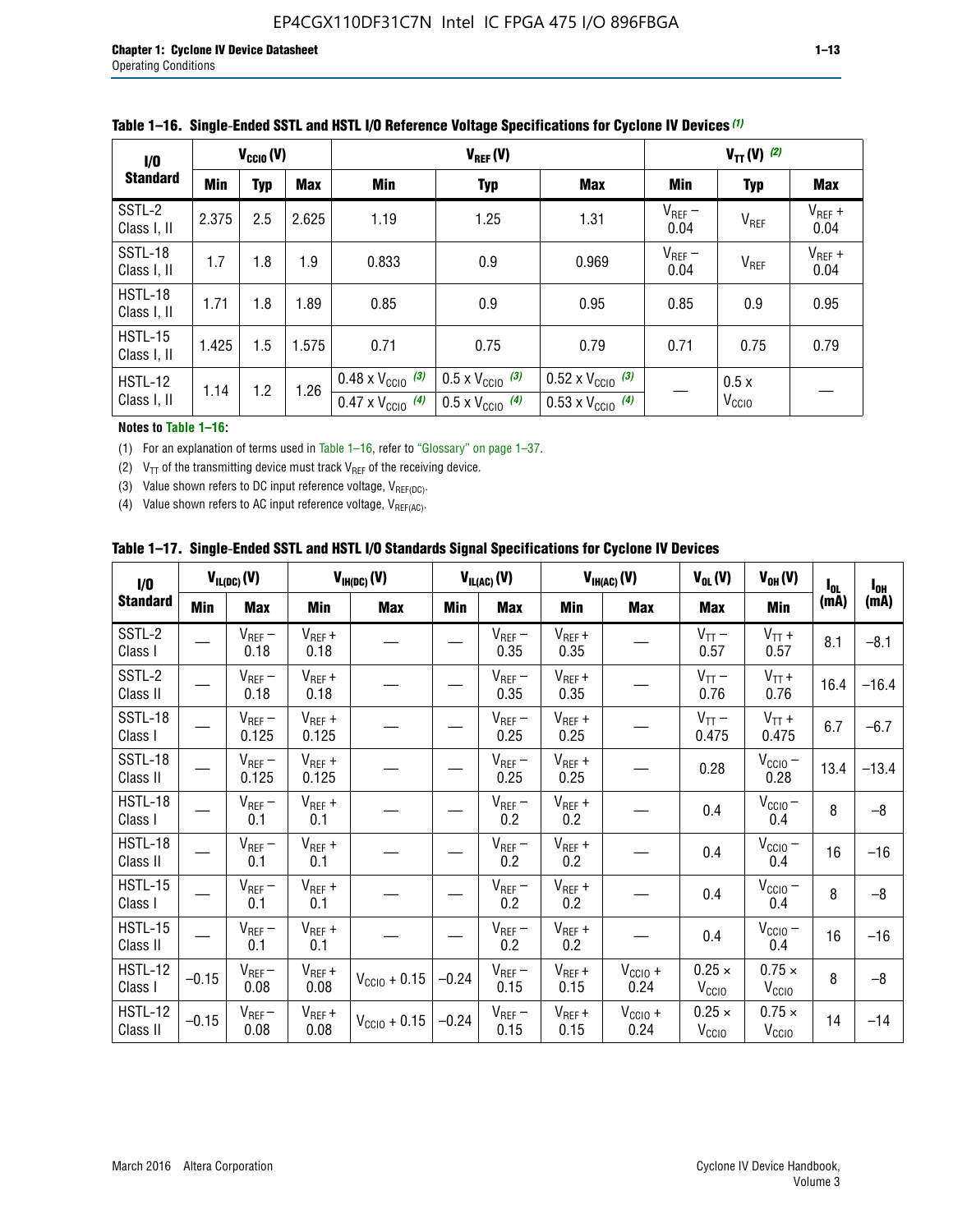**f For more information about receiver input and transmitter output waveforms, and for** other differential I/O standards, refer to the *[I/O Features in Cyclone IV Devices](http://www.altera.com/literature/hb/cyclone-iv/cyiv-51006.pdf)* chapter*.*

**Table 1–18. Differential SSTL I/O Standard Specifications for Cyclone IV Devices** *(1)*

| I/O Standard           |       | $V_{CCl0}(V)$ |            | $V_{\text{Swing(DC)}}(V)$ |                   | $V_{X(AC)}(V)$                 |            | $V_{\text{Swing(AC)}}$<br>(V)   |            | $V_{OX(AC)}(V)$ |                                |            |                                 |
|------------------------|-------|---------------|------------|---------------------------|-------------------|--------------------------------|------------|---------------------------------|------------|-----------------|--------------------------------|------------|---------------------------------|
|                        | Min   | Typ           | <b>Max</b> | Min                       | <b>Max</b>        | <b>Min</b>                     | <b>Typ</b> | <b>Max</b>                      | <b>Min</b> | <b>Max</b>      | Min                            | <b>Typ</b> | <b>Max</b>                      |
| SSTL-2<br>Class I, II  | 2.375 | 2.5           | 2.625      | 0.36                      | V <sub>CCIO</sub> | $V_{\text{CC10}}/2 - 0.2$      |            | $V_{\text{CC1O}}/2$<br>$+0.2$   | 0.7        | $V_{\rm CCI}$   | $V_{\text{CC10}}/2 -$<br>0.125 |            | $V_{\text{CC10}}/2$<br>$+0.125$ |
| SSTL-18<br>Class I, II | 1.7   | .8            | .90        | 0.25                      | V <sub>CCIO</sub> | $V_{\text{CC10}}/2 -$<br>0.175 |            | $V_{\text{CC10}}/2$<br>$+0.175$ | 0.5        | $V_{\rm CCI}$   | $V_{\text{CC10}}/2 -$<br>0.125 |            | $V_{\text{CC10}}/2$<br>$+0.125$ |

#### **Note to Table 1–18:**

(1) Differential SSTL requires a  $V_{REF}$  input.

**Table 1–19. Differential HSTL I/O Standard Specifications for Cyclone IV Devices** *(1)*

|                               | $V_{CClO}(V)$ |     |            | $V_{\text{DIF(DC)}}(V)$ |                   | $V_{X(AC)}(V)$                |            |                            | $V_{CM(DC)}(V)$            |            |                            |         | $V_{\text{DIF(AC)}}(V)$    |  |
|-------------------------------|---------------|-----|------------|-------------------------|-------------------|-------------------------------|------------|----------------------------|----------------------------|------------|----------------------------|---------|----------------------------|--|
| I/O Standard                  | Min           | Typ | <b>Max</b> | Min                     | <b>Max</b>        | Min                           | <b>Typ</b> | <b>Max</b>                 | Min                        | <b>Typ</b> | <b>Max</b>                 | Mi<br>n | <b>Max</b>                 |  |
| HSTL-18<br>Class I, II        | 1.71          | 1.8 | .89        | 0.2                     |                   | 0.85                          |            | 0.95                       | 0.85                       |            | 0.95                       | 0.4     |                            |  |
| <b>HSTL-15</b><br>Class I, II | 1.425         | 1.5 | .575       | $0.2\,$                 |                   | 0.71                          |            | 0.79                       | 0.71                       |            | 0.79                       | 0.4     |                            |  |
| <b>HSTL-12</b><br>Class I, II | 1.14          | 1.2 | 1.26       | 0.16                    | V <sub>CCIO</sub> | $0.48 \times V_{\text{CC10}}$ |            | 0.52x<br>V <sub>CCIO</sub> | 0.48x<br>V <sub>CCIO</sub> |            | 0.52x<br>V <sub>CCIO</sub> | 0.3     | 0.48x<br>V <sub>CCIO</sub> |  |

#### **Note to Table 1–19:**

(1) Differential HSTL requires a  $V_{REF}$  input.

**Table 1–20. Differential I/O Standard Specifications for Cyclone IV Devices** *(1)* **(Part 1 of 2)**

| I/O Standard                            |       | $V_{CCl0} (V)$ |            |            | $V_{ID}$ (mV) | $V_{\text{lcm}}(V)^{(2)}$ |                                                     |            | $V_{0D}$ (mV) $(3)$ |     |     | $V_{0S} (V)^{(3)}$ |            |       |
|-----------------------------------------|-------|----------------|------------|------------|---------------|---------------------------|-----------------------------------------------------|------------|---------------------|-----|-----|--------------------|------------|-------|
|                                         | Min   | Typ            | <b>Max</b> | <b>Min</b> | <b>Max</b>    | Min                       | <b>Condition</b>                                    | <b>Max</b> | Min                 | Typ | Max | Min                | <b>Typ</b> | Max   |
|                                         |       |                |            |            |               | 0.05                      | $D_{MAX} \leq 500$ Mbps                             | 1.80       |                     |     |     |                    |            |       |
| <b>LVPECL</b><br>(Row I/Os)<br>(6)      | 2.375 | 2.5            | 2.625      | 100        |               | 0.55                      | 500 Mbps $\leq$ D <sub>MAX</sub><br>$\leq$ 700 Mbps | 1.80       |                     |     |     |                    |            |       |
|                                         |       |                |            |            |               | 1.05                      | $D_{MAX}$ > 700 Mbps                                | 1.55       |                     |     |     |                    |            |       |
|                                         |       |                |            |            |               | 0.05                      | $D_{MAX} \leq 500$ Mbps                             | 1.80       |                     |     |     |                    |            |       |
| <b>LVPECL</b><br>(Column<br>$1/Os)$ (6) | 2.375 | 2.5            | 2.625      | 100        |               | 0.55                      | 500 Mbps $\leq D_{MAX}$<br>$\leq$ 700 Mbps          | 1.80       |                     |     |     |                    |            |       |
|                                         |       |                |            |            |               | 1.05                      | $D_{MAX}$ > 700 Mbps                                | 1.55       |                     |     |     |                    |            |       |
|                                         |       |                |            |            |               | 0.05                      | $D_{MAX} \leq 500$ Mbps                             | 1.80       |                     |     |     |                    |            |       |
| LVDS (Row<br>I/Os)                      | 2.375 | 2.5            | 2.625      | 100        |               | 0.55                      | 500 Mbps $\leq D_{MAX}$<br>$\leq 700$ Mbps          | 1.80       | 247                 |     | 600 | 1.125              | 1.25       | 1.375 |
|                                         |       |                |            |            |               | 1.05                      | $D_{MAX}$ > 700 Mbps                                | 1.55       |                     |     |     |                    |            |       |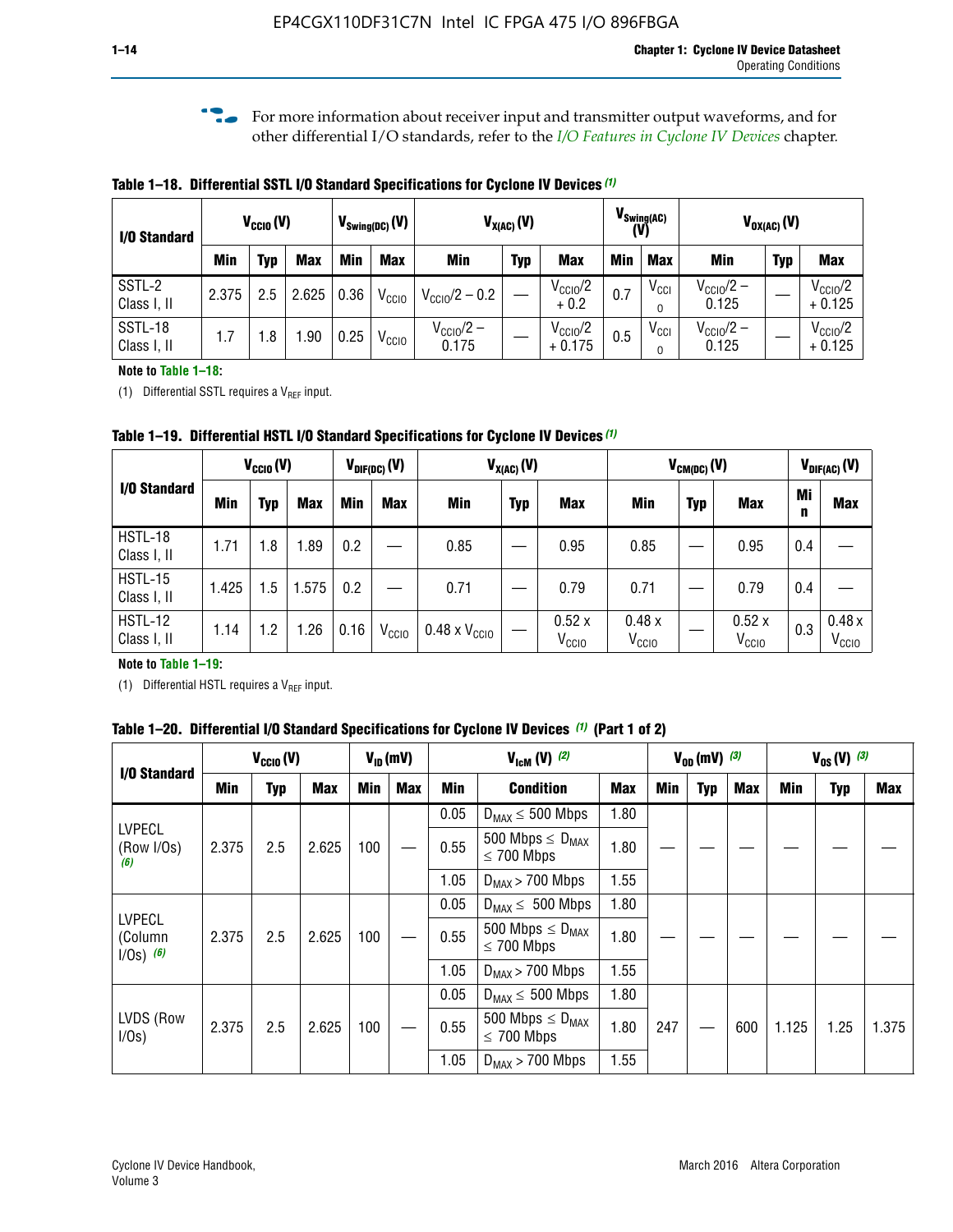#### EP4CGX110DF31C7N Intel IC FPGA 475 I/O 896FBGA

|                                         | $V_{ID}(mV)$<br>$V_{\text{lcm}}(V)$ (2)<br>$V_{\text{CCIO}}(V)$ |            |            |            |            |            |                                            |            |     | $V_{OD}$ (mV) $(3)$ |            | $V_{0S} (V)$ (3) |            |       |
|-----------------------------------------|-----------------------------------------------------------------|------------|------------|------------|------------|------------|--------------------------------------------|------------|-----|---------------------|------------|------------------|------------|-------|
| I/O Standard                            |                                                                 |            |            |            |            |            |                                            |            |     |                     |            |                  |            |       |
|                                         | <b>Min</b>                                                      | <b>Typ</b> | <b>Max</b> | <b>Min</b> | <b>Max</b> | <b>Min</b> | <b>Condition</b>                           | <b>Max</b> | Min | <b>Typ</b>          | <b>Max</b> | Min              | <b>Typ</b> | Max   |
|                                         |                                                                 |            |            |            |            | 0.05       | $D_{MAX} \leq 500$ Mbps                    | 1.80       |     |                     |            |                  |            |       |
| LVDS<br>(Column<br>$I/Os$ )             | 2.375                                                           | 2.5        | 2.625      | 100        |            | 0.55       | 500 Mbps $\leq D_{MAX}$<br>$\leq 700$ Mbps | 1.80       | 247 |                     | 600        | 1.125            | 1.25       | 1.375 |
|                                         |                                                                 |            |            |            |            | 1.05       | $D_{MAX}$ > 700 Mbps                       | 1.55       |     |                     |            |                  |            |       |
| <b>BLVDS (Row</b><br>$1/0s)$ (4)        | 2.375                                                           | 2.5        | 2.625      | 100        |            |            |                                            |            |     |                     |            |                  |            |       |
| <b>BLVDS</b><br>(Column<br>$1/0s)$ (4)  | 2.375                                                           | 2.5        | 2.625      | 100        |            |            |                                            |            |     |                     |            |                  |            |       |
| mini-LVDS<br>(Row I/Os)<br>(5)          | 2.375                                                           | 2.5        | 2.625      |            |            |            |                                            |            | 300 |                     | 600        | 1.0              | 1.2        | 1.4   |
| mini-LVDS<br>(Column<br>$1/0s)$ (5)     | 2.375                                                           | 2.5        | 2.625      |            |            |            |                                            |            | 300 |                     | 600        | 1.0              | 1.2        | 1.4   |
| RSDS <sup>®</sup> (Row<br>$1/0s)$ $(5)$ | 2.375                                                           | 2.5        | 2.625      |            |            |            |                                            |            | 100 | 200                 | 600        | 0.5              | 1.2        | 1.5   |
| <b>RSDS</b><br>(Column<br>$1/Os)$ (5)   | 2.375                                                           | 2.5        | 2.625      |            |            |            |                                            |            | 100 | 200                 | 600        | 0.5              | 1.2        | 1.5   |
| PPDS (Row<br>$1/Os)$ (5)                | 2.375                                                           | 2.5        | 2.625      |            |            |            |                                            |            | 100 | 200                 | 600        | 0.5              | 1.2        | 1.4   |
| <b>PPDS</b><br>(Column<br>$1/Os)$ (5)   | 2.375                                                           | 2.5        | 2.625      |            |            |            |                                            |            | 100 | 200                 | 600        | 0.5              | 1.2        | 1.4   |

#### **Table 1–20. Differential I/O Standard Specifications for Cyclone IV Devices** *(1)* **(Part 2 of 2)**

#### **Notes to Table 1–20:**

(1) For an explanation of terms used in Table 1–20, refer to "Glossary" on page 1–37.

(2)  $V_{IN}$  range: 0  $V \le V_{IN} \le 1.85$  V.

(3) R<sub>L</sub> range:  $90 \le R_L \le 110 \Omega$ .

(4) There are no fixed  $V_{IN}$ ,  $V_{OD}$ , and  $V_{OS}$  specifications for BLVDS. They depend on the system topology.

(5) The Mini-LVDS, RSDS, and PPDS standards are only supported at the output pins.

(6) The LVPECL I/O standard is only supported on dedicated clock input pins. This I/O standard is not supported for output pins.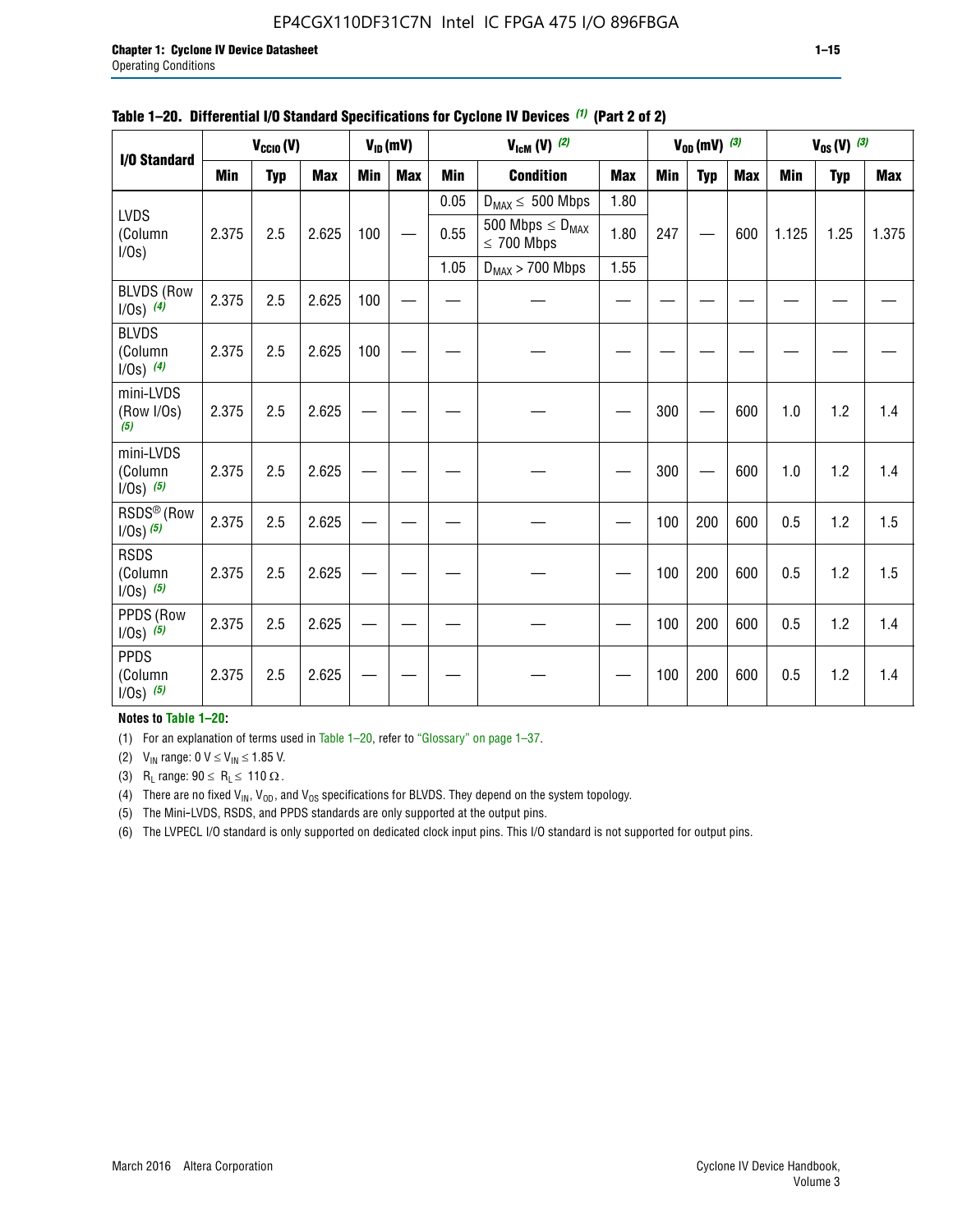## **Power Consumption**

Use the following methods to estimate power for a design:

- the Excel-based EPE
- the Quartus® II PowerPlay power analyzer feature

The interactive Excel-based EPE is used prior to designing the device to get a magnitude estimate of the device power. The Quartus II PowerPlay power analyzer provides better quality estimates based on the specifics of the design after place-and-route is complete. The PowerPlay power analyzer can apply a combination of user-entered, simulation-derived, and estimated signal activities that, combined with detailed circuit models, can yield very accurate power estimates.

f For more information about power estimation tools, refer to the *[Early Power Estimator](http://www.altera.com/literature/ug/ug_epe.pdf
)  [User Guide](http://www.altera.com/literature/ug/ug_epe.pdf
)* and the *[PowerPlay Power Analysis](http://www.altera.com/literature/hb/qts/qts_qii53013.pdf)* chapter in volume 3 of the *Quartus II Handboo*k.

## **Switching Characteristics**

This section provides performance characteristics of Cyclone IV core and periphery blocks for commercial grade devices.

These characteristics can be designated as Preliminary or Final.

- Preliminary characteristics are created using simulation results, process data, and other known parameters. The upper-right hand corner of these tables show the designation as "Preliminary".
- Final numbers are based on actual silicon characterization and testing. The numbers reflect the actual performance of the device under worst-case silicon process, voltage, and junction temperature conditions. There are no designations on finalized tables.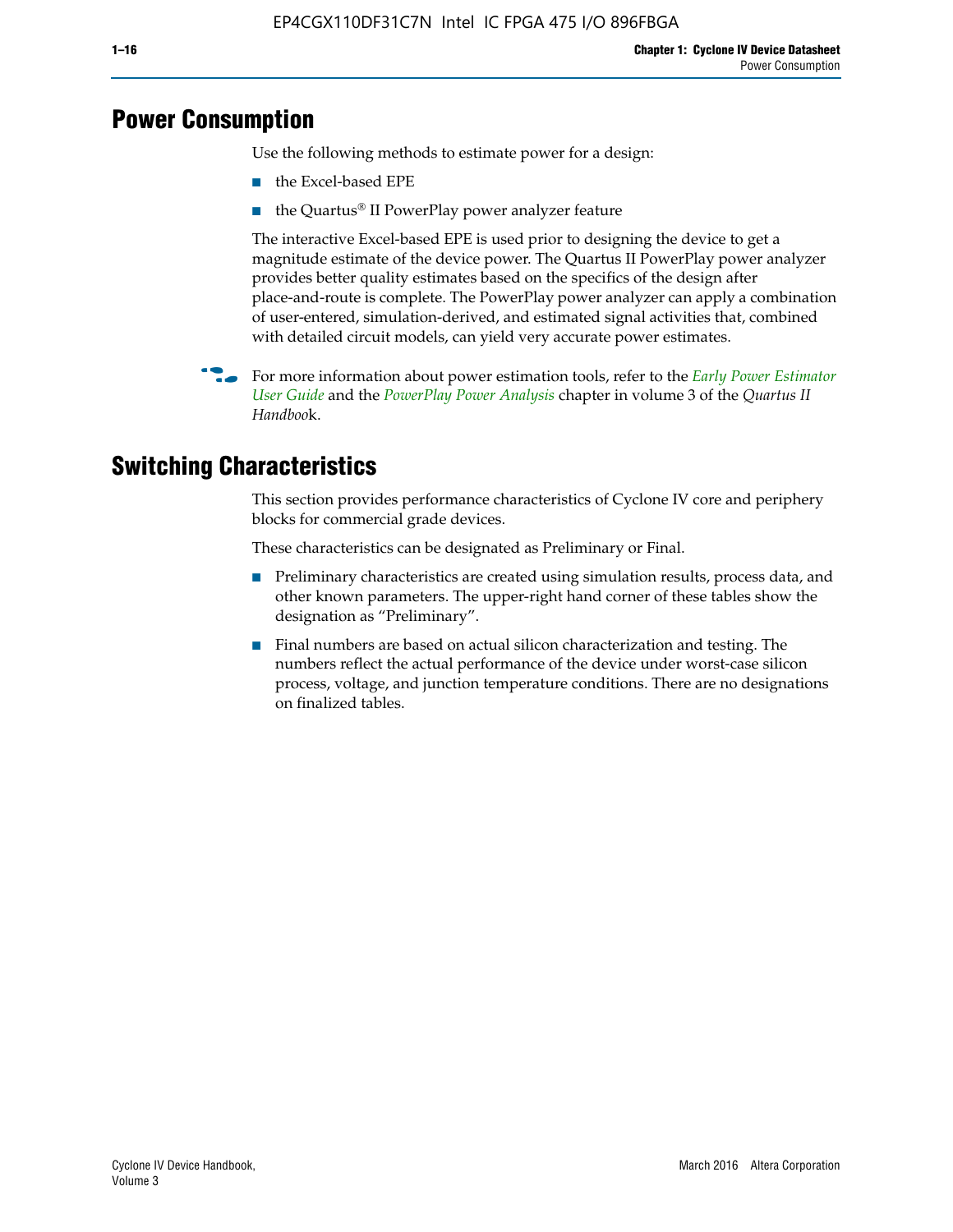## **Transceiver Performance Specifications**

Table 1–21 lists the Cyclone IV GX transceiver specifications.

|  |  |  |  | Table 1-21. Transceiver Specification for Cyclone IV GX Devices (Part 1 of 4) |  |
|--|--|--|--|-------------------------------------------------------------------------------|--|
|--|--|--|--|-------------------------------------------------------------------------------|--|

| Symbol/                                                   | <b>Conditions</b>                                    |                     | C <sub>6</sub>  |                                                                     |                     | C7, I7          |                          | C <sub>8</sub>      |                 |                |              |
|-----------------------------------------------------------|------------------------------------------------------|---------------------|-----------------|---------------------------------------------------------------------|---------------------|-----------------|--------------------------|---------------------|-----------------|----------------|--------------|
| <b>Description</b>                                        |                                                      | Min                 | <b>Typ</b>      | <b>Max</b>                                                          | <b>Min</b>          | <b>Typ</b>      | <b>Max</b>               | <b>Min</b>          | <b>Typ</b>      | <b>Max</b>     | <b>Unit</b>  |
| <b>Reference Clock</b>                                    |                                                      |                     |                 |                                                                     |                     |                 |                          |                     |                 |                |              |
| Supported I/O<br><b>Standards</b>                         |                                                      |                     |                 | 1.2 V PCML, 1.5 V PCML, 3.3 V PCML, Differential LVPECL, LVDS, HCSL |                     |                 |                          |                     |                 |                |              |
| Input frequency<br>from REFCLK input<br>pins              |                                                      | 50                  |                 | 156.25                                                              | 50                  |                 | 156.25                   | 50                  |                 | 156.25         | <b>MHz</b>   |
| Spread-spectrum<br>modulating clock<br>frequency          | Physical interface<br>for PCI Express<br>(PIPE) mode | 30                  |                 | 33                                                                  | 30                  |                 | 33                       | 30                  |                 | 33             | kHz          |
| Spread-spectrum<br>downspread                             | PIPE mode                                            |                     | 0 to<br>$-0.5%$ |                                                                     |                     | 0 to<br>$-0.5%$ | $\overline{\phantom{0}}$ |                     | 0 to<br>$-0.5%$ |                |              |
| Peak-to-peak<br>differential input<br>voltage             |                                                      | 0.1                 |                 | 1.6                                                                 | 0.1                 |                 | 1.6                      | 0.1                 |                 | 1.6            | $\mathsf{V}$ |
| V <sub>ICM</sub> (AC coupled)                             |                                                      |                     | $1100 \pm 5\%$  |                                                                     |                     | $1100 \pm 5\%$  |                          |                     | $1100 \pm 5\%$  |                | mV           |
| $V_{ICM}$ (DC coupled)                                    | HCSL I/O<br>standard for PCIe<br>reference clock     | 250                 |                 | 550                                                                 | 250                 |                 | 550                      | 250                 |                 | 550            | mV           |
| <b>Transmitter REFCLK</b><br>Phase Noise (1)              | Frequency offset                                     |                     |                 | $-123$                                                              |                     |                 | $-123$                   |                     |                 | $-123$         | dBc/Hz       |
| <b>Transmitter REFCLK</b><br>Total Jitter (1)             | $= 1$ MHz $- 8$ MHZ                                  |                     |                 | 42.3                                                                |                     |                 | 42.3                     |                     |                 | 42.3           | ps           |
| $R_{ref}$                                                 |                                                      |                     | 2000<br>±1%     |                                                                     |                     | 2000<br>± 1%    |                          |                     | 2000<br>± 1%    |                | $\Omega$     |
| <b>Transceiver Clock</b>                                  |                                                      |                     |                 |                                                                     |                     |                 |                          |                     |                 |                |              |
| cal blk clk clock<br>frequency                            |                                                      | 10                  |                 | 125                                                                 | 10                  |                 | 125                      | 10                  |                 | 125            | <b>MHz</b>   |
| fixedclk Clock<br>frequency                               | <b>PCIe Receiver</b><br>Detect                       |                     | 125             |                                                                     |                     | 125             |                          |                     | 125             |                | <b>MHz</b>   |
| reconfig_clk<br>clock frequency                           | Dynamic<br>reconfiguration<br>clock frequency        | 2.5/<br>37.5<br>(2) |                 | 50                                                                  | 2.5/<br>37.5<br>(2) |                 | 50                       | 2.5/<br>37.5<br>(2) |                 | 50             | MHz          |
| Delta time between<br>reconfig clk                        |                                                      |                     |                 | $\overline{2}$                                                      |                     |                 | $\overline{2}$           |                     |                 | $\overline{2}$ | ms           |
| Transceiver block<br>minimum<br>power-down pulse<br>width |                                                      |                     | 1               |                                                                     |                     | 1               |                          |                     | $\mathbf{1}$    |                | $\mu s$      |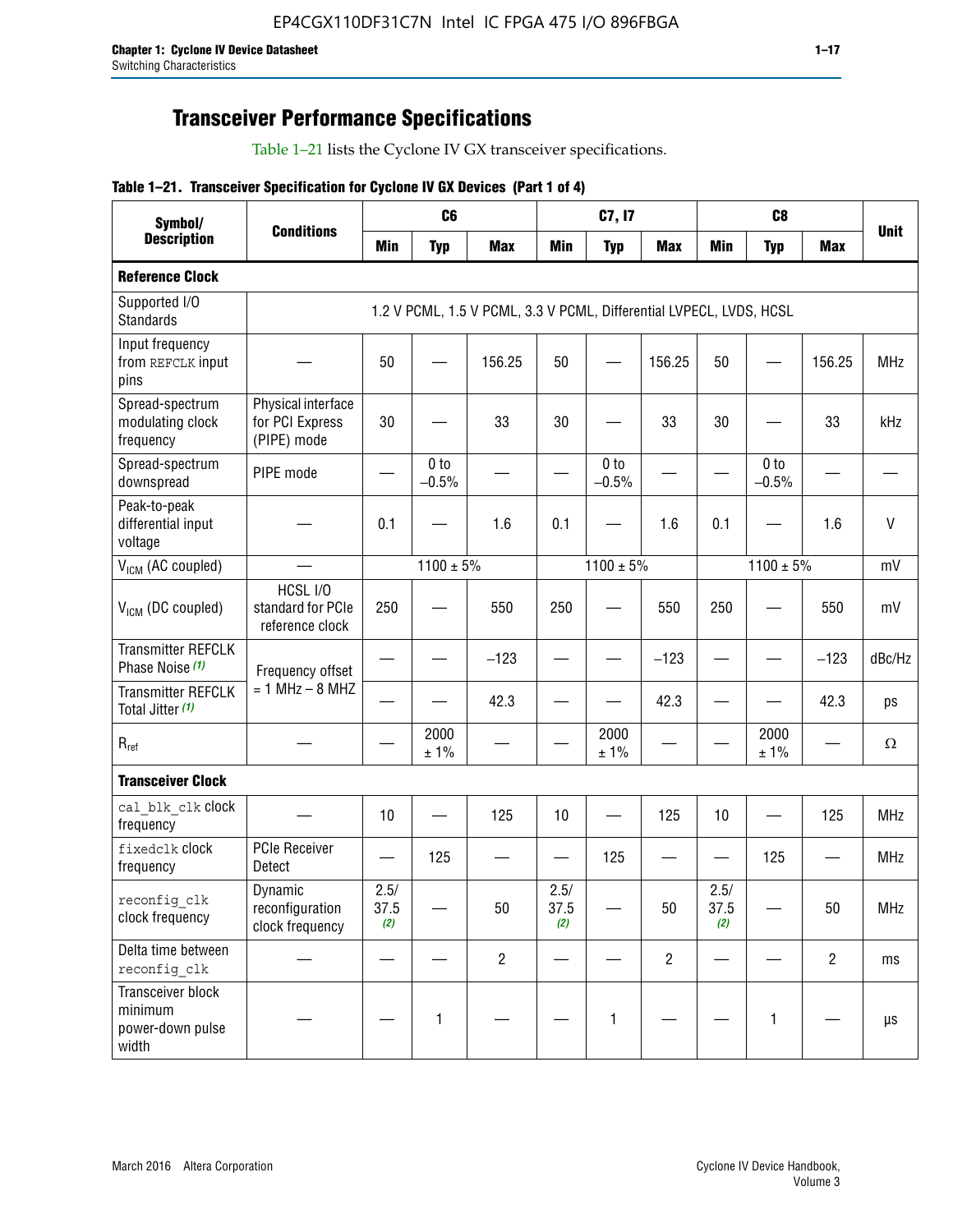| Symbol/                                                                                        |                                                                           | C <sub>8</sub><br>C <sub>6</sub><br>C7, I7<br><b>Conditions</b> |                          |                                    |                          |                                    |                                     |                          |                          |                                 |              |
|------------------------------------------------------------------------------------------------|---------------------------------------------------------------------------|-----------------------------------------------------------------|--------------------------|------------------------------------|--------------------------|------------------------------------|-------------------------------------|--------------------------|--------------------------|---------------------------------|--------------|
| <b>Description</b>                                                                             |                                                                           | <b>Min</b>                                                      | <b>Typ</b>               | <b>Max</b>                         | <b>Min</b>               | <b>Typ</b>                         | <b>Max</b>                          | <b>Min</b>               | <b>Typ</b>               | <b>Max</b>                      | <b>Unit</b>  |
| <b>Receiver</b>                                                                                |                                                                           |                                                                 |                          |                                    |                          |                                    |                                     |                          |                          |                                 |              |
| Supported I/O<br>Standards                                                                     | 1.4 V PCML,<br>1.5 V PCML,<br>2.5 V PCML,<br>LVPECL, LVDS                 |                                                                 |                          |                                    |                          |                                    |                                     |                          |                          |                                 |              |
| Data rate (F324 and<br>smaller package) (15)                                                   |                                                                           | 600                                                             |                          | 2500                               | 600                      |                                    | 2500                                | 600                      |                          | 2500                            | <b>Mbps</b>  |
| Data rate (F484 and<br>larger package) (15)                                                    |                                                                           | 600                                                             |                          | 3125                               | 600                      |                                    | 3125                                | 600                      |                          | 2500                            | <b>Mbps</b>  |
| Absolute V <sub>MAX</sub> for a<br>receiver pin $(3)$                                          |                                                                           |                                                                 |                          | 1.6                                |                          |                                    | 1.6                                 |                          |                          | 1.6                             | $\mathsf{V}$ |
| Operational V <sub>MAX</sub> for<br>a receiver pin                                             |                                                                           |                                                                 |                          | 1.5                                |                          |                                    | 1.5                                 |                          |                          | 1.5                             | $\mathsf{V}$ |
| Absolute V <sub>MIN</sub> for a<br>receiver pin                                                |                                                                           | $-0.4$                                                          |                          |                                    | $-0.4$                   |                                    |                                     | $-0.4$                   |                          |                                 | $\mathsf{V}$ |
| Peak-to-peak<br>differential input<br>voltage V <sub>ID</sub> (diff p-p)                       | $V_{ICM} = 0.82 V$<br>setting, Data Rate<br>$= 600$ Mbps to<br>3.125 Gbps | 0.1                                                             |                          | 2.7                                | 0.1                      |                                    | 2.7                                 | 0.1                      |                          | 2.7                             | $\mathsf{V}$ |
| <b>V<sub>ICM</sub></b>                                                                         | $V_{IGM} = 0.82 V$<br>setting                                             |                                                                 | $820 \pm$<br>10%         |                                    |                          | 820 $\pm$<br>10%                   |                                     |                          | $820 \pm$<br>10%         |                                 | mV           |
| Differential on-chip                                                                           | 100 $-\Omega$ setting                                                     |                                                                 | 100                      |                                    |                          | 100                                |                                     | —<br>—                   | 100                      | $\overline{\phantom{0}}$        | $\Omega$     |
| termination resistors                                                                          | 150 $-\Omega$ setting                                                     |                                                                 | 150                      |                                    |                          | 150                                |                                     |                          | 150                      |                                 | $\Omega$     |
| Differential and<br>common mode<br>return loss                                                 | PIPE, Serial<br>Rapid I/O SR,<br>SATA, CPRI LV,<br>SDI, XAUI              |                                                                 |                          |                                    |                          | Compliant                          |                                     |                          |                          |                                 |              |
| Programmable ppm<br>detector $(4)$                                                             |                                                                           |                                                                 |                          |                                    |                          | ± 62.5, 100, 125, 200,<br>250, 300 |                                     |                          |                          |                                 | ppm          |
| Clock data recovery<br>(CDR) ppm<br>tolerance (without<br>spread-spectrum<br>clocking enabled) |                                                                           |                                                                 |                          | $\pm 300$ (5),<br>±350<br>(6), (7) |                          |                                    | ±300<br>$(5)$ ,<br>±350<br>(6), (7) |                          |                          | ±300<br>(5)<br>±350<br>(6), (7) | ppm          |
| CDR ppm tolerance<br>(with synchronous<br>spread-spectrum<br>clocking enabled) (8)             |                                                                           |                                                                 |                          | 350 to<br>$-5350$<br>(7), (9)      |                          |                                    | 350 to<br>$-5350$<br>(7), (9)       |                          |                          | 350 to<br>$-5350$<br>(7), (9)   | ppm          |
| Run length                                                                                     |                                                                           |                                                                 | 80                       |                                    |                          | 80                                 |                                     |                          | 80                       |                                 | UI           |
|                                                                                                | No Equalization                                                           | —                                                               |                          | 1.5                                | —                        |                                    | 1.5                                 | $\qquad \qquad$          |                          | 1.5                             | dB           |
| Programmable                                                                                   | <b>Medium Low</b>                                                         | —                                                               | $\overline{\phantom{0}}$ | 4.5                                | $\overline{\phantom{0}}$ | $\qquad \qquad$                    | 4.5                                 | —                        | $\overline{\phantom{0}}$ | 4.5                             | dB           |
| equalization                                                                                   | Medium High                                                               | $\overline{\phantom{0}}$                                        | —                        | 5.5                                | —                        | $\qquad \qquad$                    | 5.5                                 | $\overline{\phantom{0}}$ |                          | 5.5                             | dB           |
|                                                                                                | High                                                                      | $\overline{\phantom{0}}$                                        | $\qquad \qquad$          | $\overline{7}$                     | $\overline{\phantom{0}}$ |                                    | 7                                   |                          |                          | $\overline{7}$                  | dB           |

#### **Table 1–21. Transceiver Specification for Cyclone IV GX Devices (Part 2 of 4)**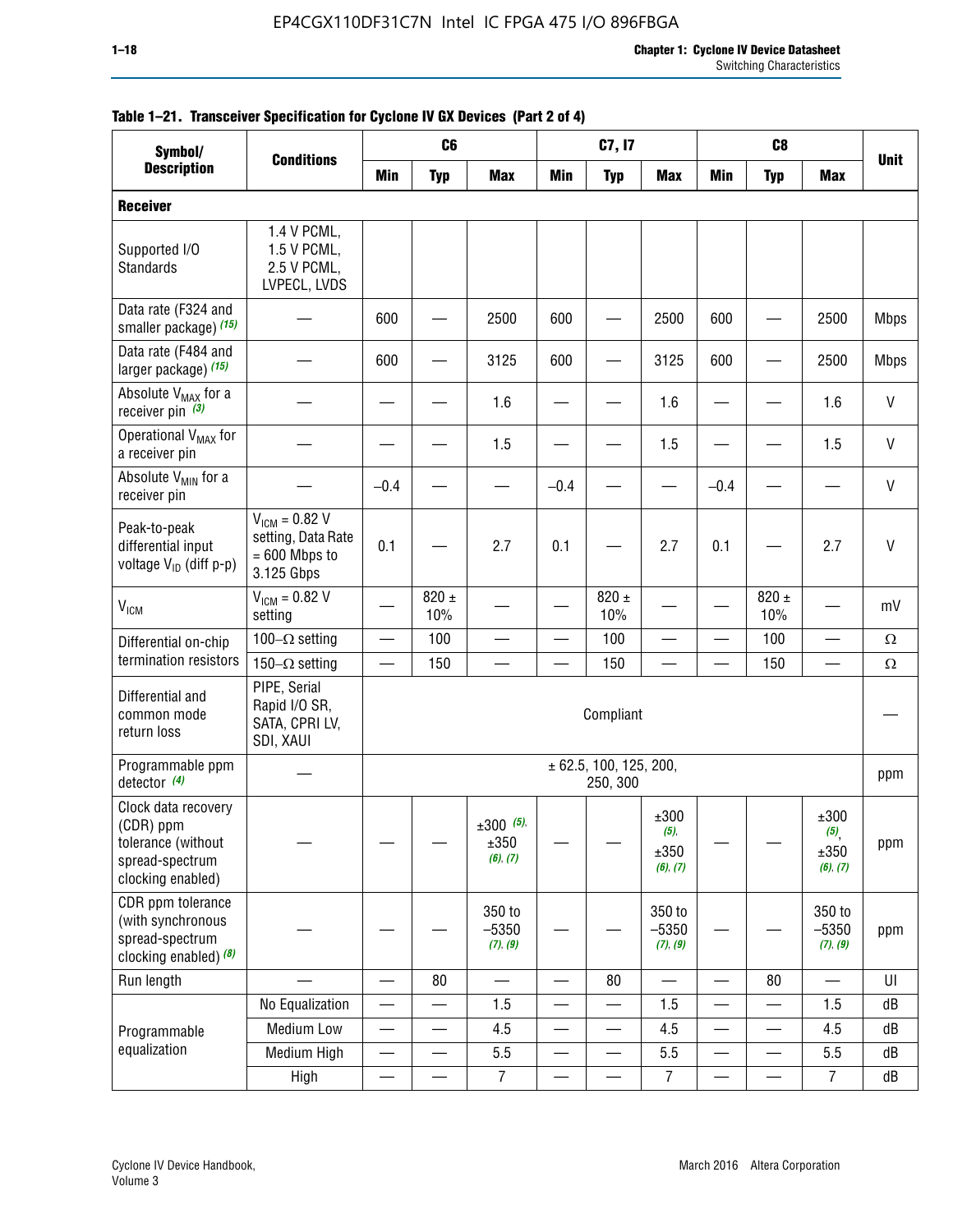|                                                                                | C <sub>6</sub><br>C7, I7<br>C <sub>8</sub><br>Symbol/               |           |            |                          |                          |                          |            |                          |            |                          |                                |
|--------------------------------------------------------------------------------|---------------------------------------------------------------------|-----------|------------|--------------------------|--------------------------|--------------------------|------------|--------------------------|------------|--------------------------|--------------------------------|
| <b>Description</b>                                                             | <b>Conditions</b>                                                   | Min       | <b>Typ</b> | <b>Max</b>               | <b>Min</b>               | <b>Typ</b>               | <b>Max</b> | <b>Min</b>               | <b>Typ</b> | <b>Max</b>               | <b>Unit</b>                    |
| Signal detect/loss<br>threshold                                                | PIPE mode                                                           | 65        |            | 175                      | 65                       |                          | 175        | 65                       |            | 175                      | mV                             |
| t <sub>LTR</sub> (10)                                                          |                                                                     |           |            | 75                       |                          | —                        | 75         |                          |            | 75                       | μs                             |
| (11)<br>t <sub>LTR-LTD_Manual</sub>                                            |                                                                     | 15        |            |                          | 15                       |                          |            | 15                       |            |                          | μs                             |
| $t_{\text{LTD}}$ (12)                                                          |                                                                     | $\pmb{0}$ | 100        | 4000                     | $\pmb{0}$                | 100                      | 4000       | 0                        | 100        | 4000                     | ns                             |
| t <sub>LTD_Manual</sub> (13)                                                   |                                                                     |           |            | 4000                     | $\overline{\phantom{0}}$ |                          | 4000       | —<br>—                   | —          | 4000                     | ns                             |
| t <sub>LTD_Auto</sub> (14)                                                     |                                                                     |           |            | 4000                     |                          |                          | 4000       |                          |            | 4000                     | ns                             |
| Receiver buffer and<br><b>CDR</b> offset<br>cancellation time<br>(per channel) |                                                                     |           |            | 17000                    |                          |                          | 17000      |                          |            | 17000                    | recon<br>fig_c<br>1k<br>cycles |
|                                                                                | DC Gain Setting =<br>0                                              |           | 0          |                          |                          | 0                        |            |                          | 0          |                          | dB                             |
| Programmable DC<br>gain                                                        | DC Gain Setting =<br>1                                              |           | 3          |                          |                          | 3                        |            |                          | 3          |                          | dB                             |
|                                                                                | DC Gain Setting =<br>2                                              |           | 6          |                          |                          | 6                        |            |                          | 6          |                          | dB                             |
| <b>Transmitter</b>                                                             |                                                                     |           |            |                          |                          |                          |            |                          |            |                          |                                |
| Supported I/O<br><b>Standards</b>                                              | 1.5 V PCML                                                          |           |            |                          |                          |                          |            |                          |            |                          |                                |
| Data rate (F324 and<br>smaller package)                                        |                                                                     | 600       |            | 2500                     | 600                      |                          | 2500       | 600                      |            | 2500                     | <b>Mbps</b>                    |
| Data rate (F484 and<br>larger package)                                         |                                                                     | 600       |            | 3125                     | 600                      |                          | 3125       | 600                      |            | 2500                     | <b>Mbps</b>                    |
| $\rm V_{\rm OCM}$                                                              | 0.65 V setting                                                      |           | 650        |                          |                          | 650                      |            |                          | 650        |                          | mV                             |
| Differential on-chip                                                           | 100 $-\Omega$ setting                                               |           | 100        | $\overline{\phantom{0}}$ | $\overline{\phantom{0}}$ | 100                      |            | $\overline{\phantom{0}}$ | 100        | $\overline{\phantom{0}}$ | $\Omega$                       |
| termination resistors                                                          | 150 $-\Omega$ setting                                               |           | 150        |                          |                          | 150                      |            |                          | 150        |                          | $\Omega$                       |
| Differential and<br>common mode<br>return loss                                 | PIPE, CPRI LV,<br>Serial Rapid I/O<br>SR, SDI, XAUI,<br><b>SATA</b> |           |            |                          |                          | Compliant                |            |                          |            |                          |                                |
| Rise time                                                                      |                                                                     | 50        |            | 200                      | 50                       |                          | 200        | 50                       |            | 200                      | ps                             |
| Fall time                                                                      |                                                                     | 50        |            | 200                      | 50                       | $\overline{\phantom{0}}$ | 200        | 50                       |            | 200                      | ps                             |
| Intra-differential pair<br>skew                                                |                                                                     |           |            | 15                       |                          |                          | 15         |                          |            | 15                       | ps                             |
| Intra-transceiver<br>block skew                                                |                                                                     |           |            | 120                      |                          |                          | 120        |                          |            | 120                      | ps                             |

#### **Table 1–21. Transceiver Specification for Cyclone IV GX Devices (Part 3 of 4)**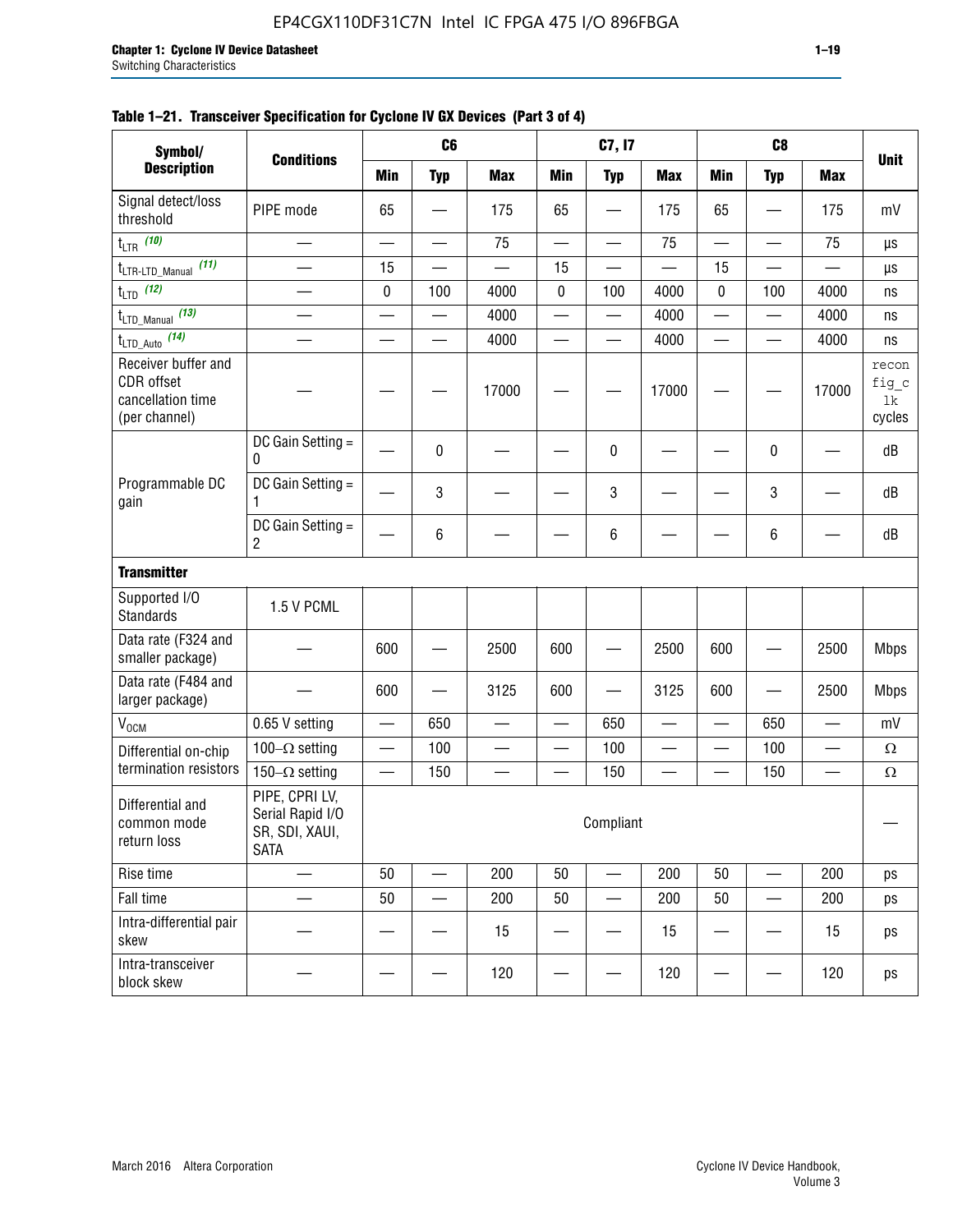#### **Table 1–21. Transceiver Specification for Cyclone IV GX Devices (Part 4 of 4)**

| Symbol/                                          | <b>Conditions</b> | C <sub>6</sub>                     |     |            | C7, I7     |            |            | C8         |     |            | <b>Unit</b> |
|--------------------------------------------------|-------------------|------------------------------------|-----|------------|------------|------------|------------|------------|-----|------------|-------------|
| <b>Description</b>                               |                   | Min                                | Typ | <b>Max</b> | <b>Min</b> | <b>Typ</b> | <b>Max</b> | <b>Min</b> | Typ | <b>Max</b> |             |
| <b>PLD-Transceiver Interface</b>                 |                   |                                    |     |            |            |            |            |            |     |            |             |
| Interface speed<br>(F324 and smaller<br>package) |                   | 25                                 |     | 125        | 25         |            | 125        | 25         |     | 125        | <b>MHz</b>  |
| Interface speed<br>(F484 and larger<br>package)  |                   | 25                                 |     | 156.25     | 25         |            | 156.25     | 25         |     | 156.25     | <b>MHz</b>  |
| Digital reset pulse<br>width                     |                   | Minimum is 2 parallel clock cycles |     |            |            |            |            |            |     |            |             |

#### **Notes to Table 1–21:**

(1) This specification is valid for transmitter output jitter specification with a maximum total jitter value of 112 ps, typically for 3.125 Gbps SRIO and XAUI protocols.

(2) The minimum reconfig\_clk frequency is 2.5 MHz if the transceiver channel is configured in **Transmitter Only** mode. The minimum reconfig\_clk frequency is 37.5 MHz if the transceiver channel is configured in **Receiver Only** or **Receiver and Transmitter** mode.

(3) The device cannot tolerate prolonged operation at this absolute maximum.

- (4) The rate matcher supports only up to  $\pm 300$  parts per million (ppm).
- (5) Supported for the F169 and F324 device packages only.
- (6) Supported for the F484, F672, and F896 device packages only. Pending device characterization.
- (7) To support CDR ppm tolerance greater than ±300 ppm, implement ppm detector in user logic and configure CDR to Manual Lock Mode.
- (8) Asynchronous spread-spectrum clocking is not supported.
- (9) For the EP4CGX30 (F484 package only), EP4CGX50, and EP4CGX75 devices, the CDR ppl tolerance is ±200 ppm.
- (10) Time taken until pll\_locked goes high after pll\_powerdown deasserts.
- (11) Time that the CDR must be kept in lock-to-reference mode after rx analogreset deasserts and before rx locktodata is asserted in manual mode.

(12) Time taken to recover valid data after the rx locktodata signal is asserted in manual mode (Figure 1–2), or after rx freqlocked signal goes high in automatic mode (Figure 1–3).

(13) Time taken to recover valid data after the rx locktodata signal is asserted in manual mode.

- (14) Time taken to recover valid data after the rx freqlocked signal goes high in automatic mode.
- (15) To support data rates lower than the minimum specification through oversampling, use the CDR in LTR mode only.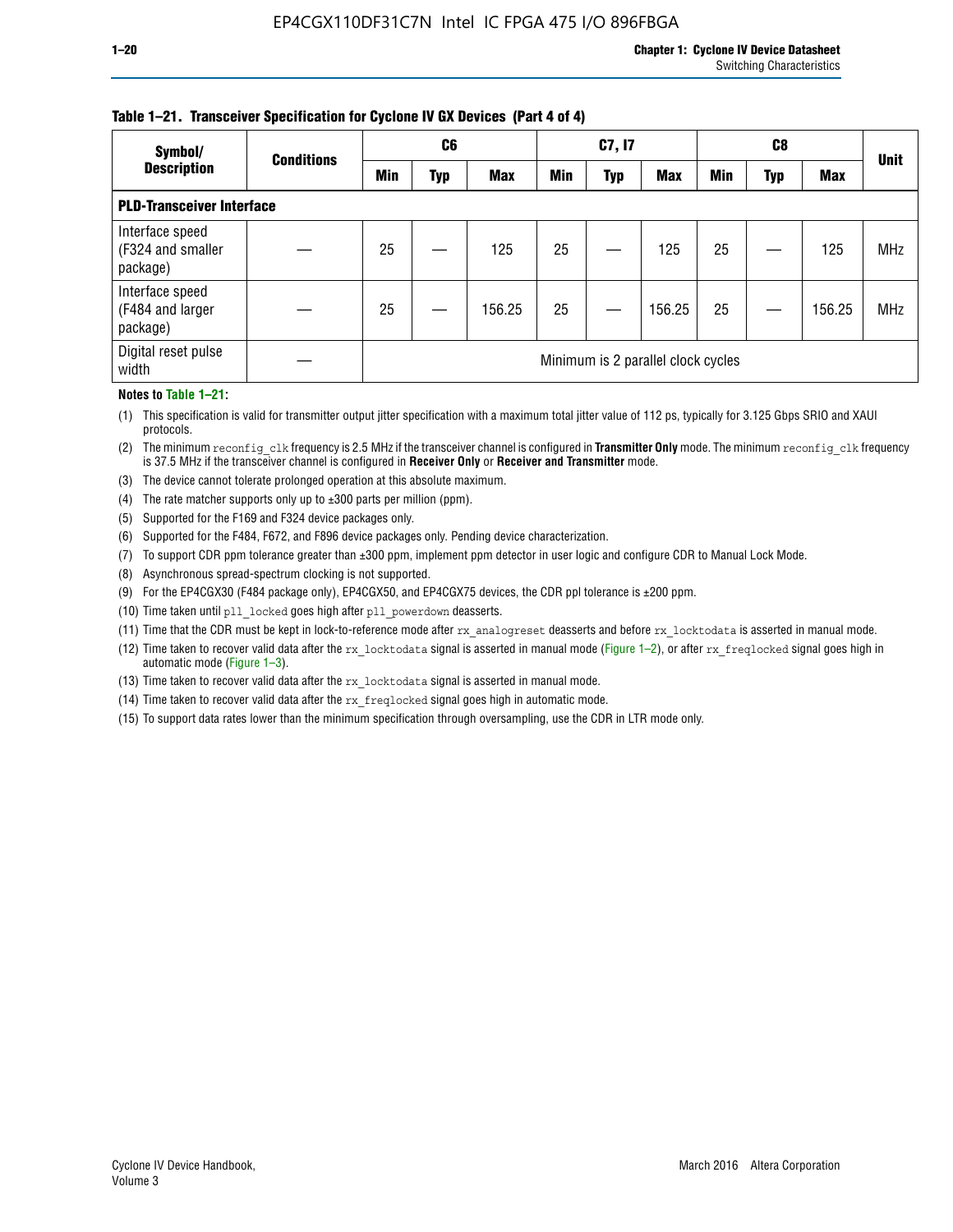Figure 1–2 shows the lock time parameters in manual mode.

 $\Box$  LTD = lock-to-data. LTR = lock-to-reference.





Figure 1–3 shows the lock time parameters in automatic mode.

**Figure 1–3. Lock Time Parameters for Automatic Mode**

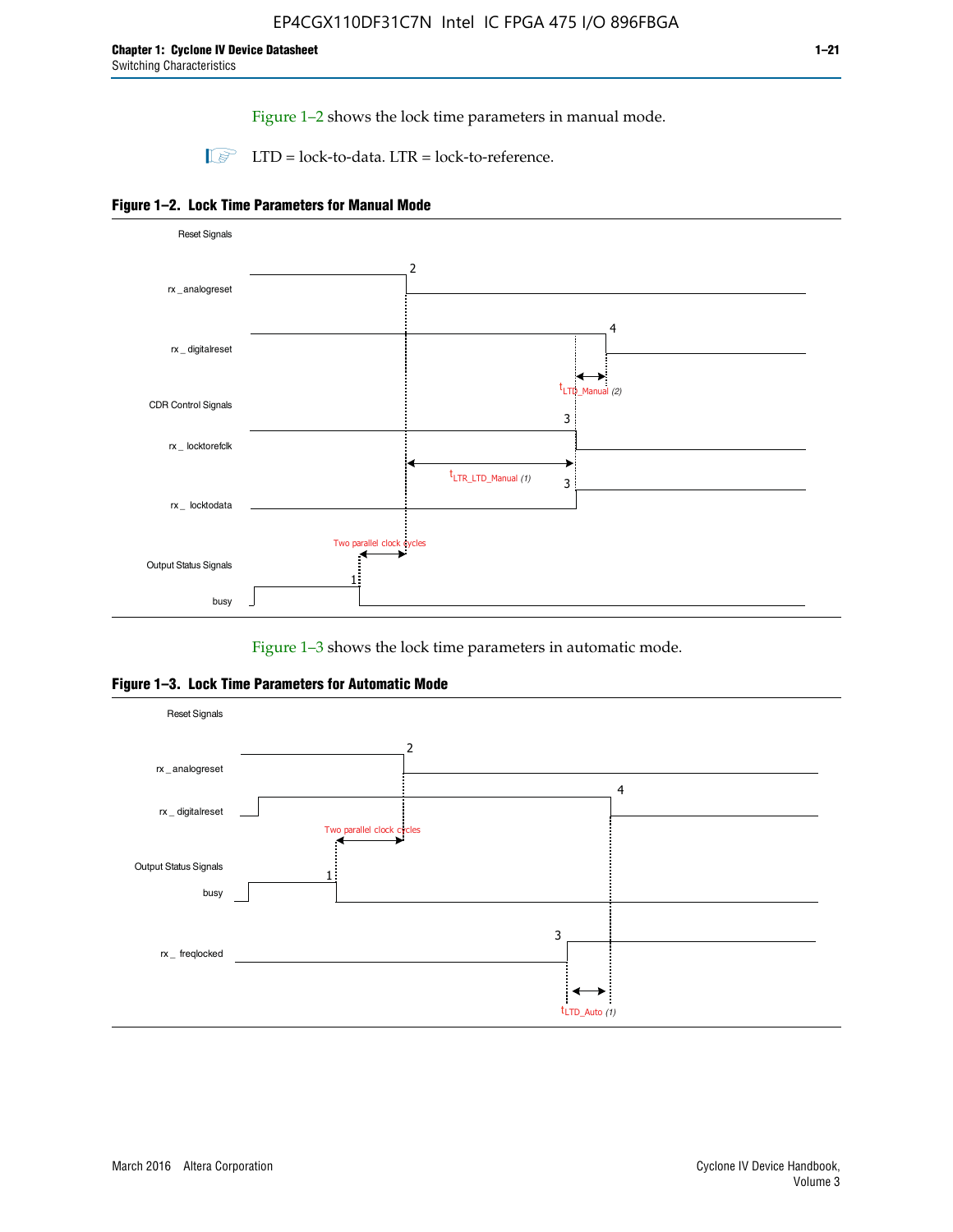#### Figure 1–4 shows the differential receiver input waveform.





Figure 1–5 shows the transmitter output waveform.





Table 1–22 lists the typical V<sub>OD</sub> for Tx term that equals 100  $\Omega$ .

| Table 1–22. Typical V <sub>0D</sub> Setting, Tx Term = 100 $\Omega$ |  |  |  |  |  |  |  |
|---------------------------------------------------------------------|--|--|--|--|--|--|--|
|---------------------------------------------------------------------|--|--|--|--|--|--|--|

|                                                        |     |     |     | V <sub>on</sub> Setting (mV) |      |      |
|--------------------------------------------------------|-----|-----|-----|------------------------------|------|------|
| <b>Symbol</b>                                          |     |     |     | 4(1)                         |      |      |
| $\rm V_{OD}$ differential peak<br>to peak typical (mV) | 400 | 600 | 800 | 900                          | 1000 | 1200 |

**Note to Table 1–22:**

(1) This setting is required for compliance with the PCIe protocol.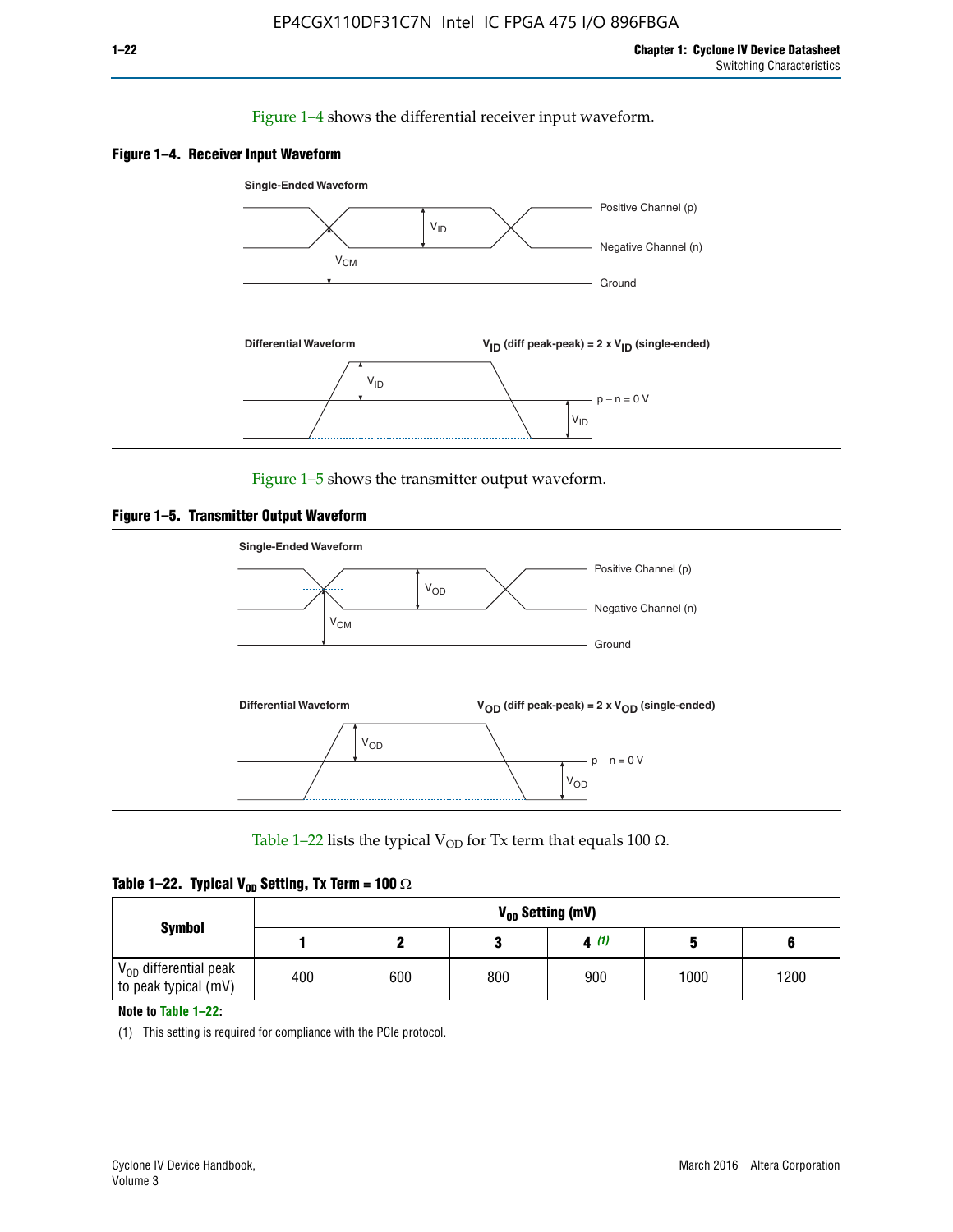Table 1–23 lists the Cyclone IV GX transceiver block AC specifications.

| Symbol/                                                                 | <b>Conditions</b>  |        | C <sub>6</sub> |            | C7, I7 |            | C <sub>8</sub> |     |            | <b>Unit</b>    |    |
|-------------------------------------------------------------------------|--------------------|--------|----------------|------------|--------|------------|----------------|-----|------------|----------------|----|
| <b>Description</b>                                                      |                    | Min    | <b>Typ</b>     | <b>Max</b> | Min    | <b>Typ</b> | Max            | Min | <b>Typ</b> | <b>Max</b>     |    |
| <b>PCIe Transmit Jitter Generation (3)</b>                              |                    |        |                |            |        |            |                |     |            |                |    |
| Total jitter at 2.5 Gbps<br>(Gen1)                                      | Compliance pattern |        |                | 0.25       |        |            | 0.25           |     |            | 0.25           | UI |
| <b>PCIe Receiver Jitter Tolerance (3)</b>                               |                    |        |                |            |        |            |                |     |            |                |    |
| Total jitter at 2.5 Gbps<br>(Gen1)                                      | Compliance pattern |        | > 0.6<br>> 0.6 |            |        | > 0.6      |                | UI  |            |                |    |
| <b>GIGE Transmit Jitter Generation (4)</b>                              |                    |        |                |            |        |            |                |     |            |                |    |
| Deterministic jitter                                                    | Pattern = CRPAT    |        |                | 0.14       |        |            | 0.14           |     |            | 0.14           | UI |
| (peak-to-peak)                                                          |                    |        |                |            |        |            |                |     |            |                |    |
| Total jitter (peak-to-peak)                                             | Pattern = CRPAT    |        |                | 0.279      |        |            | 0.279          |     |            | 0.279          | UI |
| <b>GIGE Receiver Jitter Tolerance</b> (4)                               |                    |        |                |            |        |            |                |     |            |                |    |
| Deterministic jitter<br>tolerance (peak-to-peak)                        | Pattern = CJPAT    | > 0.4  |                |            | > 0.4  |            | > 0.4          |     |            | $\mathsf{III}$ |    |
| Combined deterministic<br>and random jitter<br>tolerance (peak-to-peak) | Pattern = CJPAT    | > 0.66 |                | > 0.66     |        | > 0.66     |                | UI  |            |                |    |

#### **Table 1–23. Transceiver Block AC Specification for Cyclone IV GX Devices** *(1)***,** *(2)*

**Notes to Table 1–23:**

(1) Dedicated refclk pins were used to drive the input reference clocks.

(2) The jitter numbers specified are valid for the stated conditions only.

(3) The jitter numbers for PIPE are compliant to the PCIe Base Specification 2.0.

(4) The jitter numbers for GIGE are compliant to the IEEE802.3-2002 Specification.

## **Core Performance Specifications**

The following sections describe the clock tree specifications, PLLs, embedded multiplier, memory block, and configuration specifications for Cyclone IV Devices.

## **Clock Tree Specifications**

Table 1–24 lists the clock tree specifications for Cyclone IV devices.

**Table 1–24. Clock Tree Performance for Cyclone IV Devices** *(Part 1 of 2)*

|               |     |       | <b>Performance</b> |           |             |               |                  |     |             |
|---------------|-----|-------|--------------------|-----------|-------------|---------------|------------------|-----|-------------|
| <b>Device</b> | C6  | C7    | C8                 | $C8L$ (1) | $C9L$ $(1)$ | $\mathsf{I}7$ | <b>18L</b> $(1)$ | A7  | <b>Unit</b> |
| EP4CE6        | 500 | 437.5 | 402                | 362       | 265         | 437.5         | 362              | 402 | <b>MHz</b>  |
| EP4CE10       | 500 | 437.5 | 402                | 362       | 265         | 437.5         | 362              | 402 | <b>MHz</b>  |
| EP4CE15       | 500 | 437.5 | 402                | 362       | 265         | 437.5         | 362              | 402 | <b>MHz</b>  |
| EP4CE22       | 500 | 437.5 | 402                | 362       | 265         | 437.5         | 362              | 402 | <b>MHz</b>  |
| EP4CE30       | 500 | 437.5 | 402                | 362       | 265         | 437.5         | 362              | 402 | <b>MHz</b>  |
| EP4CE40       | 500 | 437.5 | 402                | 362       | 265         | 437.5         | 362              | 402 | <b>MHz</b>  |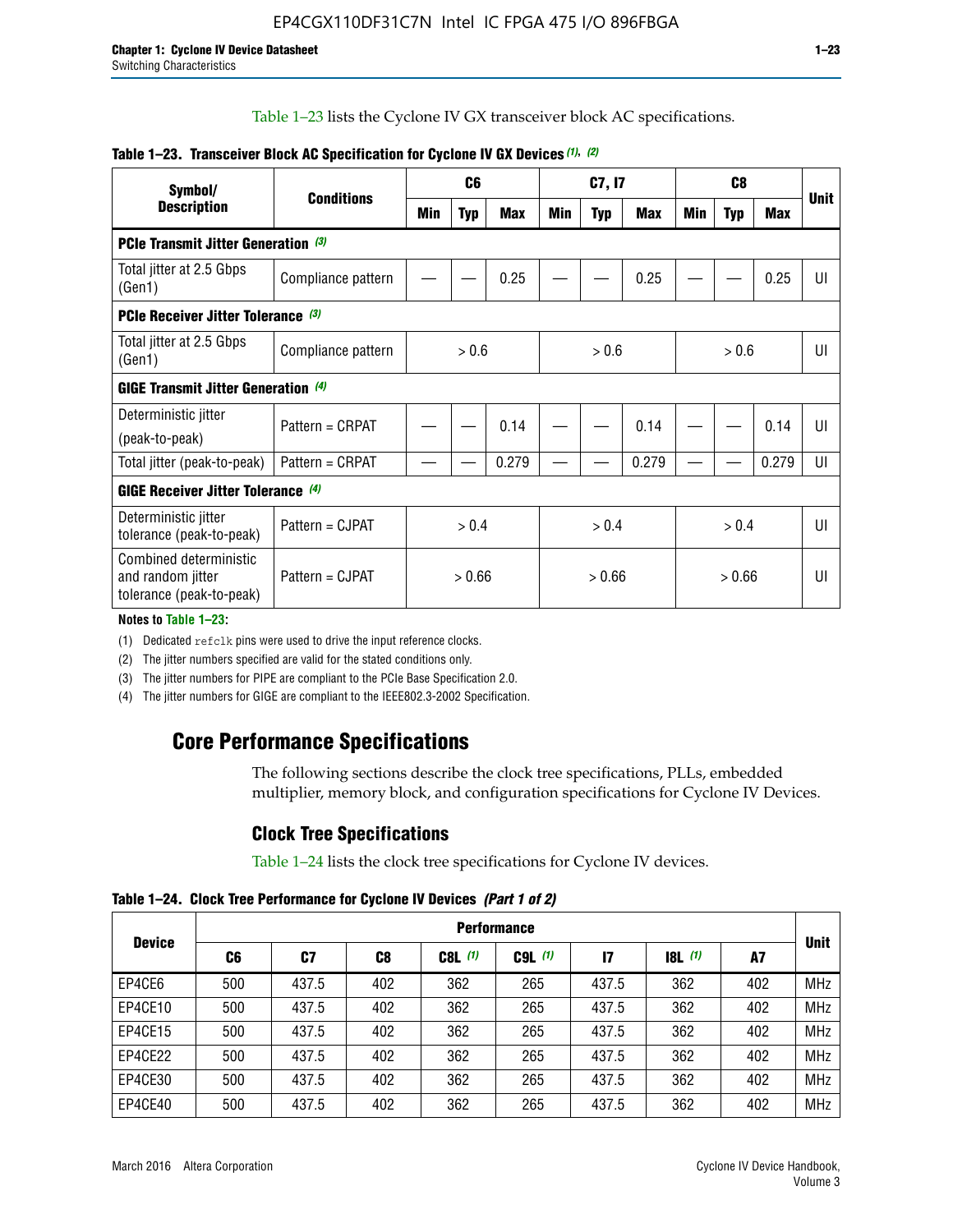|               | <b>Performance</b> |                |     |           |             |              |           |    |             |  |
|---------------|--------------------|----------------|-----|-----------|-------------|--------------|-----------|----|-------------|--|
| <b>Device</b> | C6                 | C <sub>7</sub> | C8  | $C8L$ (1) | $C9L$ $(1)$ | $\mathbf{I}$ | $18L$ (1) | A7 | <b>Unit</b> |  |
| EP4CE55       | 500                | 437.5          | 402 | 362       | 265         | 437.5        | 362       |    | <b>MHz</b>  |  |
| EP4CE75       | 500                | 437.5          | 402 | 362       | 265         | 437.5        | 362       |    | <b>MHz</b>  |  |
| EP4CE115      |                    | 437.5          | 402 | 362       | 265         | 437.5        | 362       |    | <b>MHz</b>  |  |
| EP4CGX15      | 500                | 437.5          | 402 |           |             | 437.5        |           |    | <b>MHz</b>  |  |
| EP4CGX22      | 500                | 437.5          | 402 |           |             | 437.5        |           |    | <b>MHz</b>  |  |
| EP4CGX30      | 500                | 437.5          | 402 |           |             | 437.5        |           |    | <b>MHz</b>  |  |
| EP4CGX50      | 500                | 437.5          | 402 |           |             | 437.5        |           |    | <b>MHz</b>  |  |
| EP4CGX75      | 500                | 437.5          | 402 |           |             | 437.5        |           |    | <b>MHz</b>  |  |
| EP4CGX110     | 500                | 437.5          | 402 |           |             | 437.5        |           |    | <b>MHz</b>  |  |
| EP4CGX150     | 500                | 437.5          | 402 |           |             | 437.5        |           |    | <b>MHz</b>  |  |

**Table 1–24. Clock Tree Performance for Cyclone IV Devices** *(Part 2 of 2)*

**Note to Table 1–24:**

(1) Cyclone IV E 1.0 V core voltage devices only support C8L, C9L, and I8L speed grades.

### **PLL Specifications**

Table 1–25 lists the PLL specifications for Cyclone IV devices when operating in the commercial junction temperature range (0°C to 85°C), the industrial junction temperature range (–40°C to 100°C), the extended industrial junction temperature range (–40°C to 125°C), and the automotive junction temperature range (–40°C to 125°C). For more information about the PLL block, refer to "Glossary" on page 1–37.

|  |  | Table 1–25. PLL Specifications for Cyclone IV Devices $(1)$ , $(2)$ (Part 1 of 2) |  |
|--|--|-----------------------------------------------------------------------------------|--|
|--|--|-----------------------------------------------------------------------------------|--|

| <b>Symbol</b>                                          | <b>Parameter</b>                                            | Min | <b>Typ</b>               | Max   | <b>Unit</b>   |
|--------------------------------------------------------|-------------------------------------------------------------|-----|--------------------------|-------|---------------|
|                                                        | Input clock frequency $(-6, -7, -8)$ speed grades)          | 5   | —                        | 472.5 | <b>MHz</b>    |
| $f_{\text{IN}}$ (3)                                    | Input clock frequency (-8L speed grade)                     | 5   |                          | 362   | <b>MHz</b>    |
|                                                        | Input clock frequency (-9L speed grade)                     | 5   |                          | 265   | <b>MHz</b>    |
| f <sub>INPFD</sub>                                     | PFD input frequency                                         | 5   |                          | 325   | <b>MHz</b>    |
| $f_{VCO}$ (4)                                          | PLL internal VCO operating range                            | 600 | $\overline{\phantom{0}}$ | 1300  | <b>MHz</b>    |
| f <sub>INDUTY</sub>                                    | Input clock duty cycle                                      | 40  |                          | 60    | $\frac{0}{0}$ |
| $t_{\text{INJITTER\_CCJ}}$ (5)                         | Input clock cycle-to-cycle jitter<br>$F_{REF} \geq 100$ MHz |     |                          | 0.15  | UI            |
|                                                        | $F_{RFF}$ < 100 MHz                                         |     |                          | ±750  | ps            |
| $f_{\text{OUT\_EXT}}$ (external clock<br>output) $(3)$ | PLL output frequency                                        |     |                          | 472.5 | <b>MHz</b>    |
|                                                        | PLL output frequency (-6 speed grade)                       |     |                          | 472.5 | <b>MHz</b>    |
|                                                        | PLL output frequency (-7 speed grade)                       |     |                          | 450   | <b>MHz</b>    |
| $f_{OUT}$ (to global clock)                            | PLL output frequency (-8 speed grade)                       |     |                          | 402.5 | <b>MHz</b>    |
|                                                        | PLL output frequency (-8L speed grade)                      |     |                          | 362   | <b>MHz</b>    |
|                                                        | PLL output frequency (-9L speed grade)                      |     |                          | 265   | <b>MHz</b>    |
| t <sub>outputy</sub>                                   | Duty cycle for external clock output (when set to 50%)      | 45  | 50                       | 55    | $\frac{0}{0}$ |
| $t_{\text{LOCK}}$                                      | Time required to lock from end of device configuration      |     |                          |       | ms            |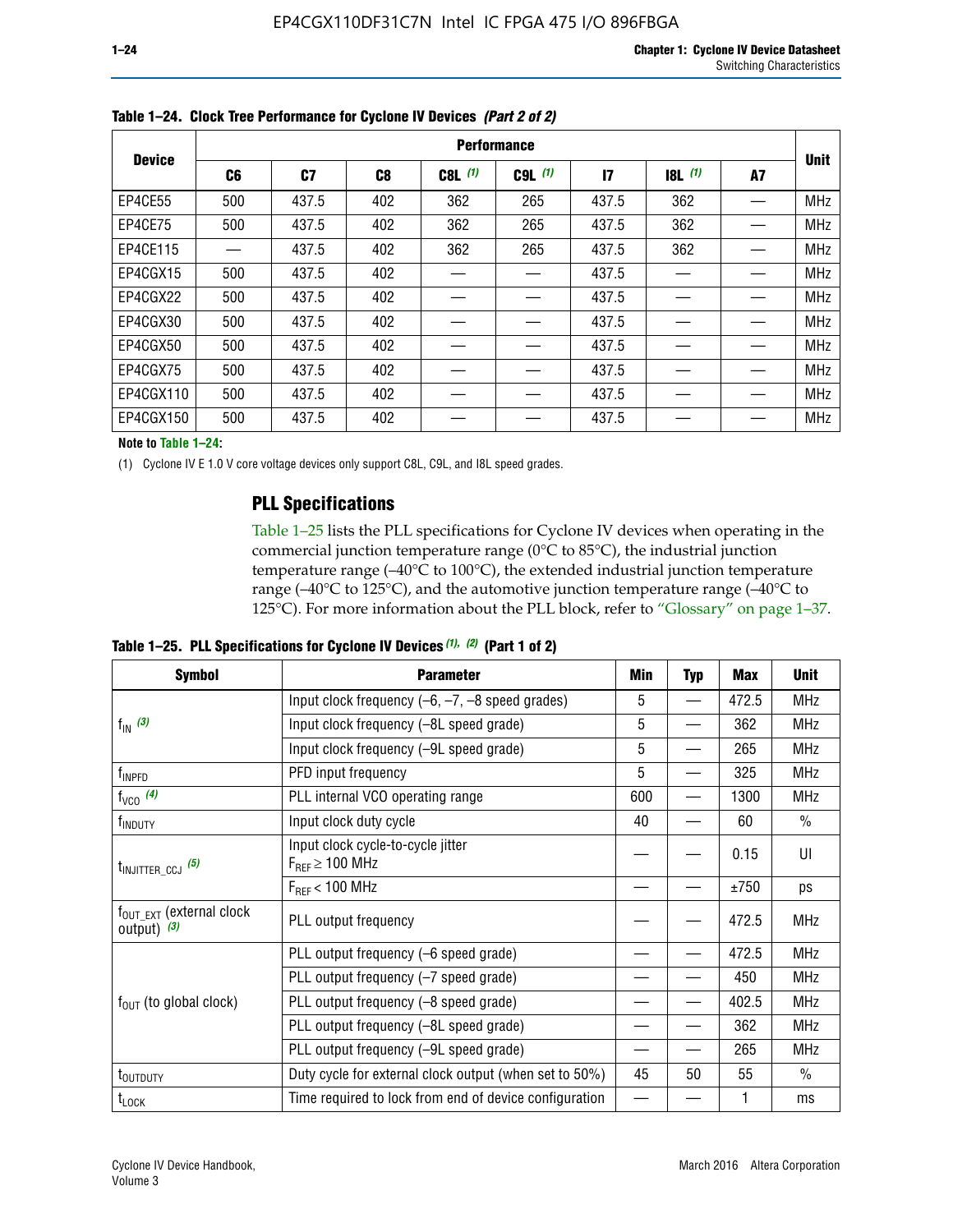|  |  | Table 1–25. PLL Specifications for Cyclone IV Devices (1), (2) (Part 2 of 2) |  |
|--|--|------------------------------------------------------------------------------|--|
|--|--|------------------------------------------------------------------------------|--|

| <b>Symbol</b>                             | <b>Parameter</b>                                                                                                                     | Min | <b>Typ</b> | <b>Max</b> | <b>Unit</b>              |
|-------------------------------------------|--------------------------------------------------------------------------------------------------------------------------------------|-----|------------|------------|--------------------------|
| t <sub>DLOCK</sub>                        | Time required to lock dynamically (after switchover,<br>reconfiguring any non-post-scale counters/delays or<br>areset is deasserted) |     |            | 1          | ms                       |
| t <sub>outjitter_period_dedclk</sub> (6)  | Dedicated clock output period jitter<br>$F_{OIII} \geq 100$ MHz                                                                      |     |            | 300        | ps                       |
|                                           | $F_{OUT}$ < 100 MHz                                                                                                                  |     |            | 30         | mUI                      |
| t <sub>outjitter_ccj_dedclk</sub> (6)     | Dedicated clock output cycle-to-cycle jitter<br>$F_{\text{OUT}} \geq 100 \text{ MHz}$                                                |     |            | 300        | ps                       |
|                                           | $F_{\text{OUT}}$ < 100 MHz                                                                                                           |     |            | 30         | mUI                      |
| t <sub>outjitter_period_io</sub> (6)      | Regular I/O period jitter<br>$F_{OIII} \geq 100$ MHz                                                                                 |     |            | 650        | ps                       |
|                                           | $F_{\text{OUT}}$ < 100 MHz                                                                                                           |     |            | 75         | mUI                      |
| t <sub>outjitter_ccj_io</sub> (6)         | Regular I/O cycle-to-cycle jitter<br>$F_{OUT} \geq 100$ MHz                                                                          |     |            | 650        | ps                       |
|                                           | $F_{\text{OUT}}$ < 100 MHz                                                                                                           |     |            | 75         | mUI                      |
| t <sub>PLL_PSERR</sub>                    | Accuracy of PLL phase shift                                                                                                          |     |            | ±50        | ps                       |
| t <sub>ARESET</sub>                       | Minimum pulse width on areset signal.                                                                                                | 10  |            |            | ns                       |
| t <sub>configpll</sub>                    | Time required to reconfigure scan chains for PLLs                                                                                    |     | 3.5(7)     |            | <b>SCANCLK</b><br>cycles |
| f <sub>SCANCLK</sub>                      | scanclk frequency                                                                                                                    |     |            | 100        | <b>MHz</b>               |
| t <sub>CASC_OUTJITTER_PERIOD_DEDCLK</sub> | Period jitter for dedicated clock output in cascaded<br>PLLs ( $F_{OUT} \ge 100$ MHz)                                                |     |            | 425        | ps                       |
| (8), (9)                                  | Period jitter for dedicated clock output in cascaded<br>PLLs ( $F_{OUT}$ < 100 MHz)                                                  |     |            | 42.5       | mUI                      |

#### **Notes to Table 1–25:**

- (1) This table is applicable for general purpose PLLs and multipurpose PLLs.
- (2) You must connect  $V_{CCD-PLL}$  to  $V_{CCINT}$  through the decoupling capacitor and ferrite bead.
- (3) This parameter is limited in the Quartus II software by the I/O maximum frequency. The maximum I/O frequency is different for each I/O standard.
- (4) The  $V_{CO}$  frequency reported by the Quartus II software in the PLL Summary section of the compilation report takes into consideration the  $V_{CO}$ post-scale counter K value. Therefore, if the counter K has a value of 2, the frequency reported can be lower than the f<sub>VCO</sub> specification.
- (5) A high input jitter directly affects the PLL output jitter. To have low PLL output clock jitter, you must provide a clean clock source that is less than 200 ps.
- (6) Peak-to-peak jitter with a probability level of 10–12 (14 sigma, 99.99999999974404% confidence level). The output jitter specification applies to the intrinsic jitter of the PLL when an input jitter of 30 ps is applied.
- (7) With 100-MHz scanclk frequency.
- (8) The cascaded PLLs specification is applicable only with the following conditions:
	- **■** Upstream PLL—0.59 MHz  $\leq$  Upstream PLL bandwidth  $<$  1 MHz
	- Downstream PLL—Downstream PLL bandwidth > 2 MHz
- (9) PLL cascading is not supported for transceiver applications.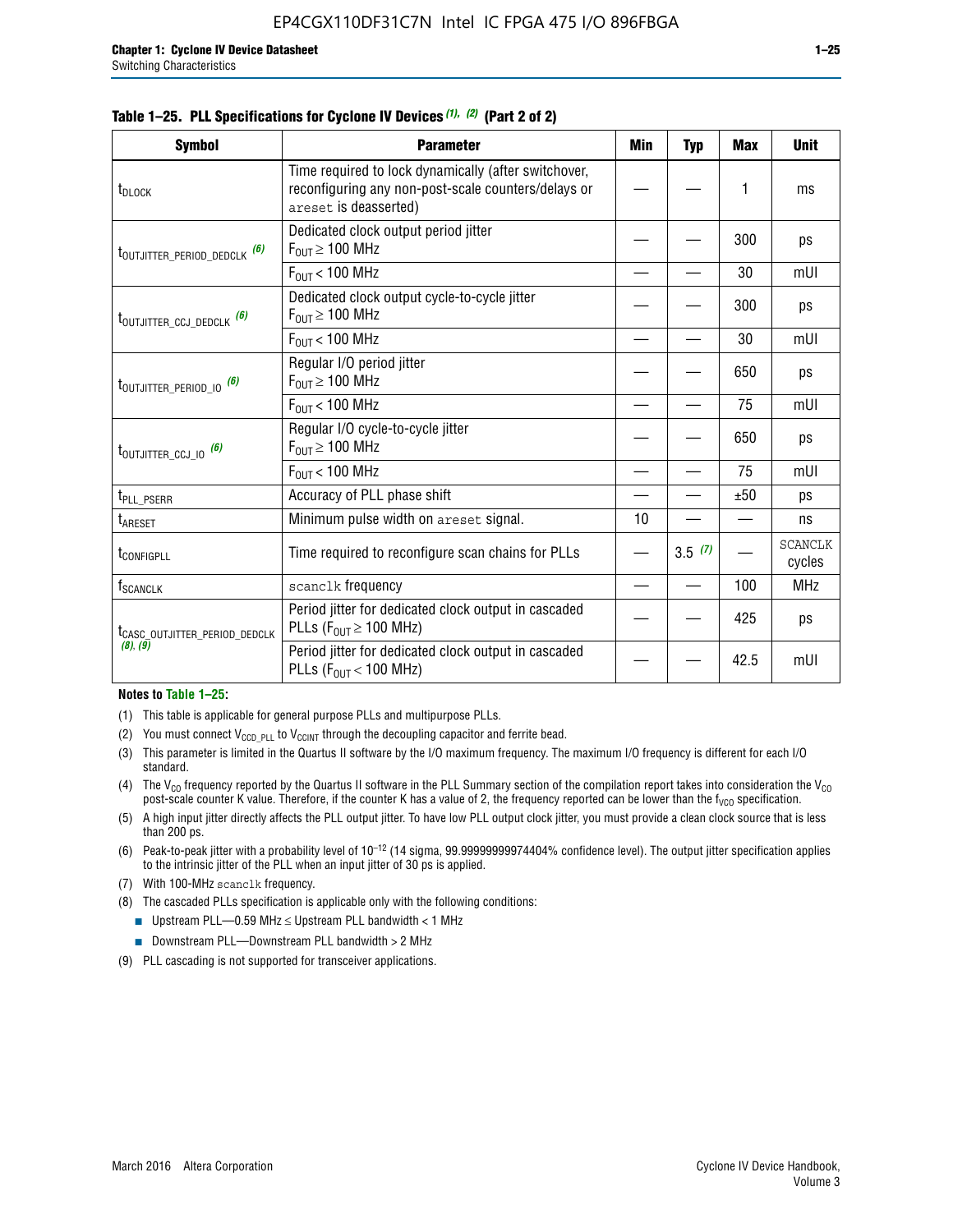### **Embedded Multiplier Specifications**

Table 1–26 lists the embedded multiplier specifications for Cyclone IV devices.

#### **Table 1–26. Embedded Multiplier Specifications for Cyclone IV Devices**

|                                | <b>Resources Used</b>        | <b>Performance</b> |            |     |                 |     |             |
|--------------------------------|------------------------------|--------------------|------------|-----|-----------------|-----|-------------|
| Mode                           | <b>Number of Multipliers</b> | C6                 | C7, I7, A7 | C8  | <b>C8L, I8L</b> | C9L | <b>Unit</b> |
| $9 \times 9$ -bit multiplier   |                              | 340                | 300        | 260 | 240             | 175 | <b>MHz</b>  |
| $18 \times 18$ -bit multiplier |                              | 287                | 250        | 200 | 185             | 135 | <b>MHz</b>  |

### **Memory Block Specifications**

Table 1–27 lists the M9K memory block specifications for Cyclone IV devices.

#### **Table 1–27. Memory Block Performance Specifications for Cyclone IV Devices**

|               |                                           | <b>Resources Used</b> |                      | <b>Performance</b> |            |                |                 |     |             |
|---------------|-------------------------------------------|-----------------------|----------------------|--------------------|------------|----------------|-----------------|-----|-------------|
| <b>Memory</b> | <b>Mode</b>                               | <b>LEs</b>            | M9K<br><b>Memory</b> | C <sub>6</sub>     | C7, I7, A7 | C <sub>8</sub> | <b>C8L, I8L</b> | C9L | <b>Unit</b> |
|               | FIFO 256 $\times$ 36                      | 47                    |                      | 315                | 274        | 238            | 200             | 157 | <b>MHz</b>  |
| M9K Block     | Single-port $256 \times 36$               | 0                     |                      | 315                | 274        | 238            | 200             | 157 | <b>MHz</b>  |
|               | Simple dual-port $256 \times 36$ CLK      | 0                     |                      | 315                | 274        | 238            | 200             | 157 | <b>MHz</b>  |
|               | True dual port $512 \times 18$ single CLK | 0                     |                      | 315                | 274        | 238            | 200             | 157 | <b>MHz</b>  |

### **Configuration and JTAG Specifications**

Table 1–28 lists the configuration mode specifications for Cyclone IV devices.

#### **Table 1–28. Passive Configuration Mode Specifications for Cyclone IV Devices** *(1)*

| <b>Programming Mode</b>         | V <sub>CCINT</sub> Voltage Level (V) | <b>DCLK f<sub>MAX</sub></b> | <b>Unit</b> |
|---------------------------------|--------------------------------------|-----------------------------|-------------|
| Passive Serial (PS)             | 1.0 $(3)$                            | 66                          | <b>MHz</b>  |
|                                 | 1.2                                  | 133                         | MHz         |
| Fast Passive Parallel (FPP) (2) | 1.0 $(3)$                            | 66                          | <b>MHz</b>  |
|                                 | 12(4)                                | 100                         | <b>MHz</b>  |

#### **Notes to Table 1–28:**

- (1) For more information about PS and FPP configuration timing parameters, refer to the *[Configuration and Remote](http://www.altera.com/literature/hb/cyclone-iv/cyiv-51008.pdf)  [System Upgrades in Cyclone IV Devices](http://www.altera.com/literature/hb/cyclone-iv/cyiv-51008.pdf)* chapter.
- (2) FPP configuration mode supports all Cyclone IV E devices (except for E144 package devices) and EP4CGX50, EP4CGX75, EP4CGX110, and EP4CGX150 only.
- (3)  $V_{CCMT}$  = 1.0 V is only supported for Cyclone IV E 1.0 V core voltage devices.
- (4) Cyclone IV E devices support 1.2 V V<sub>CCINT</sub>. Cyclone IV E 1.2 V core voltage devices support 133 MHz DCLK f<sub>MAX</sub> for EP4CE6, EP4CE10, EP4CE15, EP4CE22, EP4CE30, and EP4CE40 only.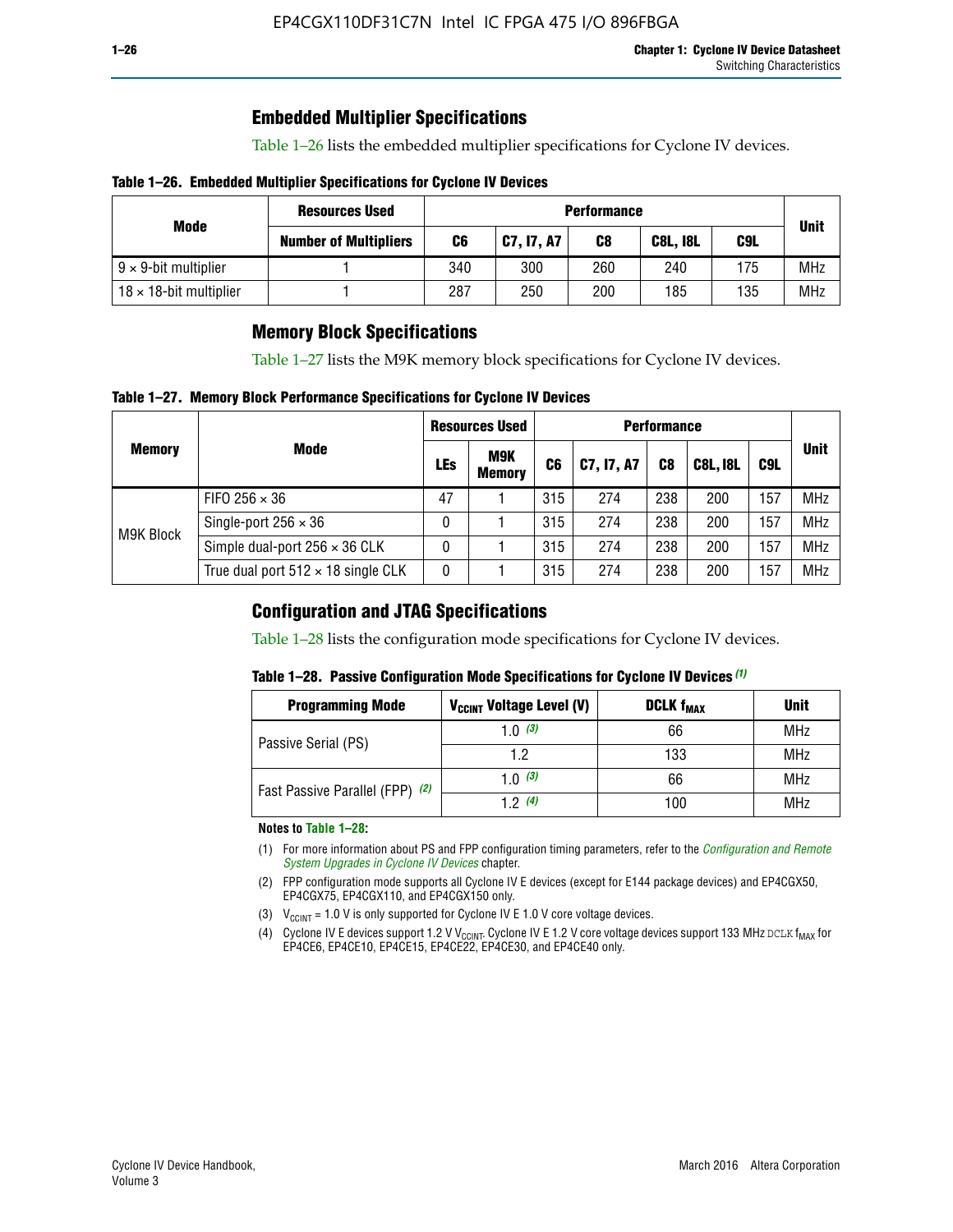Table 1–29 lists the active configuration mode specifications for Cyclone IV devices.

| Table 1–29. Active Configuration Mode Specifications for Cyclone IV Devices |  |  |  |
|-----------------------------------------------------------------------------|--|--|--|
|-----------------------------------------------------------------------------|--|--|--|

| <b>Programming Mode</b>  | <b>DCLK Range</b> | <b>Typical DCLK</b> | Unit |
|--------------------------|-------------------|---------------------|------|
| Active Parallel (AP) (1) | 20 to 40          | 33                  | MHz  |
| Active Serial (AS)       | 20 to 40          | 33                  | MHz  |

**Note to Table 1–29:**

(1) AP configuration mode is only supported for Cyclone IV E devices.

Table 1–30 lists the JTAG timing parameters and values for Cyclone IV devices.

**Table 1–30. JTAG Timing Parameters for Cyclone IV Devices** *(1)*

| <b>Symbol</b>         | <b>Parameter</b>                                       | Min | <b>Max</b> | <b>Unit</b> |
|-----------------------|--------------------------------------------------------|-----|------------|-------------|
| $t_{\text{JCP}}$      | <b>TCK clock period</b>                                | 40  |            | ns          |
| $t_{\sf JCH}$         | TCK clock high time                                    | 19  |            | ns          |
| $t_{JCL}$             | <b>TCK clock low time</b>                              | 19  |            | ns          |
| t <sub>JPSU_TDI</sub> | JTAG port setup time for TDI                           | 1   |            | ns          |
| t <sub>JPSU_TMS</sub> | JTAG port setup time for TMS                           | 3   |            | ns          |
| $t_{\mathsf{JPH}}$    | JTAG port hold time                                    | 10  |            | ns          |
| t <sub>JPCO</sub>     | JTAG port clock to output (2), (3)                     |     | 15         | ns          |
| $t_{JPZX}$            | JTAG port high impedance to valid output $(2)$ , $(3)$ |     | 15         | ns          |
| t <sub>JPXZ</sub>     | JTAG port valid output to high impedance $(2)$ , $(3)$ |     | 15         | ns          |
| $t_{\rm JSSU}$        | Capture register setup time                            | 5   |            | ns          |
| $t_{\mathsf{JSH}}$    | Capture register hold time                             | 10  |            | ns          |
| $t_{\rm JSCO}$        | Update register clock to output                        |     | 25         | ns          |
| $t_{\text{JSZX}}$     | Update register high impedance to valid output         |     | 25         | ns          |
| t <sub>JSXZ</sub>     | Update register valid output to high impedance         |     | 25         | ns          |

**Notes to Table 1–30:**

(1) For more information about JTAG waveforms, refer to "JTAG Waveform" in "Glossary" on page 1–37.

(2) The specification is shown for 3.3-, 3.0-, and 2.5-V LVTTL/LVCMOS operation of JTAG pins. For 1.8-V LVTTL/LVCMOS and 1.5-V LVCMOS, the output time specification is 16 ns.

(3) For EP4CGX22, EP4CGX30 (F324 and smaller package), EP4CGX110, and EP4CGX150 devices, the output time specification for 3.3-, 3.0-, and 2.5-V LVTTL/LVCMOS operation of JTAG pins is 16 ns. For 1.8-V LVTTL/LVCMOS and 1.5-V LVCMOS, the output time specification is 18 ns.

## **Periphery Performance**

This section describes periphery performance, including high-speed I/O and external memory interface.

I/O performance supports several system interfaces, such as the high-speed I/O interface, external memory interface, and the PCI/PCI-X bus interface. I/Os using the SSTL-18 Class I termination standard can achieve up to the stated DDR2 SDRAM interfacing speeds. I/Os using general-purpose I/O standards such as 3.3-, 3.0-, 2.5-, 1.8-, or 1.5-LVTTL/LVCMOS are capable of a typical 200 MHz interfacing frequency with a 10 pF load.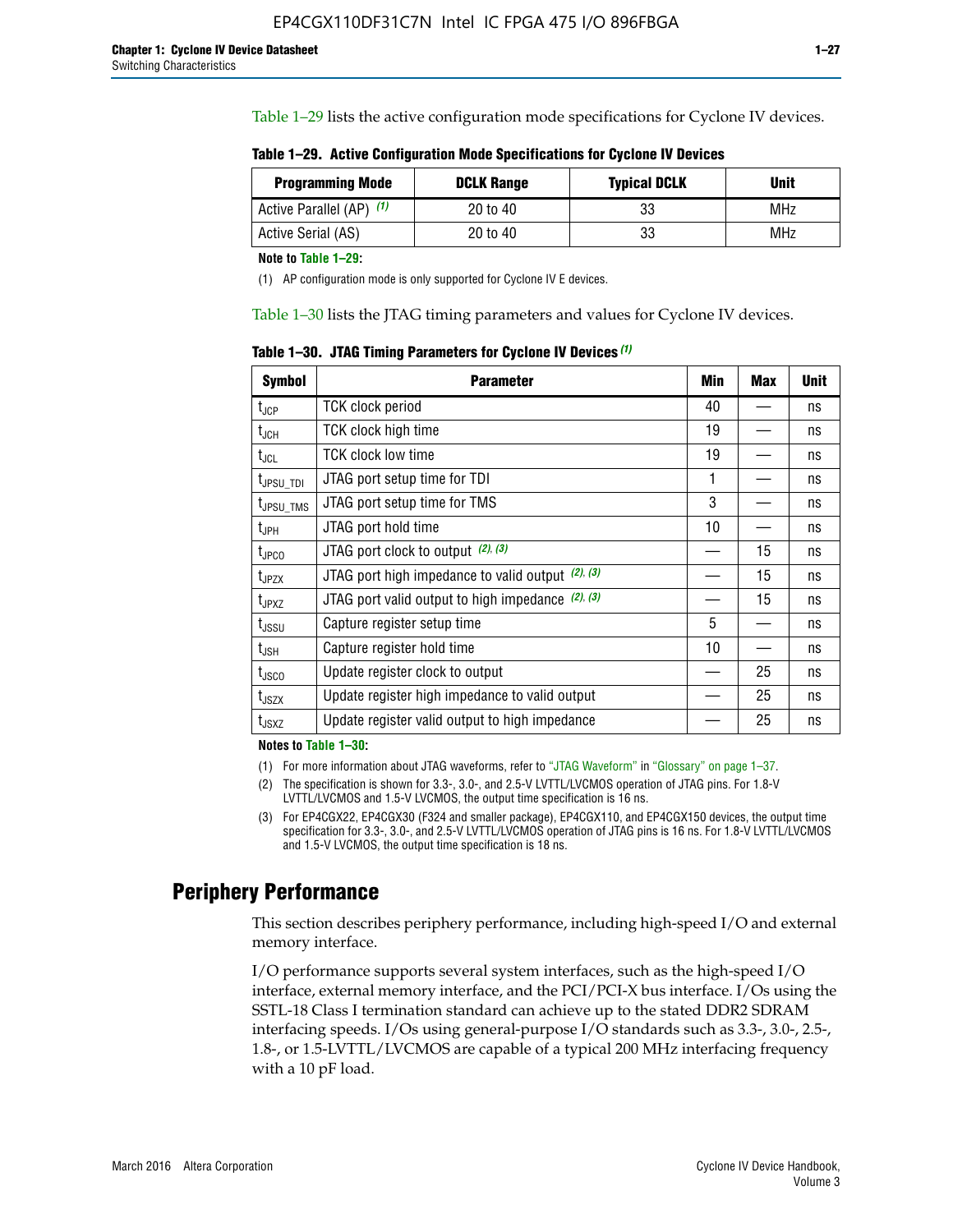- For more information about the supported maximum clock rate, device and pin planning, IP implementation, and device termination, refer to *[Section III: System](http://www.altera.com/literature/hb/external-memory/emi_intro_specs.pdf)  [Performance Specifications](http://www.altera.com/literature/hb/external-memory/emi_intro_specs.pdf)* of the *External Memory Interfaces Handbook*.
- **1 Actual achievable frequency depends on design- and system-specific factors. Perform** HSPICE/IBIS simulations based on your specific design and system setup to determine the maximum achievable frequency in your system.

## **High-Speed I/O Specifications**

Table 1–31 through Table 1–36 list the high-speed I/O timing for Cyclone IV devices. For definitions of high-speed timing specifications, refer to "Glossary" on page 1–37.

**Table 1–31. RSDS Transmitter Timing Specifications for Cyclone IV Devices** *(1)***,** *(2)***,** *(4)* **(Part 1 of 2)**

|                                                      |                                     |     | C6                       |            |            | C7, I7                   |            |                 | <b>C8, A7</b>            |            |            | <b>C8L, I8L</b>          |            |     | C <sub>9</sub> L         |            |             |
|------------------------------------------------------|-------------------------------------|-----|--------------------------|------------|------------|--------------------------|------------|-----------------|--------------------------|------------|------------|--------------------------|------------|-----|--------------------------|------------|-------------|
| <b>Symbol</b>                                        | <b>Modes</b>                        | Min | <b>Typ</b>               | <b>Max</b> | <b>Min</b> | <b>Typ</b>               | <b>Max</b> | <b>Min</b>      | <b>Typ</b>               | <b>Max</b> | <b>Min</b> | <b>Typ</b>               | <b>Max</b> | Min | <b>Typ</b>               | <b>Max</b> | <b>Unit</b> |
|                                                      | $\times$ 10                         | 5   | $\overline{\phantom{0}}$ | 180        | 5          | —                        | 155.5      | 5               | $\overline{\phantom{0}}$ | 155.5      | 5          |                          | 155.5      | 5   |                          | 132.5      | <b>MHz</b>  |
|                                                      | $\times 8$                          | 5   |                          | 180        | 5          |                          | 155.5      | $5\phantom{.0}$ | $\overline{\phantom{0}}$ | 155.5      | 5          |                          | 155.5      | 5   |                          | 132.5      | <b>MHz</b>  |
| f <sub>HSCLK</sub><br>(input clock                   | $\times 7$                          | 5   | $\overline{\phantom{0}}$ | 180        | 5          |                          | 155.5      | 5               | $\overline{\phantom{0}}$ | 155.5      | 5          |                          | 155.5      | 5   |                          | 132.5      | <b>MHz</b>  |
| frequency)                                           | $\times$ 4                          | 5   | $\overline{\phantom{0}}$ | 180        | 5          | $\overline{\phantom{0}}$ | 155.5      | 5               | $\equiv$                 | 155.5      | 5          | $\overline{\phantom{0}}$ | 155.5      | 5   | $\overline{\phantom{0}}$ | 132.5      | <b>MHz</b>  |
|                                                      | $\times 2$                          | 5   | $\equiv$                 | 180        | 5          |                          | 155.5      | 5               | $\equiv$                 | 155.5      | 5          | $\equiv$                 | 155.5      | 5   | $\overline{\phantom{0}}$ | 132.5      | <b>MHz</b>  |
|                                                      | $\times$ 1                          | 5   |                          | 360        | 5          |                          | 311        | 5               | $\overline{\phantom{0}}$ | 311        | 5          | $\overline{\phantom{0}}$ | 311        | 5   |                          | 265        | <b>MHz</b>  |
|                                                      | $\times$ 10                         | 100 | $\overline{\phantom{0}}$ | 360        | 100        |                          | 311        | 100             | $\overline{\phantom{0}}$ | 311        | 100        | $\overline{\phantom{0}}$ | 311        | 100 |                          | 265        | <b>Mbps</b> |
|                                                      | $\times 8$                          | 80  |                          | 360        | 80         |                          | 311        | 80              | $\overline{\phantom{0}}$ | 311        | 80         | $\overline{\phantom{0}}$ | 311        | 80  | $\overline{\phantom{0}}$ | 265        | <b>Mbps</b> |
| Device<br>operation in                               | $\times 7$                          | 70  | $\overline{\phantom{0}}$ | 360        | 70         |                          | 311        | 70              | $\overline{\phantom{0}}$ | 311        | 70         | $\overline{\phantom{0}}$ | 311        | 70  | $\overline{\phantom{0}}$ | 265        | <b>Mbps</b> |
| <b>Mbps</b>                                          | $\times$ 4                          | 40  |                          | 360        | 40         |                          | 311        | 40              |                          | 311        | 40         | $\overline{\phantom{0}}$ | 311        | 40  | $\overline{\phantom{0}}$ | 265        | <b>Mbps</b> |
|                                                      | $\times 2$                          | 20  |                          | 360        | 20         | $\equiv$                 | 311        | 20              | $\overline{\phantom{0}}$ | 311        | 20         |                          | 311        | 20  | $\equiv$                 | 265        | <b>Mbps</b> |
|                                                      | $\times$ 1                          | 10  |                          | 360        | 10         |                          | 311        | 10              |                          | 311        | 10         | $\overline{\phantom{0}}$ | 311        | 10  | $\overline{\phantom{0}}$ | 265        | <b>Mbps</b> |
| t <sub>DUTY</sub>                                    | —                                   | 45  | $\overline{\phantom{0}}$ | 55         | 45         |                          | 55         | 45              | $\overline{\phantom{0}}$ | 55         | 45         |                          | 55         | 45  |                          | 55         | $\%$        |
| Transmitter<br>channel-to-<br>channel skew<br>(TCCS) |                                     |     |                          | 200        |            |                          | 200        |                 |                          | 200        |            |                          | 200        |     |                          | 200        | ps          |
| Output jitter<br>(peak to peak)                      |                                     |     |                          | 500        |            |                          | 500        |                 |                          | 550        |            |                          | 600        |     |                          | 700        | ps          |
| $t_{\text{RISE}}$                                    | $20 - 80\%$<br>$C_{LOAD} =$<br>5 pF |     | 500                      |            |            | 500                      |            |                 | 500                      |            |            | 500                      |            |     | 500                      |            | ps          |
| t <sub>FALL</sub>                                    | $20 - 80\%$<br>$C_{LOAD} =$<br>5 pF |     | 500                      |            |            | 500                      |            |                 | 500                      |            |            | 500                      |            |     | 500                      |            | ps          |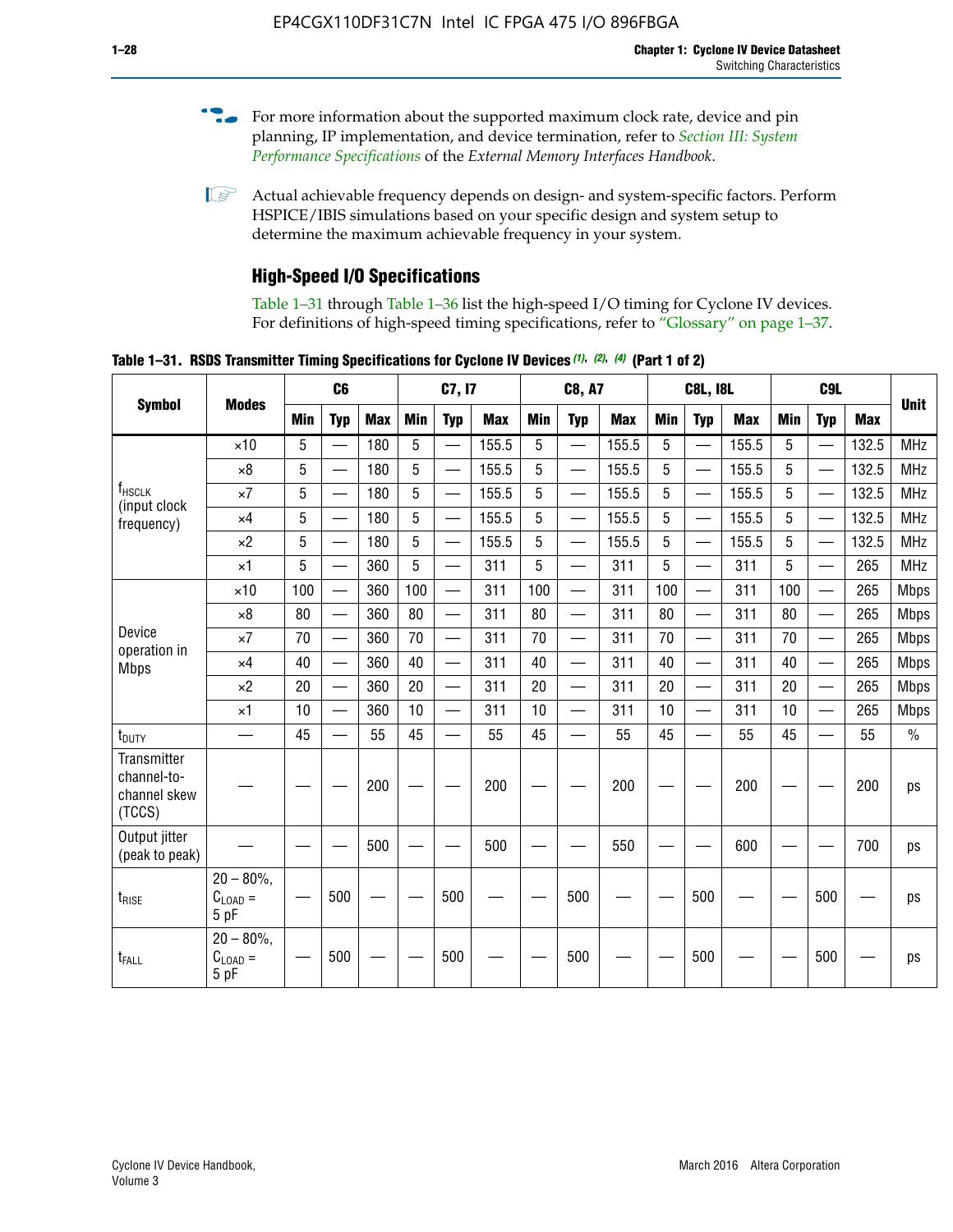| <b>Symbol</b>         | <b>Modes</b> |     | C <sub>6</sub> |            |            | <b>C7, I7</b> |            |     | <b>C8, A7</b> |            |     | <b>C8L, I8L</b> |            |            | C9L        |            | <b>Unit</b> |
|-----------------------|--------------|-----|----------------|------------|------------|---------------|------------|-----|---------------|------------|-----|-----------------|------------|------------|------------|------------|-------------|
|                       |              | Min | <b>Typ</b>     | <b>Max</b> | <b>Min</b> | <b>Typ</b>    | <b>Max</b> | Min | <b>Typ</b>    | <b>Max</b> | Min | <b>Typ</b>      | <b>Max</b> | <b>Min</b> | <b>Typ</b> | <b>Max</b> |             |
| $t_{\text{LOCK}}$ (3) |              |     |                |            |            |               |            |     |               |            |     |                 |            |            |            |            | ms          |

#### **Table 1–31. RSDS Transmitter Timing Specifications for Cyclone IV Devices** *(1)***,** *(2)***,** *(4)* **(Part 2 of 2)**

**Notes to Table 1–31:**

(1) Applicable for true RSDS and emulated RSDS\_E\_3R transmitter.

(2) Cyclone IV E devices—true RSDS transmitter is only supported at the output pin of Row I/O Banks 1, 2, 5, and 6. Emulated RSDS transmitter is supported at the output pin of all I/O Banks. Cyclone IV GX devices—true RSDS transmitter is only supported at the output pin of Row I/O Banks 5 and 6. Emulated RSDS transmitter is supported at the output

pin of I/O Banks 3, 4, 5, 6, 7, 8, and 9.

(3)  $t_{\text{LOCK}}$  is the time required for the PLL to lock from the end-of-device configuration.

(4) Cyclone IV E 1.0 V core voltage devices only support C8L, C9L, and I8L speed grades. Cyclone IV E 1.2 V core voltage devices only support C6, C7, C8, I7, and A7 speed grades. Cyclone IV GX devices only support C6, C7, C8, and I7 speed grades.

| <b>Symbol</b>                   |                                              |            | C <sub>6</sub>              |            |                          | C7, I7                      |            |                          | <b>C8, A7</b>            |            |            | <b>C8L, I8L</b>          |            |            | C <sub>9</sub> L                              |            |               |
|---------------------------------|----------------------------------------------|------------|-----------------------------|------------|--------------------------|-----------------------------|------------|--------------------------|--------------------------|------------|------------|--------------------------|------------|------------|-----------------------------------------------|------------|---------------|
|                                 | <b>Modes</b>                                 | <b>Min</b> | <b>Typ</b>                  | <b>Max</b> | <b>Min</b>               | <b>Typ</b>                  | <b>Max</b> | <b>Min</b>               | <b>Typ</b>               | <b>Max</b> | <b>Min</b> | <b>Typ</b>               | <b>Max</b> | <b>Min</b> | <b>Typ</b>                                    | <b>Max</b> | <b>Unit</b>   |
|                                 | $\times$ 10                                  | 5          | $\overline{\phantom{0}}$    | 85         | 5                        | $\overline{\phantom{0}}$    | 85         | 5                        | $\overline{\phantom{0}}$ | 85         | 5          | $\overline{\phantom{0}}$ | 85         | 5          | $\qquad \qquad$                               | 72.5       | <b>MHz</b>    |
|                                 | $\times 8$                                   | 5          | —                           | 85         | 5                        |                             | 85         | 5                        | $\overline{\phantom{a}}$ | 85         | 5          | $\overline{\phantom{0}}$ | 85         | 5          |                                               | 72.5       | <b>MHz</b>    |
| $f_{HSCLK}$ (input              | $\times 7$                                   | 5          |                             | 85         | 5                        |                             | 85         | 5                        |                          | 85         | 5          | —                        | 85         | 5          |                                               | 72.5       | <b>MHz</b>    |
| clock<br>frequency)             | $\times$ 4                                   | 5          | $\overline{\phantom{0}}$    | 85         | 5                        | $\overline{\phantom{0}}$    | 85         | 5                        | $\overline{\phantom{0}}$ | 85         | 5          | —                        | 85         | 5          |                                               | 72.5       | <b>MHz</b>    |
|                                 | $\times 2$                                   | 5          | —                           | 85         | 5                        |                             | 85         | 5                        | —                        | 85         | 5          | $\overline{\phantom{0}}$ | 85         | 5          |                                               | 72.5       | <b>MHz</b>    |
|                                 | $\times$ 1                                   | 5          |                             | 170        | 5                        | $\overline{\phantom{0}}$    | 170        | 5                        |                          | 170        | 5          |                          | 170        | 5          |                                               | 145        | <b>MHz</b>    |
|                                 | $\times$ 10                                  | 100        |                             | 170        | 100                      |                             | 170        | 100                      | $\overline{\phantom{0}}$ | 170        | 100        | $\overline{\phantom{0}}$ | 170        | 100        |                                               | 145        | <b>Mbps</b>   |
|                                 | $\times 8$                                   | 80         |                             | 170        | 80                       | $\overline{\phantom{0}}$    | 170        | 80                       | $\overline{\phantom{0}}$ | 170        | 80         | $\qquad \qquad$          | 170        | 80         |                                               | 145        | <b>Mbps</b>   |
| Device                          | $\times 7$                                   | 70         | $\overline{\phantom{0}}$    | 170        | 70                       | e e                         | 170        | 70                       | $\overline{\phantom{0}}$ | 170        | 70         | $\overline{\phantom{0}}$ | 170        | 70         |                                               | 145        | <b>Mbps</b>   |
| operation in<br><b>Mbps</b>     | $\times$ 4                                   | 40         | $\qquad \qquad \qquad$      | 170        | 40                       |                             | 170        | 40                       | $\overline{\phantom{0}}$ | 170        | 40         | $\overline{\phantom{0}}$ | 170        | 40         |                                               | 145        | <b>Mbps</b>   |
|                                 | $\times 2$                                   | 20         |                             | 170        | 20                       | —                           | 170        | 20                       | $\overline{\phantom{0}}$ | 170        | 20         | $\overline{\phantom{0}}$ | 170        | 20         |                                               | 145        | <b>Mbps</b>   |
|                                 | $\times$ 1                                   | 10         | $\overline{\phantom{m}}$    | 170        | 10                       | —                           | 170        | 10                       | —                        | 170        | 10         | $\overline{\phantom{m}}$ | 170        | 10         | $\qquad \qquad \overbrace{\qquad \qquad }^{}$ | 145        | <b>Mbps</b>   |
| $t_{\text{DUTY}}$               |                                              | 45         |                             | 55         | 45                       |                             | 55         | 45                       | $\overline{\phantom{0}}$ | 55         | 45         | $\overline{\phantom{0}}$ | 55         | 45         |                                               | 55         | $\frac{0}{0}$ |
| <b>TCCS</b>                     |                                              |            | $\mathcal{L}_{\mathcal{A}}$ | 200        | $\overline{\phantom{0}}$ | $\mathcal{L}_{\mathcal{A}}$ | 200        | $\overline{\phantom{0}}$ | $\overline{\phantom{0}}$ | 200        |            | $\overline{\phantom{0}}$ | 200        |            |                                               | 200        | ps            |
| Output jitter<br>(peak to peak) |                                              |            |                             | 500        |                          |                             | 500        |                          |                          | 550        |            |                          | 600        |            |                                               | 700        | ps            |
| $t_{\text{RISE}}$               | $20 - 80\%$ ,<br>$C_{LOAD}$ =<br>5 pF        |            | 500                         |            |                          | 500                         |            |                          | 500                      |            |            | 500                      |            |            | 500                                           |            | ps            |
| t <sub>FALL</sub>               | $20 - 80\%$ ,<br>$C_{\text{LOAD}} =$<br>5 pF |            | 500                         |            |                          | 500                         |            |                          | 500                      |            |            | 500                      |            |            | 500                                           |            | ps            |

#### **Table 1–32. Emulated RSDS\_E\_1R Transmitter Timing Specifications for Cyclone IV Devices** *(1), (3)* **(Part 1 of 2)**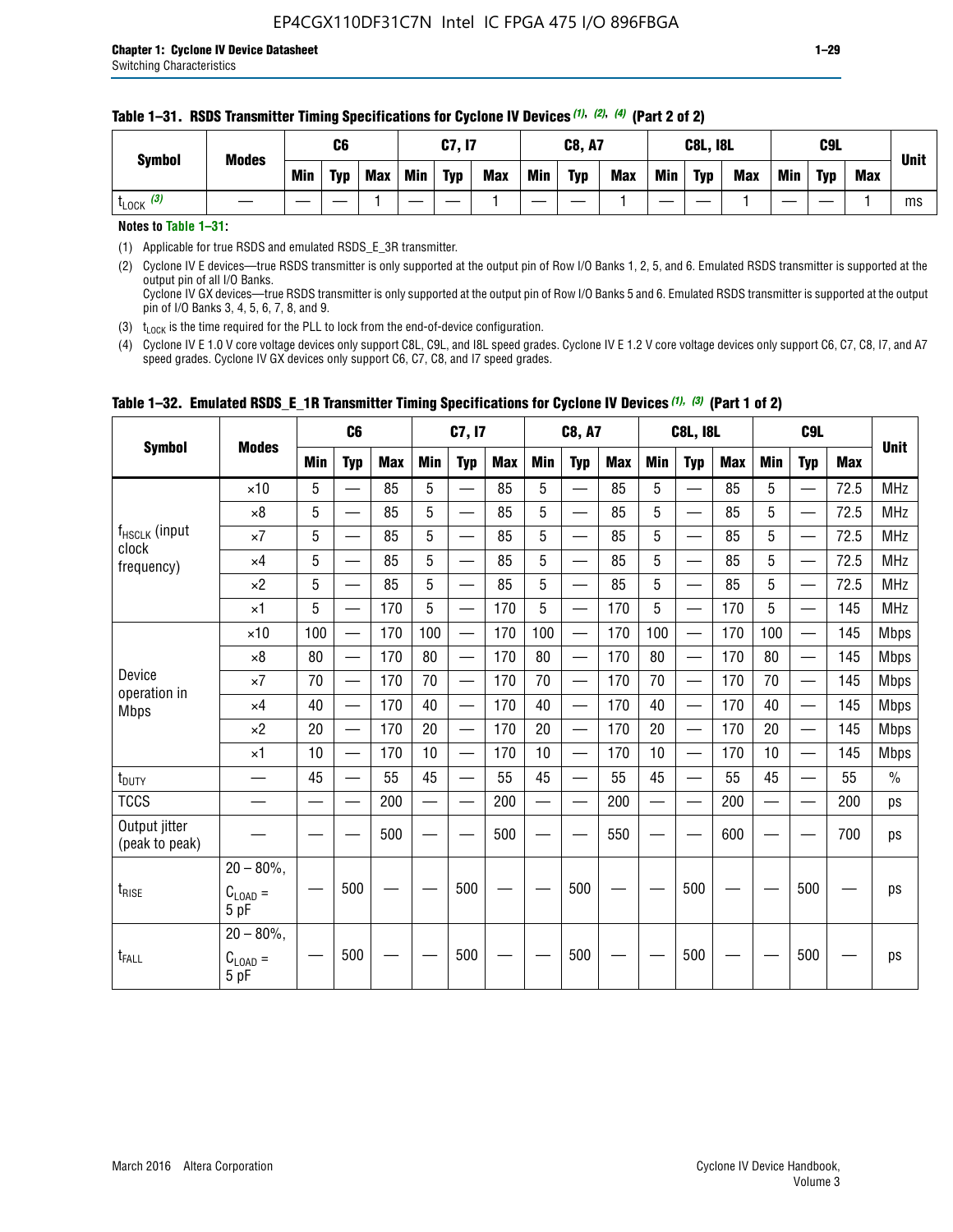| <b>Symbol</b>        | <b>Modes</b> |            | C6         |            |            | C7, I7     |            |     | <b>C8, A7</b> |            |            | <b>C8L, I8L</b> |            |     | C9L        |            | <b>Unit</b> |
|----------------------|--------------|------------|------------|------------|------------|------------|------------|-----|---------------|------------|------------|-----------------|------------|-----|------------|------------|-------------|
|                      |              | <b>Min</b> | <b>Typ</b> | <b>Max</b> | <b>Min</b> | <b>Typ</b> | <b>Max</b> | Min | <b>Typ</b>    | <b>Max</b> | <b>Min</b> | <b>Typ</b>      | <b>Max</b> | Min | <b>Typ</b> | <b>Max</b> |             |
| (2)<br><b>L</b> LOCK |              |            |            |            |            |            |            |     |               |            |            |                 |            |     |            |            | ms          |

#### **Table 1–32. Emulated RSDS\_E\_1R Transmitter Timing Specifications for Cyclone IV Devices** *(1), (3)* **(Part 2 of 2)**

**Notes to Table 1–32:**

(1) Emulated RSDS\_E\_1R transmitter is supported at the output pin of all I/O Banks of Cyclone IV E devices and I/O Banks 3, 4, 5, 6, 7, 8, and 9 of Cyclone IV GX devices.

(2)  $t_{\text{LOCK}}$  is the time required for the PLL to lock from the end-of-device configuration.

(3) Cyclone IV E 1.0 V core voltage devices only support C8L, C9L, and I8L speed grades. Cyclone IV E 1.2 V core voltage devices only support C6, C7, C8, I7, and A7 speed grades. Cyclone IV GX devices only support C6, C7, C8, and I7 speed grades.

| <b>Symbol</b>                   |                                           |            | C <sub>6</sub>           |            |                          | C7, I7                   |            |            | <b>C8, A7</b>            |              |            | <b>C8L, I8L</b>          |            |            | C <sub>9</sub> L         |            | <b>Unit</b>   |
|---------------------------------|-------------------------------------------|------------|--------------------------|------------|--------------------------|--------------------------|------------|------------|--------------------------|--------------|------------|--------------------------|------------|------------|--------------------------|------------|---------------|
|                                 | <b>Modes</b>                              | <b>Min</b> | <b>Typ</b>               | <b>Max</b> | <b>Min</b>               | <b>Typ</b>               | <b>Max</b> | <b>Min</b> | <b>Typ</b>               | <b>Max</b>   | <b>Min</b> | <b>Typ</b>               | <b>Max</b> | <b>Min</b> | <b>Typ</b>               | <b>Max</b> |               |
|                                 | $\times$ 10                               | 5          |                          | 200        | 5                        | —                        | 155.5      | 5          | $\overline{\phantom{0}}$ | 155.5        | 5          | $\overline{\phantom{0}}$ | 155.5      | 5          | $\overline{\phantom{0}}$ | 132.5      | <b>MHz</b>    |
|                                 | $\times 8$                                | 5          |                          | 200        | 5                        | $\overline{\phantom{0}}$ | 155.5      | 5          | —                        | 155.5        | 5          |                          | 155.5      | 5          |                          | 132.5      | <b>MHz</b>    |
| f <sub>HSCLK</sub> (input       | $\times 7$                                | 5          |                          | 200        | 5                        | ÷,                       | 155.5      | 5          | —                        | 155.5        | 5          |                          | 155.5      | 5          |                          | 132.5      | <b>MHz</b>    |
| clock<br>frequency)             | $\times$ 4                                | 5          | $\overline{\phantom{0}}$ | 200        | 5                        | —                        | 155.5      | 5          | $\overline{\phantom{0}}$ | 155.5        | 5          |                          | 155.5      | 5          | $\overline{\phantom{0}}$ | 132.5      | <b>MHz</b>    |
|                                 | $\times 2$                                | 5          | $\overline{\phantom{0}}$ | 200        | 5                        | $\overline{\phantom{0}}$ | 155.5      | 5          | $\overline{\phantom{0}}$ | 155.5        | 5          | $\overline{\phantom{0}}$ | 155.5      | 5          |                          | 132.5      | <b>MHz</b>    |
|                                 | $\times$ 1                                | 5          | $\overline{\phantom{0}}$ | 400        | 5                        |                          | 311        | 5          | —                        | 311          | 5          | $\overline{\phantom{0}}$ | 311        | 5          |                          | 265        | <b>MHz</b>    |
|                                 | $\times$ 10                               | 100        |                          | 400        | 100                      | $\overline{\phantom{0}}$ | 311        | 100        | $\overline{\phantom{0}}$ | 311          | 100        | $\overline{\phantom{0}}$ | 311        | 100        |                          | 265        | <b>Mbps</b>   |
|                                 | $\times 8$                                | 80         | $\overline{\phantom{0}}$ | 400        | 80                       | $\overline{\phantom{0}}$ | 311        | 80         | $\overline{\phantom{0}}$ | 311          | 80         | $\overline{\phantom{0}}$ | 311        | 80         |                          | 265        | <b>Mbps</b>   |
| Device                          | $\times 7$                                | 70         |                          | 400        | 70                       |                          | 311        | 70         | $\overline{\phantom{0}}$ | 311          | 70         |                          | 311        | 70         |                          | 265        | <b>Mbps</b>   |
| operation in<br><b>Mbps</b>     | $\times 4$                                | 40         | $\overline{\phantom{0}}$ | 400        | 40                       |                          | 311        | 40         | $\overline{\phantom{0}}$ | 311          | 40         | —                        | 311        | 40         |                          | 265        | <b>Mbps</b>   |
|                                 | $\times 2$                                | 20         |                          | 400        | 20                       | —                        | 311        | 20         | $\overline{\phantom{0}}$ | 311          | 20         | $\overline{\phantom{0}}$ | 311        | 20         |                          | 265        | <b>Mbps</b>   |
|                                 | ×1                                        | 10         | $\overline{\phantom{0}}$ | 400        | 10                       | $\overline{\phantom{0}}$ | 311        | 10         | $\overline{\phantom{0}}$ | 311          | 10         | —                        | 311        | 10         |                          | 265        | <b>Mbps</b>   |
| t <sub>DUTY</sub>               |                                           | 45         |                          | 55         | 45                       | $\overline{\phantom{0}}$ | 55         | 45         | $\overline{\phantom{0}}$ | 55           | 45         | $\overline{\phantom{0}}$ | 55         | 45         |                          | 55         | $\frac{0}{0}$ |
| <b>TCCS</b>                     |                                           |            |                          | 200        | $\overline{\phantom{0}}$ |                          | 200        |            |                          | 200          | —          |                          | 200        |            |                          | 200        | ps            |
| Output jitter<br>(peak to peak) |                                           |            |                          | 500        |                          |                          | 500        |            |                          | 550          |            |                          | 600        |            |                          | 700        | ps            |
| $t_{\sf RISE}$                  | $20 - 80\%$ ,<br>$C_{LOAD} =$<br>5 pF     |            | 500                      |            |                          | 500                      |            |            | 500                      |              |            | 500                      |            |            | 500                      |            | ps            |
| t <sub>FALL</sub>               | $20 - 80\%$<br>$\rm C_{LOAD}$ $=$<br>5 pF |            | 500                      |            |                          | 500                      |            |            | 500                      |              |            | 500                      |            |            | 500                      |            | ps            |
| $t_{\text{LOCK}}$ (3)           |                                           |            |                          | 1          |                          |                          | 1          |            |                          | $\mathbf{1}$ |            |                          | 1          |            |                          | 1          | ms            |

**Table 1–33. Mini-LVDS Transmitter Timing Specifications for Cyclone IV Devices** *(1)***,** *(2)***,** *(4)*

**Notes to Table 1–33:**

(1) Applicable for true and emulated mini-LVDS transmitter.

(2) Cyclone IV E—true mini-LVDS transmitter is only supported at the output pin of Row I/O Banks 1, 2, 5, and 6. Emulated mini-LVDS transmitter is supported at the output pin of all I/O banks.

Cyclone IV GX—true mini-LVDS transmitter is only supported at the output pin of Row I/O Banks 5 and 6. Emulated mini-LVDS transmitter is supported at the output pin of I/O Banks 3, 4, 5, 6, 7, 8, and 9.

(3)  $t_{\text{LOCK}}$  is the time required for the PLL to lock from the end-of-device configuration.

(4) Cyclone IV E 1.0 V core voltage devices only support C8L, C9L, and I8L speed grades. Cyclone IV E 1.2 V core voltage devices only support C6, C7, C8, I7, and A7 speed grades. Cyclone IV GX devices only support C6, C7, C8, and I7 speed grades.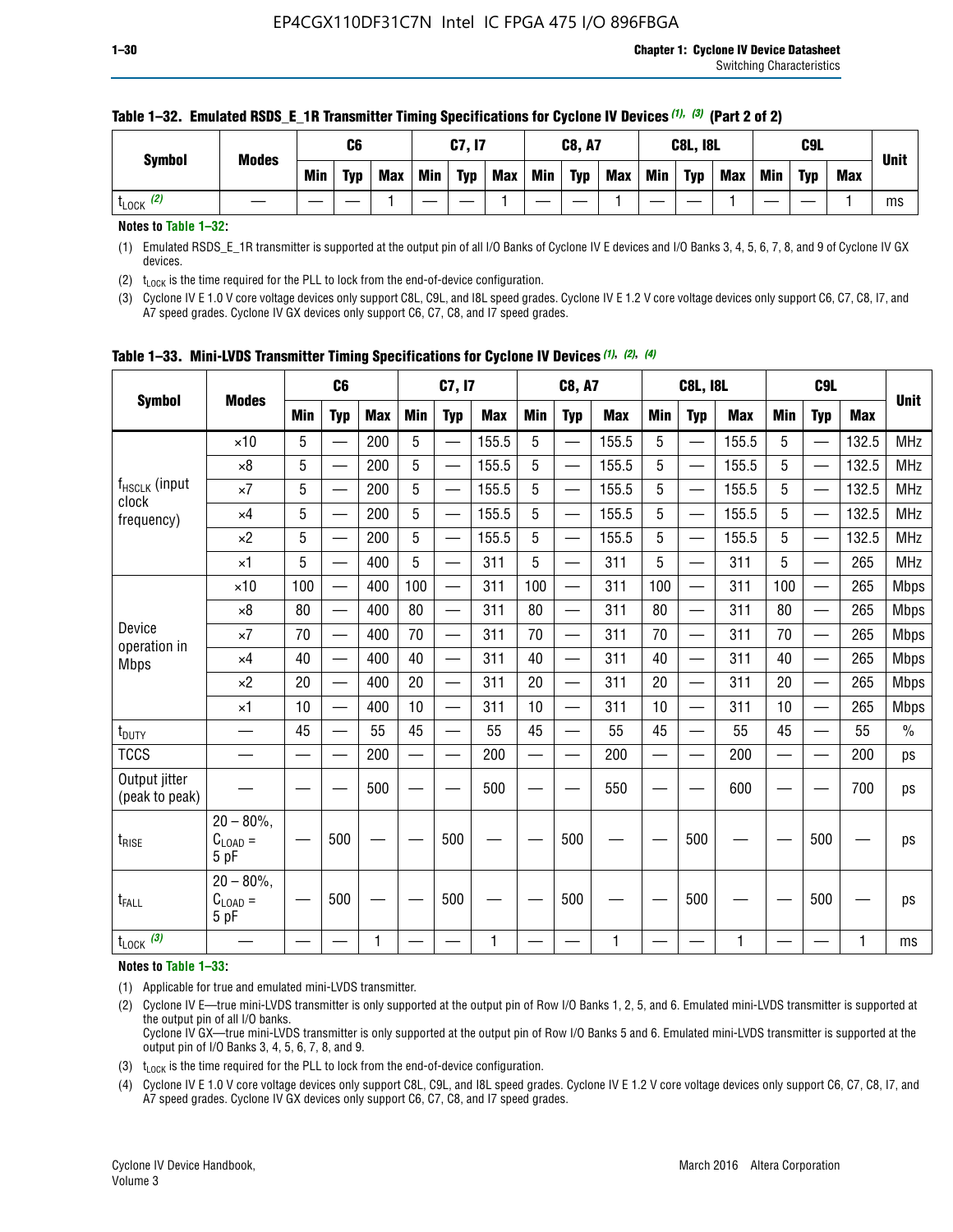|                                 |              |     | C <sub>6</sub> |     | C7, I7     |            | <b>C8, A7</b> |     | <b>C8L, I8L</b> |            | C9L        |               |
|---------------------------------|--------------|-----|----------------|-----|------------|------------|---------------|-----|-----------------|------------|------------|---------------|
| <b>Symbol</b>                   | <b>Modes</b> | Min | <b>Max</b>     | Min | <b>Max</b> | <b>Min</b> | <b>Max</b>    | Min | <b>Max</b>      | <b>Min</b> | <b>Max</b> | <b>Unit</b>   |
|                                 | $\times$ 10  | 5   | 420            | 5   | 370        | 5          | 320           | 5   | 320             | 5          | 250        | <b>MHz</b>    |
|                                 | $\times 8$   | 5   | 420            | 5   | 370        | 5          | 320           | 5   | 320             | 5          | 250        | <b>MHz</b>    |
| f <sub>HSCLK</sub> (input       | $\times 7$   | 5   | 420            | 5   | 370        | 5          | 320           | 5   | 320             | 5          | 250        | <b>MHz</b>    |
| clock<br>frequency)             | $\times$ 4   | 5   | 420            | 5   | 370        | 5          | 320           | 5   | 320             | 5          | 250        | <b>MHz</b>    |
|                                 | $\times 2$   | 5   | 420            | 5   | 370        | 5          | 320           | 5   | 320             | 5          | 250        | <b>MHz</b>    |
|                                 | $\times$ 1   | 5   | 420            | 5   | 402.5      | 5          | 402.5         | 5   | 362             | 5          | 265        | <b>MHz</b>    |
|                                 | $\times$ 10  | 100 | 840            | 100 | 740        | 100        | 640           | 100 | 640             | 100        | 500        | <b>Mbps</b>   |
|                                 | $\times 8$   | 80  | 840            | 80  | 740        | 80         | 640           | 80  | 640             | 80         | 500        | <b>Mbps</b>   |
| <b>HSIODR</b>                   | $\times 7$   | 70  | 840            | 70  | 740        | 70         | 640           | 70  | 640             | 70         | 500        | <b>Mbps</b>   |
|                                 | $\times$ 4   | 40  | 840            | 40  | 740        | 40         | 640           | 40  | 640             | 40         | 500        | <b>Mbps</b>   |
|                                 | $\times 2$   | 20  | 840            | 20  | 740        | 20         | 640           | 20  | 640             | 20         | 500        | <b>Mbps</b>   |
|                                 | $\times$ 1   | 10  | 420            | 10  | 402.5      | 10         | 402.5         | 10  | 362             | 10         | 265        | <b>Mbps</b>   |
| t <sub>DUTY</sub>               |              | 45  | 55             | 45  | 55         | 45         | 55            | 45  | 55              | 45         | 55         | $\frac{0}{0}$ |
| <b>TCCS</b>                     |              |     | 200            |     | 200        |            | 200           |     | 200             |            | 200        | ps            |
| Output jitter<br>(peak to peak) |              |     | 500            |     | 500        |            | 550           |     | 600             |            | 700        | ps            |
| $t_{\text{LOCK}}$ (2)           |              |     | 1              |     | 1          |            | 1             |     | 1               |            | 1          | ms            |

**Table 1–34. True LVDS Transmitter Timing Specifications for Cyclone IV Devices** *(1)***,** *(3)*

**Notes to Table 1–34:**

(1) Cyclone IV E—true LVDS transmitter is only supported at the output pin of Row I/O Banks 1, 2, 5, and 6. Cyclone IV GX—true LVDS transmitter is only supported at the output pin of Row I/O Banks 5 and 6.

(2)  $t_{\text{LOCK}}$  is the time required for the PLL to lock from the end-of-device configuration.

(3) Cyclone IV E 1.0 V core voltage devices only support C8L, C9L, and I8L speed grades. Cyclone IV E 1.2 V core voltage devices only support C6, C7, C8, I7, and A7 speed grades. Cyclone IV GX devices only support C6, C7, C8, and I7 speed grades.

|  |  |  |  | Table 1–35. Emulated LVDS Transmitter Timing Specifications for Cyclone IV Devices <sup>(1), (3)</sup> (Part 1 of 2) |  |  |
|--|--|--|--|----------------------------------------------------------------------------------------------------------------------|--|--|
|--|--|--|--|----------------------------------------------------------------------------------------------------------------------|--|--|

|                             |              | C <sub>6</sub> |            | C7, I7     |            | <b>C8, A7</b> |            | <b>C8L, I8L</b> |            |            | C <sub>9</sub> L |             |
|-----------------------------|--------------|----------------|------------|------------|------------|---------------|------------|-----------------|------------|------------|------------------|-------------|
| <b>Symbol</b>               | <b>Modes</b> | Min            | <b>Max</b> | <b>Min</b> | <b>Max</b> | <b>Min</b>    | <b>Max</b> | <b>Min</b>      | <b>Max</b> | <b>Min</b> | <b>Max</b>       | <b>Unit</b> |
|                             | $\times$ 10  | 5              | 320        | 5          | 320        | 5             | 275        | 5               | 275        | 5          | 250              | <b>MHz</b>  |
|                             | $\times 8$   | 5              | 320        | 5          | 320        | 5             | 275        | 5               | 275        | 5          | 250              | <b>MHz</b>  |
| $f_{HSCLK}$ (input<br>clock | $\times 7$   | 5              | 320        | 5          | 320        | 5             | 275        | 5               | 275        | 5          | 250              | <b>MHz</b>  |
| frequency)                  | $\times$ 4   | 5              | 320        | 5          | 320        | 5             | 275        | 5               | 275        | 5          | 250              | <b>MHz</b>  |
|                             | $\times 2$   | 5              | 320        | 5          | 320        | 5             | 275        | 5               | 275        | 5          | 250              | <b>MHz</b>  |
|                             | $\times$ 1   | 5              | 402.5      | 5          | 402.5      | 5             | 402.5      | 5               | 362        | 5          | 265              | <b>MHz</b>  |
|                             | $\times$ 10  | 100            | 640        | 100        | 640        | 100           | 550        | 100             | 550        | 100        | 500              | <b>Mbps</b> |
|                             | $\times 8$   | 80             | 640        | 80         | 640        | 80            | 550        | 80              | 550        | 80         | 500              | <b>Mbps</b> |
| <b>HSIODR</b>               | $\times 7$   | 70             | 640        | 70         | 640        | 70            | 550        | 70              | 550        | 70         | 500              | <b>Mbps</b> |
|                             | $\times$ 4   | 40             | 640        | 40         | 640        | 40            | 550        | 40              | 550        | 40         | 500              | <b>Mbps</b> |
|                             | $\times 2$   | 20             | 640        | 20         | 640        | 20            | 550        | 20              | 550        | 20         | 500              | <b>Mbps</b> |
|                             | $\times$ 1   | 10             | 402.5      | 10         | 402.5      | 10            | 402.5      | 10              | 362        | 10         | 265              | <b>Mbps</b> |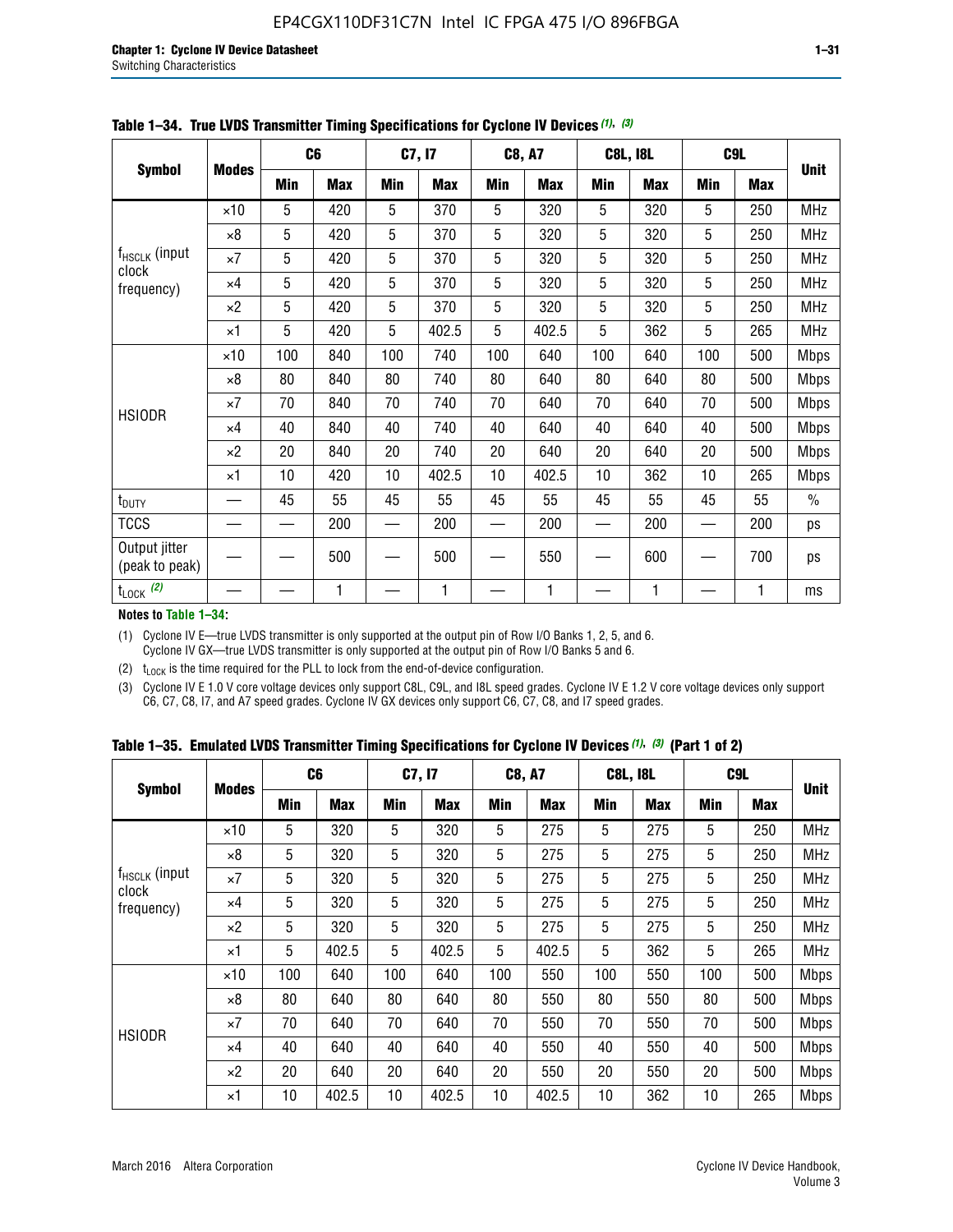|                                 |              | C <sub>6</sub> |            | C7, I7     |            | <b>C8, A7</b> |            | <b>C8L, I8L</b> |            |         | C <sub>9</sub> L |               |
|---------------------------------|--------------|----------------|------------|------------|------------|---------------|------------|-----------------|------------|---------|------------------|---------------|
| <b>Symbol</b>                   | <b>Modes</b> | Min            | <b>Max</b> | <b>Min</b> | <b>Max</b> | <b>Min</b>    | <b>Max</b> | Min             | <b>Max</b> | Min     | <b>Max</b>       | <b>Unit</b>   |
| t <sub>DUTY</sub>               |              | 45             | 55         | 45         | 55         | 45            | 55         | 45              | 55         | 45      | 55               | $\frac{0}{0}$ |
| <b>TCCS</b>                     |              |                | 200        |            | 200        |               | 200        |                 | 200        | —<br>—— | 200              | ps            |
| Output jitter<br>(peak to peak) |              |                | 500        |            | 500        |               | 550        |                 | 600        |         | 700              | ps            |
| $t_{\text{LOCK}}$ (2)           |              |                |            |            |            |               |            |                 |            |         |                  | ms            |

#### **Table 1–35. Emulated LVDS Transmitter Timing Specifications for Cyclone IV Devices** *(1)***,** *(3)* **(Part 2 of 2)**

#### **Notes to Table 1–35:**

(1) Cyclone IV E—emulated LVDS transmitter is supported at the output pin of all I/O Banks.

Cyclone IV GX—emulated LVDS transmitter is supported at the output pin of I/O Banks 3, 4, 5, 6, 7, 8, and 9.

(2)  $t_{\text{LOCK}}$  is the time required for the PLL to lock from the end-of-device configuration.

(3) Cyclone IV E 1.0 V core voltage devices only support C8L, C9L, and I8L speed grades. Cyclone IV E 1.2 V core voltage devices only support C6, C7, C8, I7, and A7 speed grades. Cyclone IV GX devices only support C6, C7, C8, and I7 speed grades.

|                                    |              | C <sub>6</sub> |            | C7, I7 |            | <b>C8, A7</b> |            |     | <b>C8L, I8L</b> | C <sub>9</sub> L         |     |             |
|------------------------------------|--------------|----------------|------------|--------|------------|---------------|------------|-----|-----------------|--------------------------|-----|-------------|
| <b>Symbol</b>                      | <b>Modes</b> | <b>Min</b>     | <b>Max</b> | Min    | <b>Max</b> | Min           | <b>Max</b> | Min | <b>Max</b>      | <b>Min</b>               | Max | <b>Unit</b> |
|                                    | $\times$ 10  | 10             | 437.5      | 10     | 370        | 10            | 320        | 10  | 320             | 10                       | 250 | <b>MHz</b>  |
|                                    | ×8           | 10             | 437.5      | 10     | 370        | 10            | 320        | 10  | 320             | 10                       | 250 | <b>MHz</b>  |
| f <sub>HSCLK</sub> (input<br>clock | ×7           | 10             | 437.5      | 10     | 370        | 10            | 320        | 10  | 320             | 10                       | 250 | <b>MHz</b>  |
| frequency)                         | $\times 4$   | 10             | 437.5      | 10     | 370        | 10            | 320        | 10  | 320             | 10                       | 250 | <b>MHz</b>  |
|                                    | $\times 2$   | 10             | 437.5      | 10     | 370        | 10            | 320        | 10  | 320             | 10                       | 250 | <b>MHz</b>  |
|                                    | ×1           | 10             | 437.5      | 10     | 402.5      | 10            | 402.5      | 10  | 362             | 10                       | 265 | <b>MHz</b>  |
|                                    | $\times$ 10  | 100            | 875        | 100    | 740        | 100           | 640        | 100 | 640             | 100                      | 500 | <b>Mbps</b> |
|                                    | $\times 8$   | 80             | 875        | 80     | 740        | 80            | 640        | 80  | 640             | 80                       | 500 | <b>Mbps</b> |
| <b>HSIODR</b>                      | ×7           | 70             | 875        | 70     | 740        | 70            | 640        | 70  | 640             | 70                       | 500 | <b>Mbps</b> |
|                                    | $\times 4$   | 40             | 875        | 40     | 740        | 40            | 640        | 40  | 640             | 40                       | 500 | <b>Mbps</b> |
|                                    | $\times 2$   | 20             | 875        | 20     | 740        | 20            | 640        | 20  | 640             | 20                       | 500 | <b>Mbps</b> |
|                                    | ×1           | 10             | 437.5      | 10     | 402.5      | 10            | 402.5      | 10  | 362             | 10                       | 265 | <b>Mbps</b> |
| SW                                 |              |                | 400        |        | 400        |               | 400        |     | 550             | —                        | 640 | ps          |
| Input jitter<br>tolerance          |              |                | 500        |        | 500        |               | 550        |     | 600             | $\overline{\phantom{0}}$ | 700 | ps          |
| $t_{\text{LOCK}}$ (2)              |              |                | 1          |        | 1          |               | 1          |     | 1               |                          |     | ms          |

**Table 1–36. LVDS Receiver Timing Specifications for Cyclone IV Devices** *(1)***,** *(3)*

#### **Notes to Table 1–36:**

(1) Cyclone IV E—LVDS receiver is supported at all I/O Banks.

Cyclone IV GX—LVDS receiver is supported at I/O Banks 3, 4, 5, 6, 7, 8, and 9.

(2)  $t_{\text{LOCK}}$  is the time required for the PLL to lock from the end-of-device configuration.

(3) Cyclone IV E 1.0 V core voltage devices only support C8L, C9L, and I8L speed grades. Cyclone IV E 1.2 V core voltage devices only support C6, C7, C8, I7, and A7 speed grades. Cyclone IV GX devices only support C6, C7, C8, and I7 speed grades.

#### **External Memory Interface Specifications**

The external memory interfaces for Cyclone IV devices are auto-calibrating and easy to implement.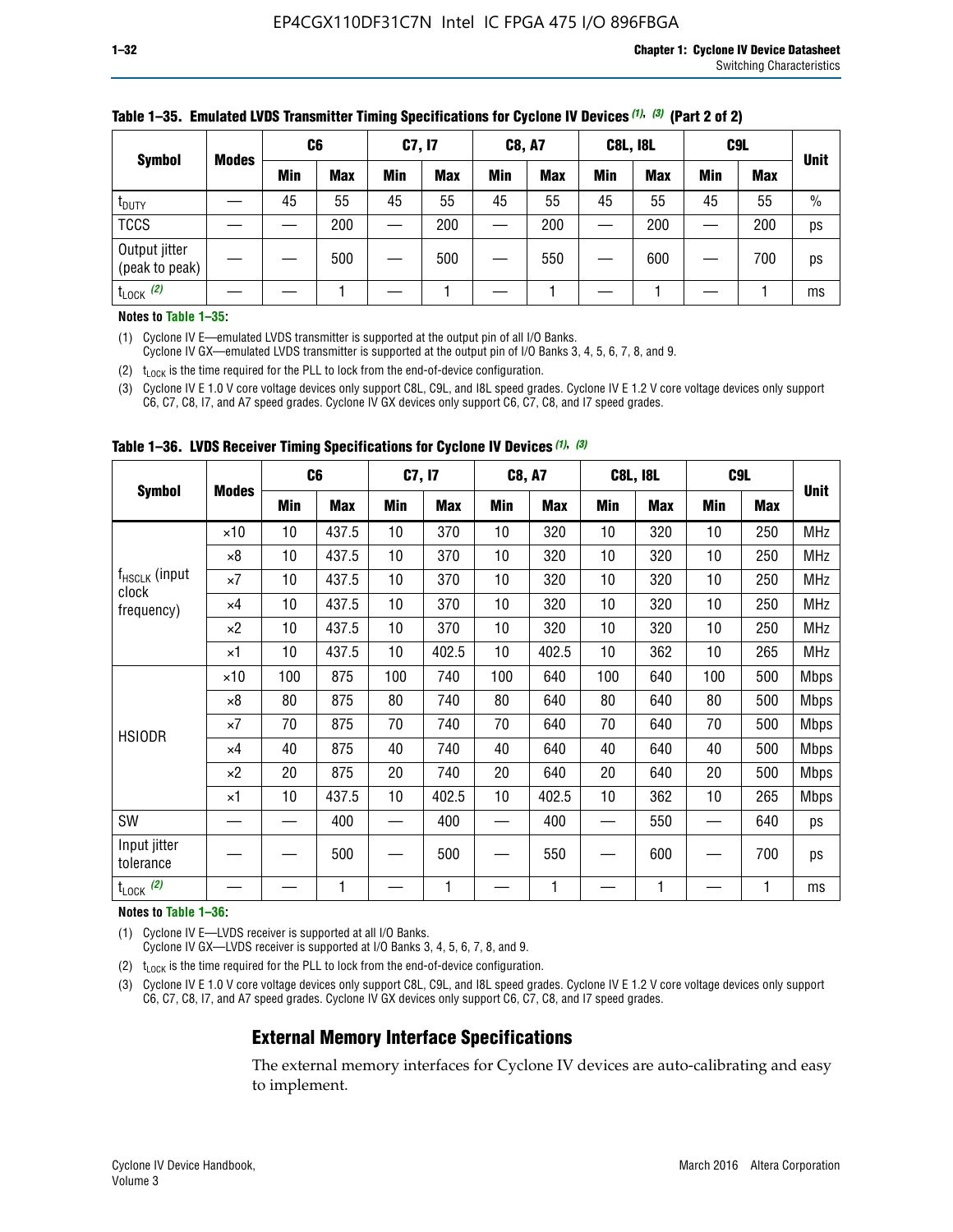**for more information about the supported maximum clock rate, device and pin** planning, IP implementation, and device termination, refer to *[Section III: System](http://www.altera.com/literature/hb/external-memory/emi_intro_specs.pdf)  [Performance Specifications](http://www.altera.com/literature/hb/external-memory/emi_intro_specs.pdf)* of the *External Memory Interface Handbook*.

Table 1–37 lists the memory output clock jitter specifications for Cyclone IV devices.

**Table 1–37. Memory Output Clock Jitter Specifications for Cyclone IV Devices** *(1)***,** *(2)*

| <b>Parameter</b>             | <b>Symbol</b>  | Min    | Max | <b>Unit</b> |
|------------------------------|----------------|--------|-----|-------------|
| Clock period jitter          | $L$ JIT(per)   | $-125$ | 125 | ps          |
| Cycle-to-cycle period jitter | $L$ JIT $(cc)$ | $-200$ | 200 | ps          |
| Duty cycle jitter            | LJIT(duty)     | $-150$ | 150 | ps          |

**Notes to Table 1–37:**

- (1) Memory output clock jitter measurements are for 200 consecutive clock cycles, as specified in the JEDEC DDR2 standard.
- (2) The clock jitter specification applies to memory output clock pins generated using DDIO circuits clocked by a PLL output routed on a global clock (GCLK) network.

## **Duty Cycle Distortion Specifications**

Table 1–38 lists the worst case duty cycle distortion for Cyclone IV devices.

**Table 1–38. Duty Cycle Distortion on Cyclone IV Devices I/O Pins** *(1)***,** *(2), (3)*

| <b>Symbol</b>     | C <sub>6</sub> |            | C7, I7     |            | <b>C8, I8L, A7</b> |            | C9L        |            | <b>Unit</b>   |
|-------------------|----------------|------------|------------|------------|--------------------|------------|------------|------------|---------------|
|                   | Min            | <b>Max</b> | <b>Min</b> | <b>Max</b> | Min                | <b>Max</b> | <b>Min</b> | <b>Max</b> |               |
| Output Duty Cycle | 45             | 55         | 45         | 55         | 45                 | 55         | 45         | 55         | $\frac{0}{0}$ |

**Notes to Table 1–38:**

(1) The duty cycle distortion specification applies to clock outputs from the PLLs, global clock tree, and IOE driving the dedicated and general purpose I/O pins.

(2) Cyclone IV devices meet the specified duty cycle distortion at the maximum output toggle rate for each combination of I/O standard and current strength.

(3) Cyclone IV E 1.0 V core voltage devices only support C8L, C9L, and I8L speed grades. Cyclone IV E 1.2 V core voltage devices only support C6, C7, C8, I7, and A7 speed grades. Cyclone IV GX devices only support C6, C7, C8, and I7 speed grades.

## **OCT Calibration Timing Specification**

Table 1–39 lists the duration of calibration for series OCT with calibration at device power-up for Cyclone IV devices.

#### **Table 1–39. Timing Specification for Series OCT with Calibration at Device Power-Up for Cyclone IV Devices** *(1)*

| Symbol  | <b>Description</b>                                            | <b>Maximum</b> | <b>Units</b> |
|---------|---------------------------------------------------------------|----------------|--------------|
| LOCTCAL | Duration of series OCT with<br>calibration at device power-up | 20             | μs           |

#### **Note to Table 1–39***:*

(1) OCT calibration takes place after device configuration and before entering user mode.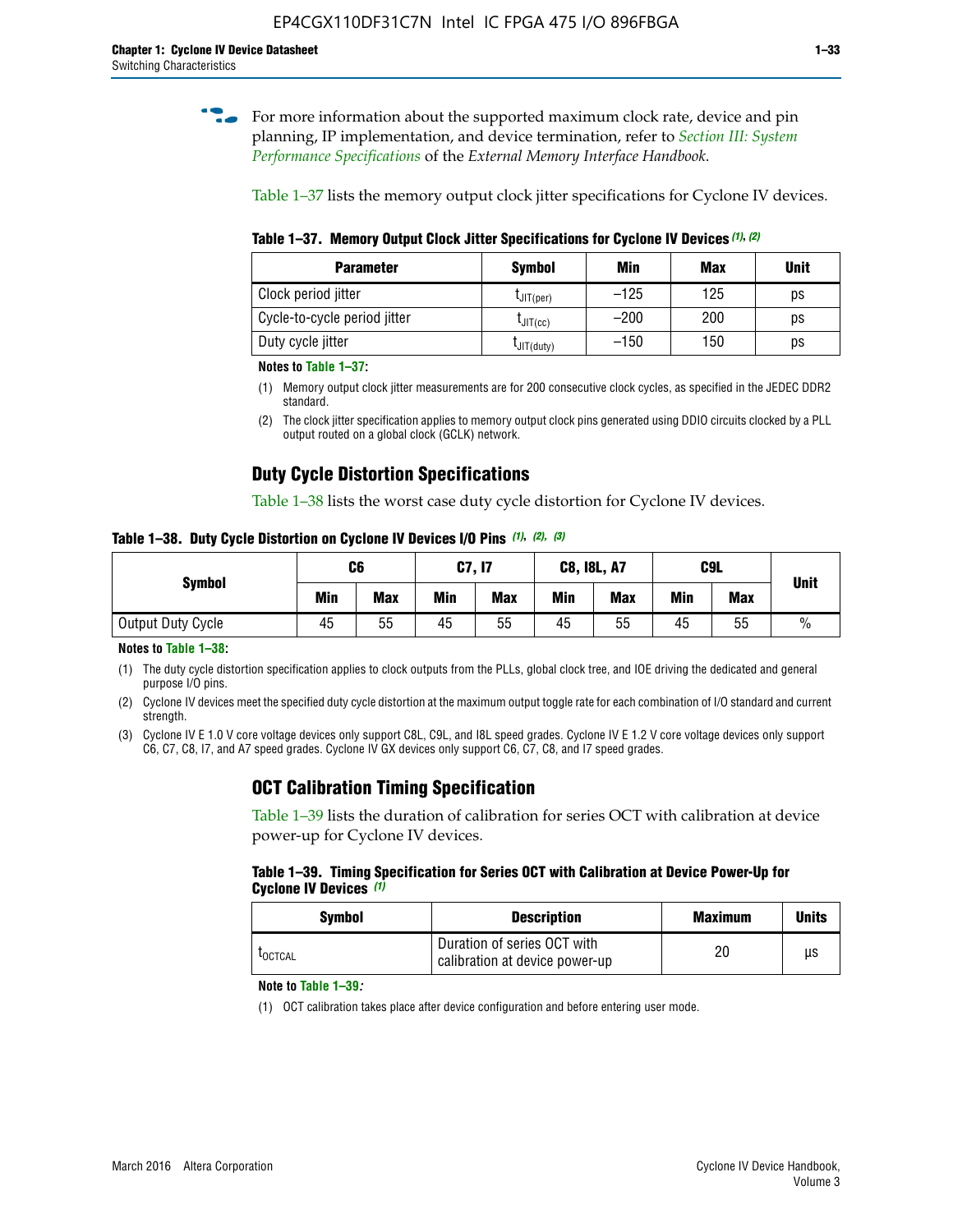### **IOE Programmable Delay**

Table 1–40 and Table 1–41 list the IOE programmable delay for Cyclone IV E 1.0 V core voltage devices.

#### **Table 1–40. IOE Programmable Delay on Column Pins for Cyclone IV E 1.0 V Core Voltage Devices** *(1)***,** *(2)*

|                                                                       |                                | <b>Number</b><br>0f | Min<br><b>Offset</b> | <b>Max Offset</b>  |            |                    |             |       |    |  |
|-----------------------------------------------------------------------|--------------------------------|---------------------|----------------------|--------------------|------------|--------------------|-------------|-------|----|--|
| <b>Parameter</b>                                                      | <b>Paths Affected</b>          |                     |                      | <b>Fast Corner</b> |            | <b>Slow Corner</b> | <b>Unit</b> |       |    |  |
|                                                                       |                                | <b>Setting</b>      |                      | C8L                | <b>18L</b> | C8L                | C9L         | 18L   |    |  |
| Input delay from pin to<br>internal cells                             | Pad to I/O<br>dataout to core  |                     | 0                    | 2.054              | 1.924      | 3.387              | 4.017       | 3.411 | ns |  |
| Input delay from pin to<br>input register                             | Pad to I/O input<br>register   | 8                   | 0                    | 2.010              | 1.875      | 3.341              | 4.252       | 3.367 | ns |  |
| Delay from output register<br>to output pin                           | I/O output<br>register to pad  | 2                   | 0                    | 0.641              | 0.631      | 1.111              | 1.377       | 1.124 | ns |  |
| Input delay from<br>dual-purpose clock pin to<br>fan-out destinations | Pad to global<br>clock network | 12                  | 0                    | 0.971              | 0.931      | 1.684              | 2.298       | 1.684 | ns |  |

#### **Notes to Table 1–40:**

(1) The incremental values for the settings are generally linear. For the exact values for each setting, use the latest version of the Quartus II software.

(2) The minimum and maximum offset timing numbers are in reference to setting **0** as available in the Quartus II software.

| Table 1–41. IOE Programmable Delay on Row Pins for Cyclone IV E 1.0 V Core Voltage Devices (1), (2) |  |  |
|-----------------------------------------------------------------------------------------------------|--|--|
|-----------------------------------------------------------------------------------------------------|--|--|

|                                                                       |                                | <b>Number</b>  |                      | <b>Max Offset</b>  |            |                    |             |       |    |  |
|-----------------------------------------------------------------------|--------------------------------|----------------|----------------------|--------------------|------------|--------------------|-------------|-------|----|--|
| <b>Parameter</b>                                                      | <b>Paths Affected</b>          | 0f             | Min<br><b>Offset</b> | <b>Fast Corner</b> |            | <b>Slow Corner</b> | <b>Unit</b> |       |    |  |
|                                                                       |                                | <b>Setting</b> |                      | C8L                | <b>18L</b> | C8L                | C9L         | 18L   |    |  |
| Input delay from pin to<br>internal cells                             | Pad to I/O<br>dataout to core  |                | 0                    | 2.057              | 1.921      | 3.389              | 4.146       | 3.412 | ns |  |
| Input delay from pin to<br>input register                             | Pad to I/O input<br>register   | 8              | 0                    | 2.059              | 1.919      | 3.420              | 4.374       | 3.441 | ns |  |
| Delay from output register<br>to output pin                           | I/O output<br>register to pad  | 2              | 0                    | 0.670              | 0.623      | 1.160              | 1.420       | 1.168 | ns |  |
| Input delay from<br>dual-purpose clock pin to<br>fan-out destinations | Pad to global<br>clock network | 12             | 0                    | 0.960              | 0.919      | 1.656              | 2.258       | 1.656 | ns |  |

#### **Notes to Table 1–41:**

(1) The incremental values for the settings are generally linear. For the exact values for each setting, use the latest version of the Quartus II software.

(2) The minimum and maximum offset timing numbers are in reference to setting **0** as available in the Quartus II software.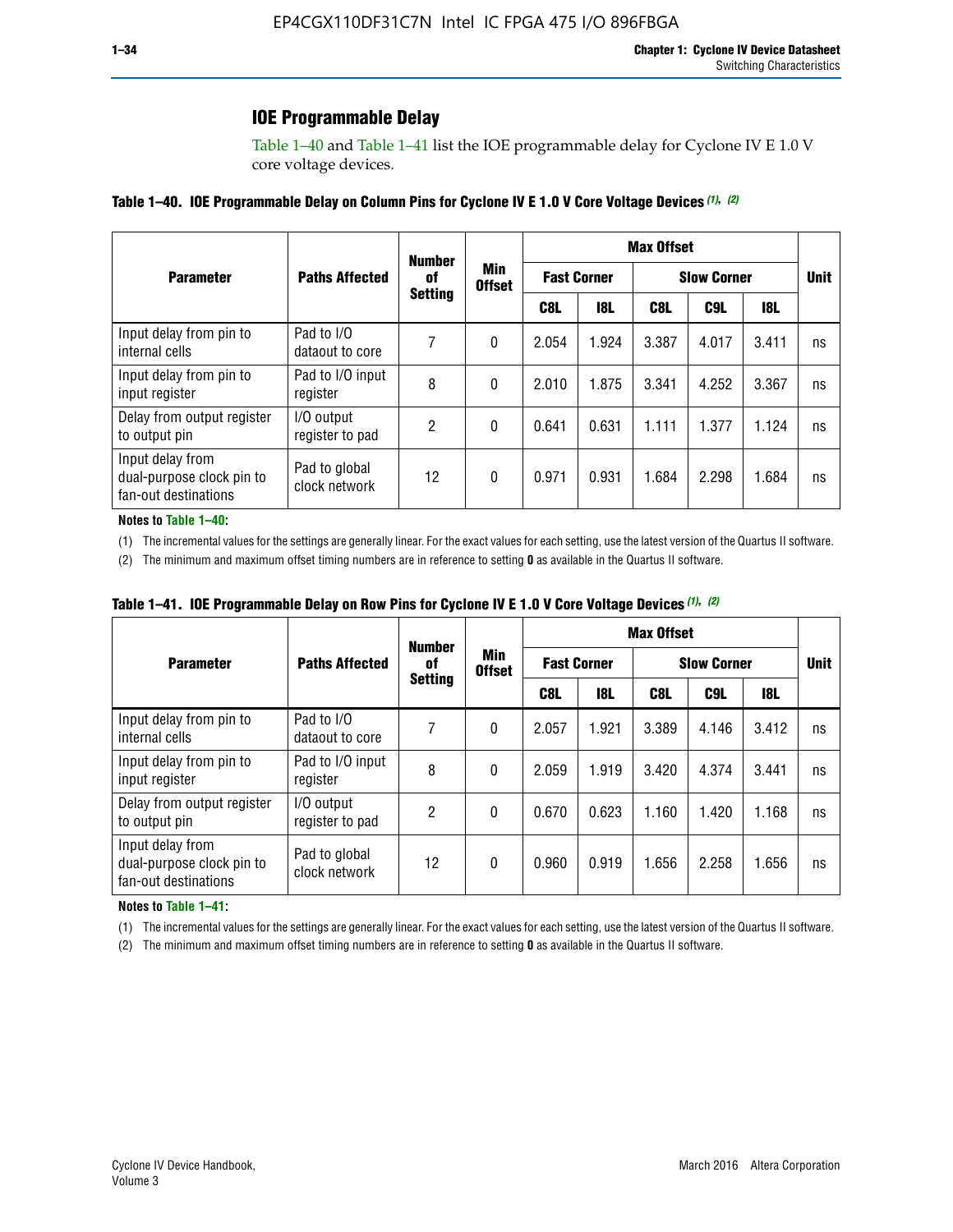Table 1–42 and Table 1–43 list the IOE programmable delay for Cyclone IV E 1.2 V core voltage devices.

|                                                                       |                                   | <b>Number</b>  | <b>Min</b><br><b>Offset</b> | <b>Max Offset</b> |                    |           |                    |       |                |              |       |             |
|-----------------------------------------------------------------------|-----------------------------------|----------------|-----------------------------|-------------------|--------------------|-----------|--------------------|-------|----------------|--------------|-------|-------------|
| <b>Parameter</b>                                                      | <b>Paths</b><br><b>Affected</b>   | of             |                             |                   | <b>Fast Corner</b> |           | <b>Slow Corner</b> |       |                |              |       | <b>Unit</b> |
|                                                                       |                                   | <b>Setting</b> |                             | C <sub>6</sub>    | $\mathbf{I}$       | <b>A7</b> | C6                 | C7    | C <sub>8</sub> | $\mathbf{I}$ | A7    |             |
| Input delay from pin to<br>internal cells                             | Pad to I/O<br>dataout to<br>core  | 7              | 0                           | 1.314             | 1.211              | 1.211     | 2.177              | 2.340 | 2.433          | 2.388        | 2.508 | ns          |
| Input delay from pin to<br>input register                             | Pad to I/O<br>input register      | 8              | $\theta$                    | 1.307             | 1.203              | 1.203     | 2.19               | 2.387 | 2.540          | 2.430        | 2.545 | ns          |
| Delay from output<br>register to output pin                           | I/O output<br>register to<br>pad  | 2              | 0                           | 0.437             | 0.402              | 0.402     | 0.747              | 0.820 | 0.880          | 0.834        | 0.873 | ns          |
| Input delay from<br>dual-purpose clock pin<br>to fan-out destinations | Pad to global<br>clock<br>network | 12             | 0                           | 0.693             | 0.665              | 0.665     | 1.200              | 1.379 | 1.532          | 1.393        | 1.441 | ns          |

**Table 1–42. IOE Programmable Delay on Column Pins for Cyclone IV E 1.2 V Core Voltage Devices** *(1)***,** *(2)*

**Notes to Table 1–42:**

(1) The incremental values for the settings are generally linear. For the exact values for each setting, use the latest version of the Quartus II software.

(2) The minimum and maximum offset timing numbers are in reference to setting **0** as available in the Quartus II software.

|                                                                       |                                   | <b>Number</b>        | Min<br><b>Offset</b> | <b>Max Offset</b> |                    |       |                    |       |       |               |       |    |
|-----------------------------------------------------------------------|-----------------------------------|----------------------|----------------------|-------------------|--------------------|-------|--------------------|-------|-------|---------------|-------|----|
| <b>Parameter</b>                                                      | <b>Paths</b><br><b>Affected</b>   | 0f<br><b>Setting</b> |                      |                   | <b>Fast Corner</b> |       | <b>Slow Corner</b> |       |       |               |       |    |
|                                                                       |                                   |                      |                      | C6                | 17                 | A7    | C6                 | C7    | C8    | $\mathsf{I}7$ | A7    |    |
| Input delay from pin to<br>internal cells                             | Pad to I/O<br>dataout to<br>core  | 7                    | 0                    | 1.314             | 1.209              | 1.209 | 2.201              | 2.386 | 2.510 | 2.429         | 2.548 | ns |
| Input delay from pin to<br>input register                             | Pad to I/O<br>input register      | 8                    | $\theta$             | 1.312             | 1.207              | 1.207 | 2.202              | 2.402 | 2.558 | 2.447         | 2.557 | ns |
| Delay from output<br>register to output pin                           | I/O output<br>register to<br>pad  | $\overline{c}$       | 0                    | 0.458             | 0.419              | 0.419 | 0.783              | 0.861 | 0.924 | 0.875         | 0.915 | ns |
| Input delay from<br>dual-purpose clock pin<br>to fan-out destinations | Pad to global<br>clock<br>network | 12                   | 0                    | 0.686             | 0.657              | 0.657 | 1.185              | 1.360 | 1.506 | 1.376         | 1.422 | ns |

**Table 1–43. IOE Programmable Delay on Row Pins for Cyclone IV E 1.2 V Core Voltage Devices** *(1)***,** *(2)*

#### **Notes to Table 1–43:**

(1) The incremental values for the settings are generally linear. For the exact values for each setting, use the latest version of the Quartus II software.

(2) The minimum and maximum offset timing numbers are in reference to setting **0** as available in the Quartus II software.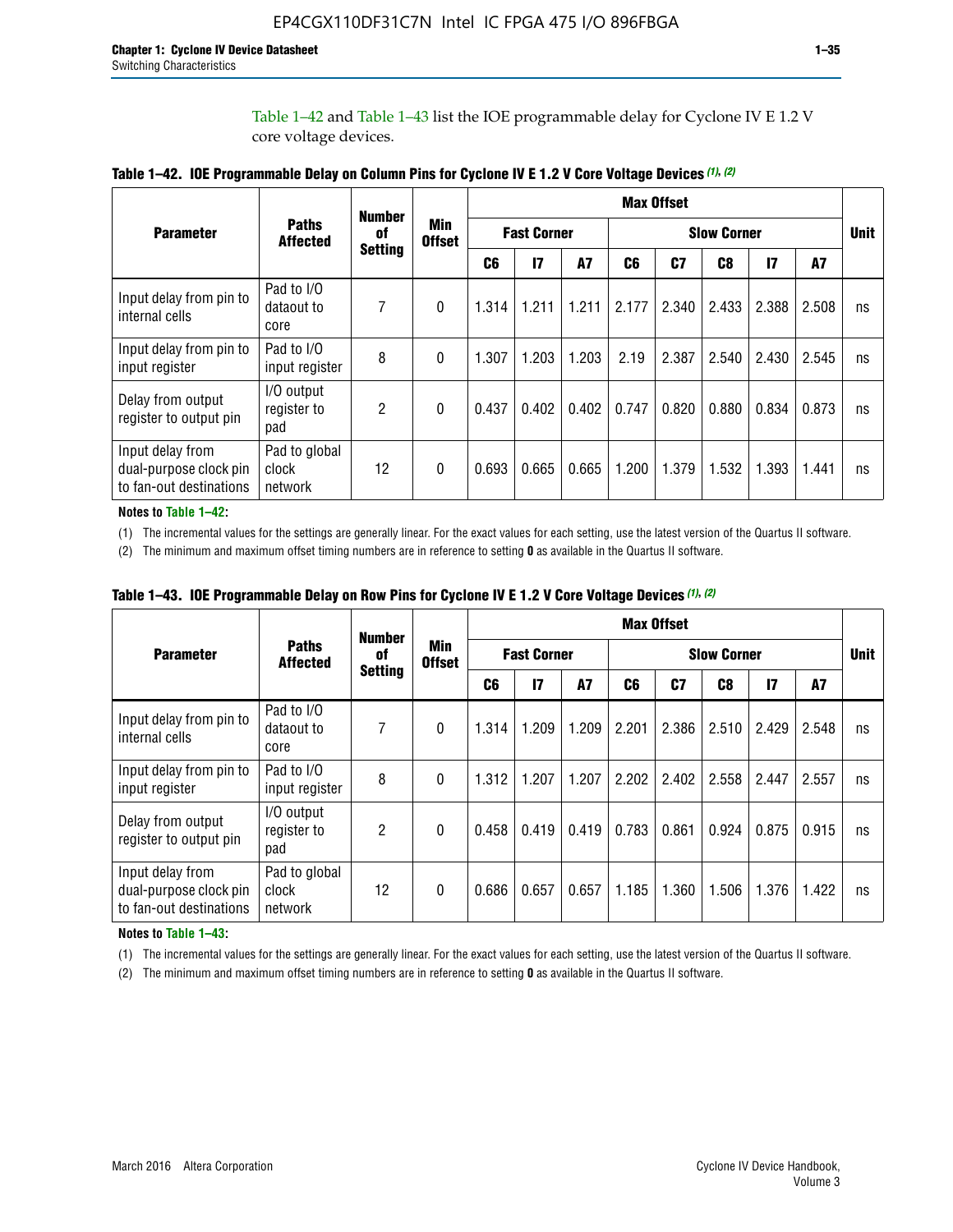Table 1–44 and Table 1–45 list the IOE programmable delay for Cyclone IV GX devices.

|                                                                       |                                   | <b>Number</b>   | <b>Min</b><br><b>Offset</b> | <b>Max Offset</b>  |              |                    |                |                |               |             |  |
|-----------------------------------------------------------------------|-----------------------------------|-----------------|-----------------------------|--------------------|--------------|--------------------|----------------|----------------|---------------|-------------|--|
| <b>Parameter</b>                                                      | <b>Paths</b><br><b>Affected</b>   | 0f              |                             | <b>Fast Corner</b> |              | <b>Slow Corner</b> |                |                |               | <b>Unit</b> |  |
|                                                                       |                                   | <b>Settings</b> |                             | C6                 | $\mathbf{I}$ | C6                 | C <sub>7</sub> | C <sub>8</sub> | $\mathsf{I}7$ |             |  |
| Input delay from pin to<br>internal cells                             | Pad to I/O<br>dataout to<br>core  | 7               | $\mathbf{0}$                | 1.313              | 1.209        | 2.184              | 2.336          | 2.451          | 2.387         | ns          |  |
| Input delay from pin to<br>input register                             | Pad to I/O<br>input register      | 8               | $\Omega$                    | 1.312              | 1.208        | 2.200              | 2.399          | 2.554          | 2.446         | ns          |  |
| Delay from output<br>register to output pin                           | I/O output<br>register to<br>pad  | 2               | $\mathbf{0}$                | 0.438              | 0.404        | 0.751              | 0.825          | 0.886          | 0.839         | ns          |  |
| Input delay from<br>dual-purpose clock pin<br>to fan-out destinations | Pad to global<br>clock<br>network | 12              | 0                           | 0.713              | 0.682        | 1.228              | 1.41           | 1.566          | 1.424         | ns          |  |

**Table 1–44. IOE Programmable Delay on Column Pins for Cyclone IV GX Devices** *(1)***,** *(2)*

**Notes to Table 1–44:**

(1) The incremental values for the settings are generally linear. For exact values of each setting, use the latest version of the Quartus II software.

(2) The minimum and maximum offset timing numbers are in reference to setting **0** as available in the Quartus II software.

|                                                                       |                                  | <b>Number</b>         | Min<br><b>Offset</b> | <b>Max Offset</b>  |       |                    |       |       |               |             |  |
|-----------------------------------------------------------------------|----------------------------------|-----------------------|----------------------|--------------------|-------|--------------------|-------|-------|---------------|-------------|--|
| <b>Parameter</b>                                                      | <b>Paths</b><br><b>Affected</b>  | 0f<br><b>Settings</b> |                      | <b>Fast Corner</b> |       | <b>Slow Corner</b> |       |       |               | <b>Unit</b> |  |
|                                                                       |                                  |                       |                      | C6                 | 17    | C6                 | C7    | C8    | $\mathsf{I}7$ |             |  |
| Input delay from pin to<br>internal cells                             | Pad to I/O<br>dataout to<br>core | 7                     | $\mathbf{0}$         | 1.314              | 1.210 | 2.209              | 2.398 | 2.526 | 2.443         | ns          |  |
| Input delay from pin to<br>input register                             | Pad to I/O<br>input register     | 8                     | $\mathbf{0}$         | 1.313              | 1.208 | 2.205              | 2.406 | 2.563 | 2.450         | ns          |  |
| Delay from output<br>register to output pin                           | I/O output<br>register to<br>pad | $\overline{2}$        | $\mathbf{0}$         | 0.461              | 0.421 | 0.789              | 0.869 | 0.933 | 0.884         | ns          |  |
| Input delay from<br>dual-purpose clock pin<br>to fan-out destinations | Pad to global<br>clock network   | 12                    | $\mathbf{0}$         | 0.712              | 0.682 | 1.225              | 1.407 | 1.562 | 1.421         | ns          |  |

**Table 1–45. IOE Programmable Delay on Row Pins for Cyclone IV GX Devices** *(1)***,** *(2)*

#### **Notes to Table 1–45:**

(1) The incremental values for the settings are generally linear. For exact values of each setting, use the latest version of Quartus II software.

(2) The minimum and maximum offset timing numbers are in reference to setting **0** as available in the Quartus II software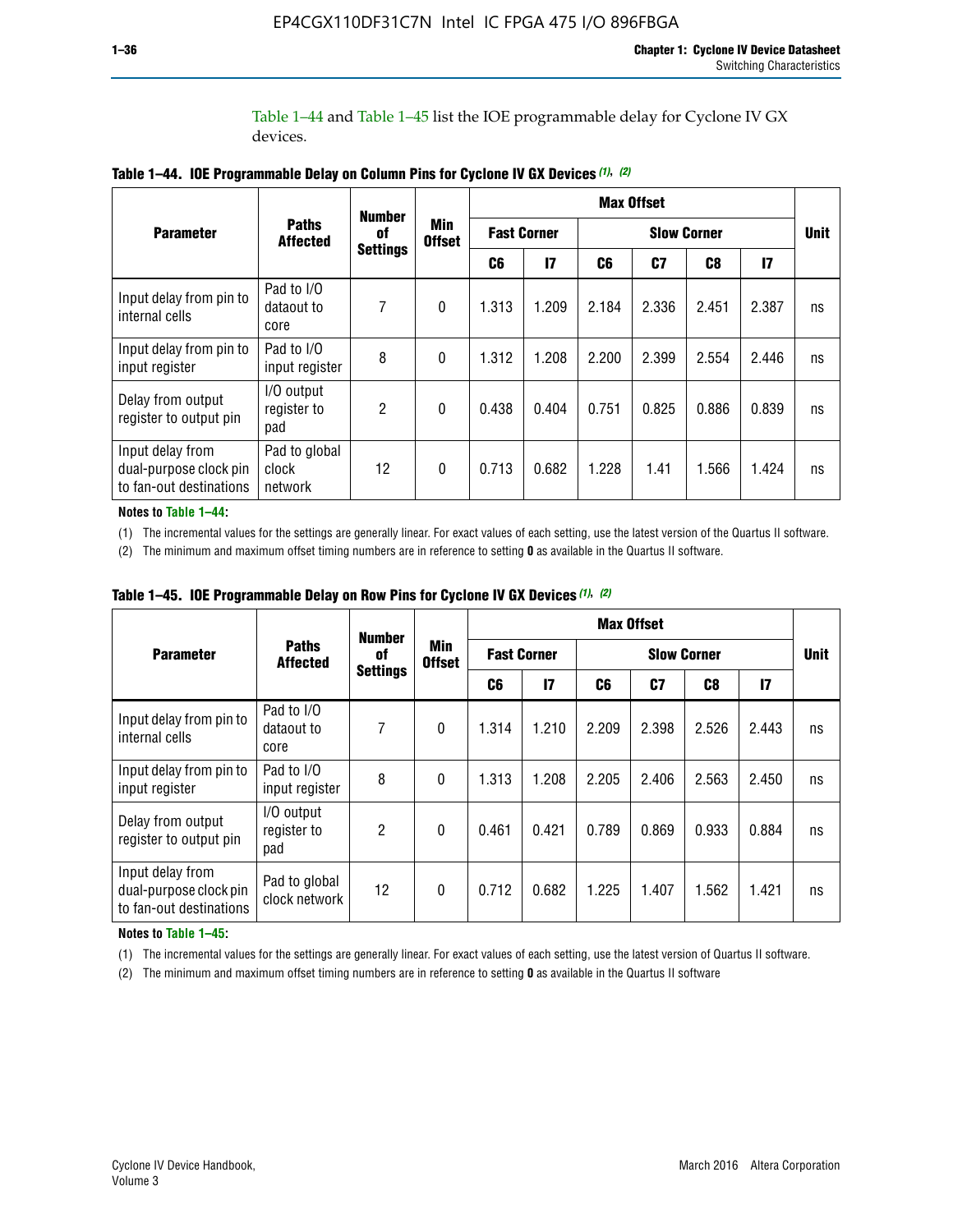## **I/O Timing**

Use the following methods to determine I/O timing:

- the Excel-based I/O Timing
- the Quartus II timing analyzer

The Excel-based I/O timing provides pin timing performance for each device density and speed grade. The data is typically used prior to designing the FPGA to get a timing budget estimation as part of the link timing analysis. The Quartus II timing analyzer provides a more accurate and precise I/O timing data based on the specifics of the design after place-and-route is complete.

**For The Excel-based I/O Timing spreadsheet is downloadable from Cyclone IV Devices** [Literature](http://www.altera.com/literature/lit-cyclone-iv.jsp) website.

## **Glossary**

Table 1–46 lists the glossary for this chapter.

| <b>Letter</b> | Term                                                            | <b>Definitions</b>                                                                                                                                                                                                                                                                                                                                                                                                                                                |
|---------------|-----------------------------------------------------------------|-------------------------------------------------------------------------------------------------------------------------------------------------------------------------------------------------------------------------------------------------------------------------------------------------------------------------------------------------------------------------------------------------------------------------------------------------------------------|
| A             |                                                                 |                                                                                                                                                                                                                                                                                                                                                                                                                                                                   |
| B             |                                                                 |                                                                                                                                                                                                                                                                                                                                                                                                                                                                   |
| C             |                                                                 |                                                                                                                                                                                                                                                                                                                                                                                                                                                                   |
| D             |                                                                 |                                                                                                                                                                                                                                                                                                                                                                                                                                                                   |
| E             |                                                                 |                                                                                                                                                                                                                                                                                                                                                                                                                                                                   |
| F             | $f_{HSCLK}$                                                     | High-speed I/O block: High-speed receiver/transmitter input and output clock frequency.                                                                                                                                                                                                                                                                                                                                                                           |
| G             | <b>GCLK</b>                                                     | Input pin directly to Global Clock network.                                                                                                                                                                                                                                                                                                                                                                                                                       |
|               | <b>GCLK PLL</b>                                                 | Input pin to Global Clock network through the PLL.                                                                                                                                                                                                                                                                                                                                                                                                                |
| н             | <b>HSIODR</b>                                                   | High-speed I/O block: Maximum/minimum LVDS data transfer rate (HSIODR = 1/TUI).                                                                                                                                                                                                                                                                                                                                                                                   |
|               | Input Waveforms<br>for the SSTL<br>Differential I/O<br>Standard | $\frac{1}{1 + \frac{1}{1 + \frac{1}{1 + \frac{1}{1 + \frac{1}{1 + \frac{1}{1 + \frac{1}{1 + \frac{1}{1 + \frac{1}{1 + \frac{1}{1 + \frac{1}{1 + \frac{1}{1 + \frac{1}{1 + \frac{1}{1 + \frac{1}{1 + \frac{1}{1 + \frac{1}{1 + \frac{1}{1 + \frac{1}{1 + \frac{1}{1 + \frac{1}{1 + \frac{1}{1 + \frac{1}{1 + \frac{1}{1 + \frac{1}{1 + \frac{1}{1 + \frac{1}{1 + \frac{1}{1 + \frac{1}{1 + \frac{1}{1 + \frac{1}{1 + \frac{$<br><b>V</b> swing<br>V <sub>REF</sub> |

#### **Table 1–46. Glossary (Part 1 of 5)**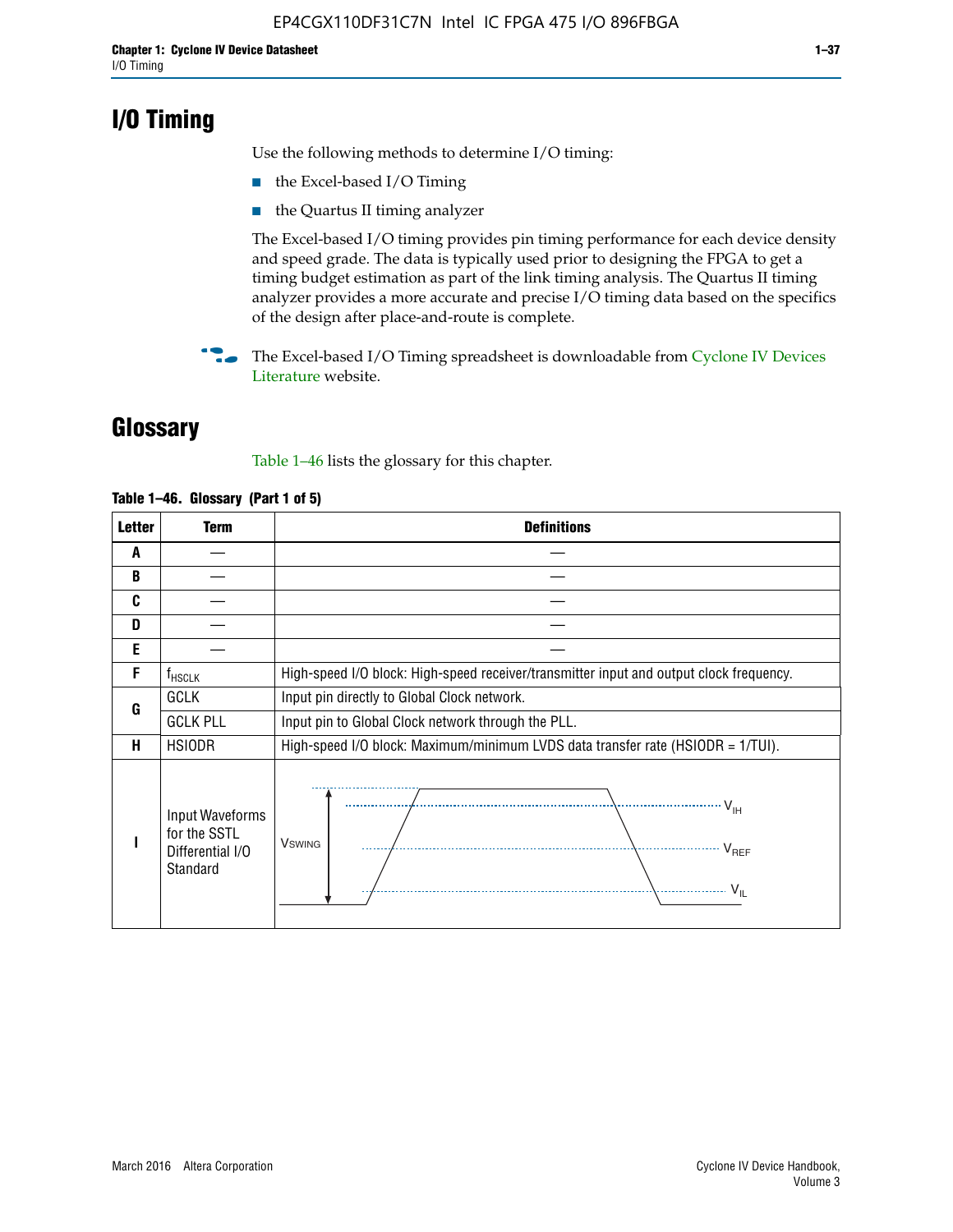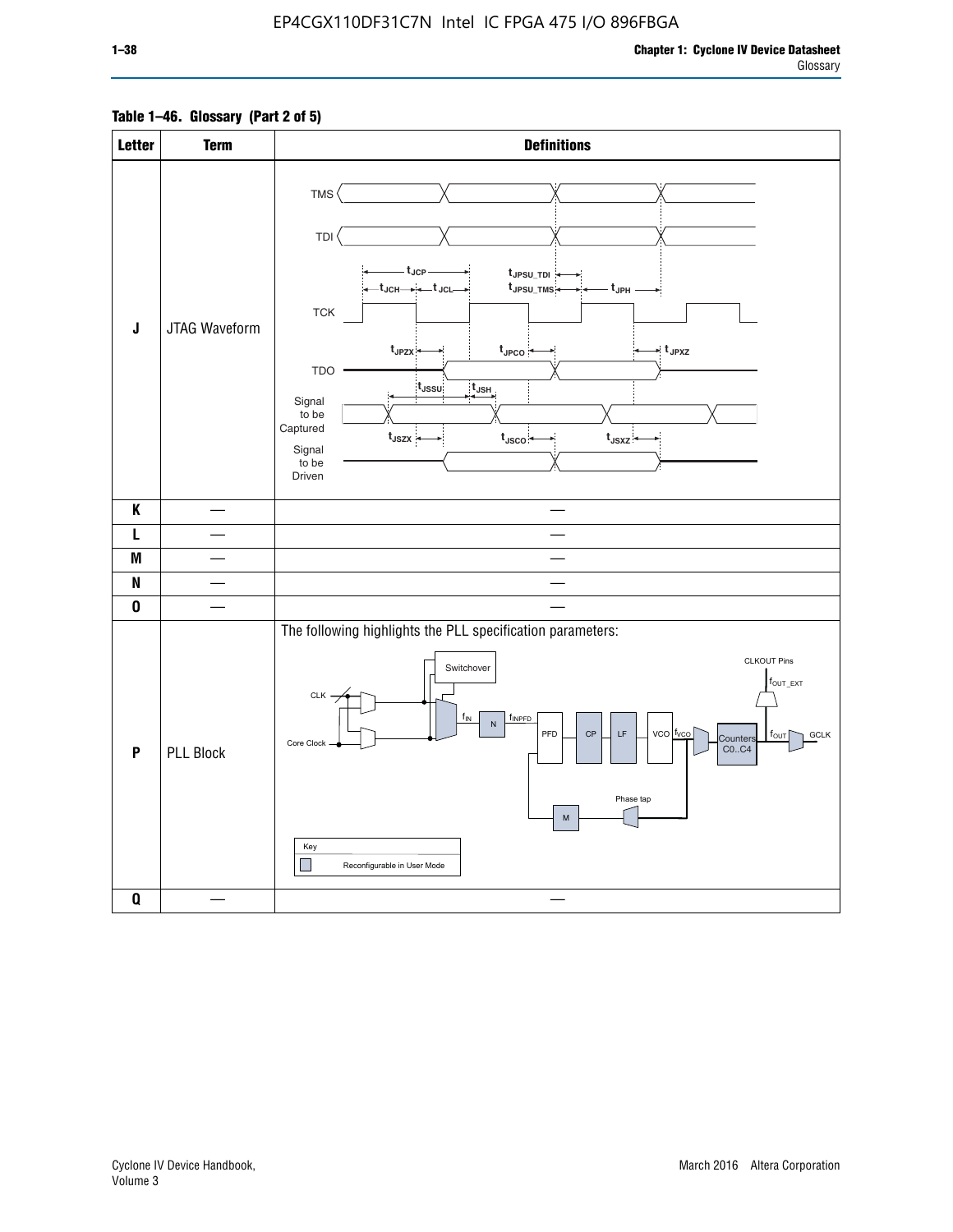#### **Table 1–46. Glossary (Part 3 of 5)**

| <b>Letter</b> | <b>Term</b>                   | <b>Definitions</b>                                                                                                                                                                                    |
|---------------|-------------------------------|-------------------------------------------------------------------------------------------------------------------------------------------------------------------------------------------------------|
|               | $R_L$                         | Receiver differential input discrete resistor (external to Cyclone IV devices).                                                                                                                       |
|               |                               | Receiver input waveform for LVDS and LVPECL differential standards:                                                                                                                                   |
|               |                               | <b>Single-Ended Waveform</b>                                                                                                                                                                          |
|               |                               | Positive Channel (p) = $V_{\text{H}}$                                                                                                                                                                 |
|               |                               | $V_{ID}$                                                                                                                                                                                              |
|               |                               | Negative Channel (n) = $V_{\parallel}$<br>$V_{CM}$                                                                                                                                                    |
|               |                               | Ground                                                                                                                                                                                                |
|               | Receiver Input<br>Waveform    |                                                                                                                                                                                                       |
| R             |                               |                                                                                                                                                                                                       |
|               |                               | Differential Waveform (Mathematical Function of Positive & Negative Channel)                                                                                                                          |
|               |                               | $V_{ID}$                                                                                                                                                                                              |
|               |                               | 0V                                                                                                                                                                                                    |
|               |                               | $\mathsf{V}_{\mathsf{ID}}$                                                                                                                                                                            |
|               |                               | $p - n$                                                                                                                                                                                               |
|               | Receiver input<br>skew margin | High-speed I/O block: The total margin left after accounting for the sampling window and TCCS.<br>$RSKM = (TUI - SW - TCCS) / 2.$                                                                     |
|               | (RSKM)                        |                                                                                                                                                                                                       |
|               |                               | $V_{CCIO}$                                                                                                                                                                                            |
|               |                               |                                                                                                                                                                                                       |
|               |                               | $V_{\text{OH}}$                                                                                                                                                                                       |
|               |                               | V <sub>IH(AC)</sub>                                                                                                                                                                                   |
|               |                               | $V_{IH(DC)}$                                                                                                                                                                                          |
|               |                               | $V_{REF}$<br>$V_{IL(DC)}$                                                                                                                                                                             |
|               | Single-ended                  | VIL(AC)                                                                                                                                                                                               |
|               | voltage-                      |                                                                                                                                                                                                       |
| S             | referenced I/O<br>Standard    | $V_{OL}$                                                                                                                                                                                              |
|               |                               | $\overline{\mathsf{V}}_\mathsf{SS}^-$                                                                                                                                                                 |
|               |                               |                                                                                                                                                                                                       |
|               |                               | The JEDEC standard for SSTI and HSTL I/O standards defines both the AC and DC input signal<br>values. The AC values indicate the voltage levels at which the receiver must meet its timing            |
|               |                               | specifications. The DC values indicate the voltage levels at which the final logic state of the                                                                                                       |
|               |                               | receiver is unambiguously defined. After the receiver input crosses the AC value, the receiver                                                                                                        |
|               |                               | changes to the new logic state. The new logic state is then maintained as long as the input stays<br>beyond the DC threshold. This approach is intended to provide predictable receiver timing in the |
|               |                               | presence of input waveform ringing.                                                                                                                                                                   |
|               | SW (Sampling<br>Window)       | High-speed I/O block: The period of time during which the data must be valid to capture it<br>correctly. The setup and hold times determine the ideal strobe position in the sampling window.         |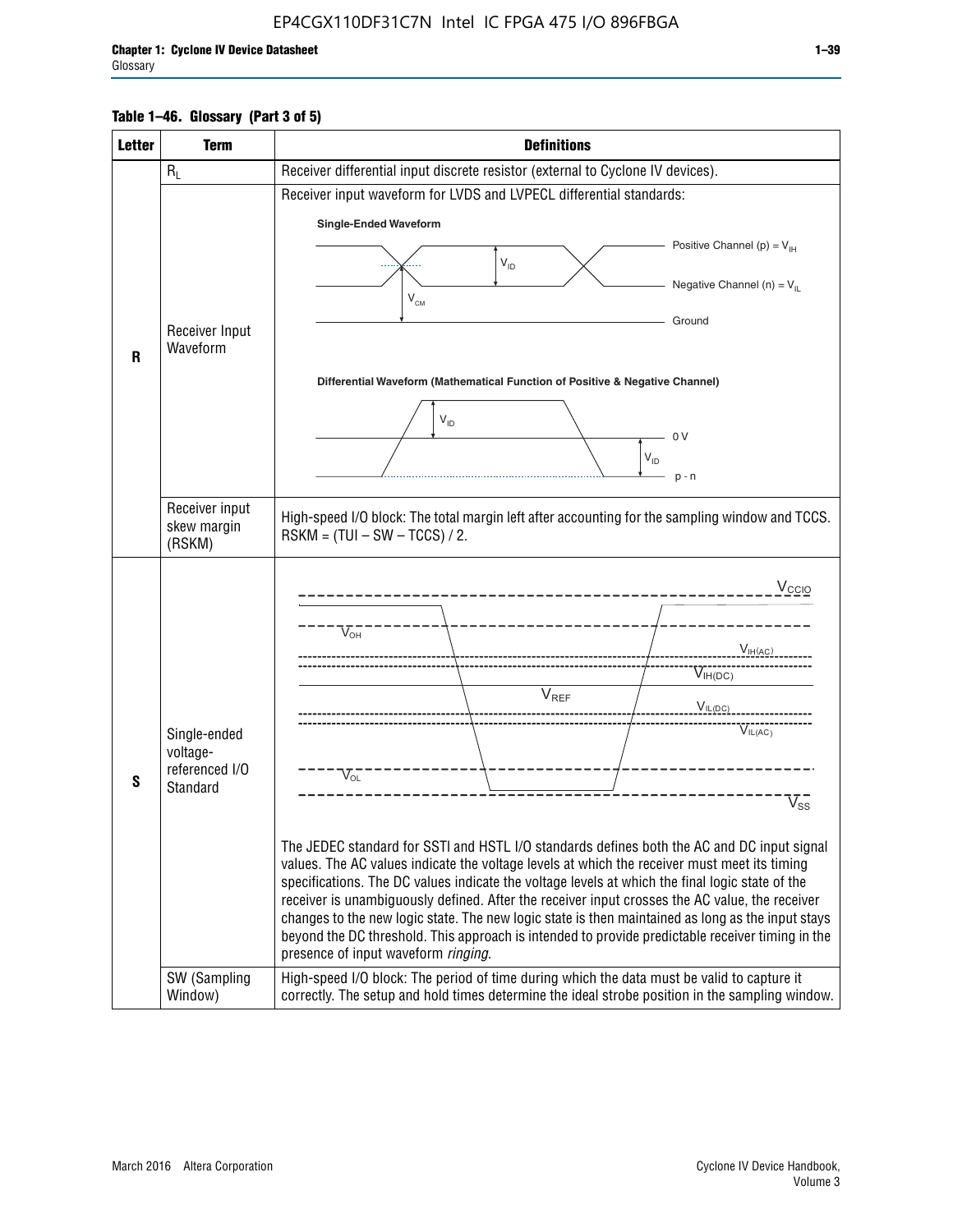| <b>Letter</b> | <b>Term</b>                           | <b>Definitions</b>                                                                                                                                                                                                                                                                                                                                                                           |
|---------------|---------------------------------------|----------------------------------------------------------------------------------------------------------------------------------------------------------------------------------------------------------------------------------------------------------------------------------------------------------------------------------------------------------------------------------------------|
|               | $t_{\rm C}$                           | High-speed receiver and transmitter input and output clock period.                                                                                                                                                                                                                                                                                                                           |
|               | Channel-to-<br>channel-skew<br>(TCCS) | High-speed I/O block: The timing difference between the fastest and slowest output edges,<br>including $t_{c0}$ variation and clock skew. The clock is included in the TCCS measurement.                                                                                                                                                                                                     |
|               | $t_{\text{cin}}$                      | Delay from the clock pad to the I/O input register.                                                                                                                                                                                                                                                                                                                                          |
|               | $t_{CO}$                              | Delay from the clock pad to the I/O output.                                                                                                                                                                                                                                                                                                                                                  |
|               | $t_{\text{cout}}$                     | Delay from the clock pad to the I/O output register.                                                                                                                                                                                                                                                                                                                                         |
|               | $t_{\text{DUTY}}$                     | High-speed I/O block: Duty cycle on high-speed transmitter output clock.                                                                                                                                                                                                                                                                                                                     |
|               | t <sub>FALL</sub>                     | Signal high-to-low transition time (80-20%).                                                                                                                                                                                                                                                                                                                                                 |
|               | $t_H$                                 | Input register hold time.                                                                                                                                                                                                                                                                                                                                                                    |
|               | <b>Timing Unit</b><br>Interval (TUI)  | High-speed I/O block: The timing budget allowed for skew, propagation delays, and data<br>sampling window. (TUI = $1/($ Receiver Input Clock Frequency Multiplication Factor) = $tC/w$ ).                                                                                                                                                                                                    |
|               | t <sub>INJITTER</sub>                 | Period jitter on the PLL clock input.                                                                                                                                                                                                                                                                                                                                                        |
|               | t <sub>outjitter_dedclk</sub>         | Period jitter on the dedicated clock output driven by a PLL.                                                                                                                                                                                                                                                                                                                                 |
|               | t <sub>outjitter_io</sub>             | Period jitter on the general purpose I/O driven by a PLL.                                                                                                                                                                                                                                                                                                                                    |
|               | $t_{\text{pllcin}}$                   | Delay from the PLL inclk pad to the I/O input register.                                                                                                                                                                                                                                                                                                                                      |
| T             | t <sub>plicout</sub>                  | Delay from the PLL inclk pad to the I/O output register.                                                                                                                                                                                                                                                                                                                                     |
|               | Transmitter<br>Output<br>Waveform     | Transmitter output waveforms for the LVDS, mini-LVDS, PPDS and RSDS Differential I/O<br>Standards:<br><b>Single-Ended Waveform</b><br>Positive Channel (p) = $V_{OH}$<br><b>V<sub>OD</sub></b><br>Negative Channel (n) = $V_{OL}$<br>$V_{OS}$<br>Ground<br>Differential Waveform (Mathematical Function of Positive & Negative Channel)<br>$V_{OD}$<br>0 <sup>1</sup><br>$V_{OD}$<br>$p - n$ |
|               | $t_{\text{RISE}}$                     | Signal low-to-high transition time (20-80%).                                                                                                                                                                                                                                                                                                                                                 |
|               | $t_{\scriptstyle\text{SU}}$           | Input register setup time.                                                                                                                                                                                                                                                                                                                                                                   |
| U             |                                       |                                                                                                                                                                                                                                                                                                                                                                                              |

#### **Table 1–46. Glossary (Part 4 of 5)**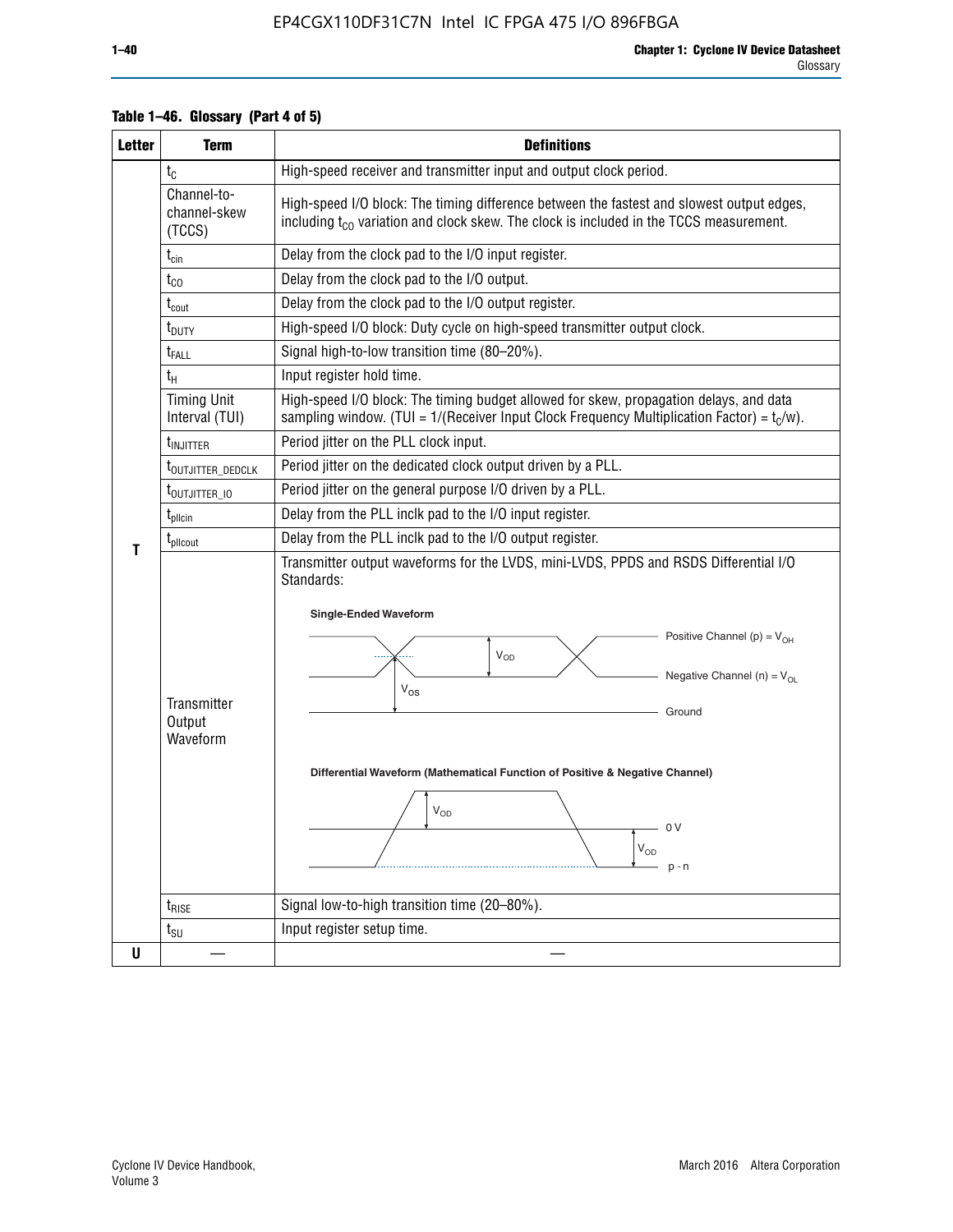### **Table 1–46. Glossary (Part 5 of 5)**

| <b>Letter</b>    | <b>Term</b>               | <b>Definitions</b>                                                                                                                                                                                |  |  |
|------------------|---------------------------|---------------------------------------------------------------------------------------------------------------------------------------------------------------------------------------------------|--|--|
|                  | $V_{CM(DC)}$              | DC common mode input voltage.                                                                                                                                                                     |  |  |
|                  | $V_{DIF(AC)}$             | AC differential input voltage: The minimum AC input differential voltage required for switching.                                                                                                  |  |  |
|                  | $V_{DIF(DC)}$             | DC differential input voltage: The minimum DC input differential voltage required for switching.                                                                                                  |  |  |
|                  | <b>V<sub>ICM</sub></b>    | Input common mode voltage: The common mode of the differential signal at the receiver.                                                                                                            |  |  |
|                  | $V_{ID}$                  | Input differential voltage swing: The difference in voltage between the positive and<br>complementary conductors of a differential transmission at the receiver.                                  |  |  |
|                  | $V_{\text{IH}}$           | Voltage input high: The minimum positive voltage applied to the input that is accepted by the<br>device as a logic high.                                                                          |  |  |
|                  | $V_{IH(AC)}$              | High-level AC input voltage.                                                                                                                                                                      |  |  |
|                  | $V_{IH(DC)}$              | High-level DC input voltage.                                                                                                                                                                      |  |  |
|                  | $V_{IL}$                  | Voltage input low: The maximum positive voltage applied to the input that is accepted by the<br>device as a logic low.                                                                            |  |  |
|                  | $V_{IL (AC)}$             | Low-level AC input voltage.                                                                                                                                                                       |  |  |
|                  | $V_{IL(DC)}$              | Low-level DC input voltage.                                                                                                                                                                       |  |  |
|                  | $V_{\text{IN}}$           | DC input voltage.                                                                                                                                                                                 |  |  |
|                  | $\rm V_{\rm OCM}$         | Output common mode voltage: The common mode of the differential signal at the transmitter.                                                                                                        |  |  |
| $\mathbf{V}$     | $V_{OD}$                  | Output differential voltage swing: The difference in voltage between the positive and<br>complementary conductors of a differential transmission at the transmitter. $V_{OD} = V_{OH} - V_{OL}$ . |  |  |
|                  | $V_{OH}$                  | Voltage output high: The maximum positive voltage from an output that the device considers is<br>accepted as the minimum positive high level.                                                     |  |  |
|                  | $V_{OL}$                  | Voltage output low: The maximum positive voltage from an output that the device considers is<br>accepted as the maximum positive low level.                                                       |  |  |
|                  | $V_{OS}$                  | Output offset voltage: $V_{OS} = (V_{OH} + V_{OL}) / 2$ .                                                                                                                                         |  |  |
|                  | $V_{OX (AC)}$             | AC differential output cross point voltage: the voltage at which the differential output signals<br>must cross.                                                                                   |  |  |
|                  | $V_{REF}$                 | Reference voltage for the SSTL and HSTL I/O standards.                                                                                                                                            |  |  |
|                  | $V_{REF\,(AC)}$           | AC input reference voltage for the SSTL and HSTL I/O standards. $V_{REF(AC)} = V_{REF(DC)} +$ noise. The<br>peak-to-peak AC noise on $V_{REF}$ must not exceed 2% of $V_{REF(DC)}$ .              |  |  |
|                  | $V_{REF(DC)}$             | DC input reference voltage for the SSTL and HSTL I/O standards.                                                                                                                                   |  |  |
|                  | $V_{\textrm{SWING (AC)}}$ | AC differential input voltage: AC input differential voltage required for switching. For the SSTL<br>differential I/O standard, refer to Input Waveforms.                                         |  |  |
|                  | V <sub>SWING (DC)</sub>   | DC differential input voltage: DC input differential voltage required for switching. For the SSTL<br>differential I/O standard, refer to Input Waveforms.                                         |  |  |
|                  | $V_{TT}$                  | Termination voltage for the SSTL and HSTL I/O standards.                                                                                                                                          |  |  |
|                  | $V_{X (AC)}$              | AC differential input cross point voltage: The voltage at which the differential input signals must<br>cross.                                                                                     |  |  |
| W                |                           |                                                                                                                                                                                                   |  |  |
| $\boldsymbol{x}$ |                           |                                                                                                                                                                                                   |  |  |
| Y                |                           |                                                                                                                                                                                                   |  |  |
| $\mathbf{Z}$     |                           |                                                                                                                                                                                                   |  |  |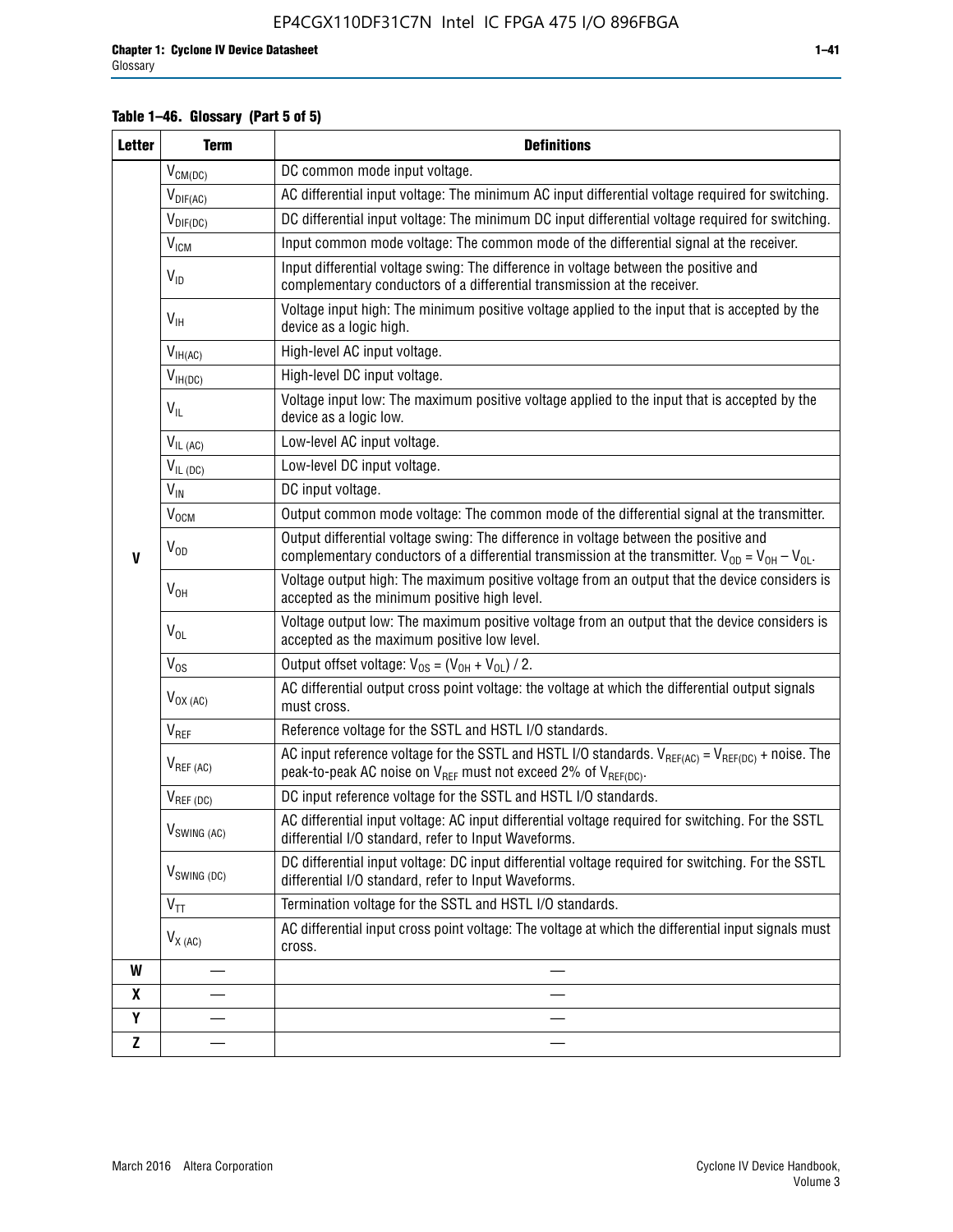## **Document Revision History**

Table 1–47 lists the revision history for this chapter.

| <b>Date</b>      | <b>Version</b> | <b>Changes</b>                                                                                                                                                                                                                            |
|------------------|----------------|-------------------------------------------------------------------------------------------------------------------------------------------------------------------------------------------------------------------------------------------|
| March 2016       | 2.0            | Updated note (5) in Table $1-21$ to remove support for the N148 package.                                                                                                                                                                  |
| October 2014     | 1.9            | Updated maximum value for $V_{CCD, PL}$ in Table 1-1.                                                                                                                                                                                     |
|                  |                | Removed extended temperature note in Table 1-3.                                                                                                                                                                                           |
| December 2013    | 1.8            | Updated Table 1-21 by adding Note (15).                                                                                                                                                                                                   |
| May 2013         | 1.7            | Updated Table 1-15 by adding Note (4).                                                                                                                                                                                                    |
|                  | 1.6            | <b>D</b> Updated the maximum value for $V_1$ , $V_{CCD}$ <sub>PLL</sub> , $V_{CC10}$ , $V_{CC_1CLKIN}$ , $V_{CCH_GXB}$ , and $V_{CCA_GXB}$<br>Table $1-1$ .                                                                               |
|                  |                | $\blacksquare$ Updated Table 1-11 and Table 1-22.                                                                                                                                                                                         |
| October 2012     |                | $\blacksquare$ Updated Table 1-21 to include peak-to-peak differential input voltage for the<br>Cyclone IV GX transceiver input reference clock.                                                                                          |
|                  |                | $\blacksquare$ Updated Table 1-29 to include the typical DCLK value.                                                                                                                                                                      |
|                  |                | <b>Updated the minimum f<sub>HSCLK</sub></b> value in Table 1-31, Table 1-32, Table 1-33,<br>Table 1-34, and Table 1-35.                                                                                                                  |
|                  | 1.5            | ■ Updated "Maximum Allowed Overshoot or Undershoot Voltage", "Operating<br>Conditions", and "PLL Specifications" sections.                                                                                                                |
| November 2011    |                | Updated Table 1-2, Table 1-3, Table 1-4, Table 1-5, Table 1-8, Table 1-9,<br>Table 1-15, Table 1-18, Table 1-19, and Table 1-21.                                                                                                          |
|                  |                | ■ Updated Figure $1-1$ .                                                                                                                                                                                                                  |
|                  | 1.4            | • Updated for the Quartus II software version 10.1 release.                                                                                                                                                                               |
| December 2010    |                | $\blacksquare$ Updated Table 1-21 and Table 1-25.                                                                                                                                                                                         |
|                  |                | $\blacksquare$ Minor text edits.                                                                                                                                                                                                          |
|                  | 1.3            | Updated for the Quartus II software version 10.0 release:                                                                                                                                                                                 |
|                  |                | Updated Table 1-3, Table 1-4, Table 1-21, Table 1-25, Table 1-28, Table 1-30,<br>Table 1-40, Table 1-41, Table 1-42, Table 1-43, Table 1-44, and Table 1-45.                                                                              |
| <b>July 2010</b> |                | ■ Updated Figure $1-2$ and Figure $1-3$ .                                                                                                                                                                                                 |
|                  |                | Removed SW Requirement and TCCS for Cyclone IV Devices tables.                                                                                                                                                                            |
|                  |                | $\blacksquare$ Minor text edits.                                                                                                                                                                                                          |
|                  |                | Updated to include automotive devices:                                                                                                                                                                                                    |
|                  | 1.2            | • Updated the "Operating Conditions" and "PLL Specifications" sections.                                                                                                                                                                   |
| March 2010       |                | $\blacksquare$ Updated Table 1-1, Table 1-8, Table 1-9, Table 1-21, Table 1-26, Table 1-27,<br>Table 1-31, Table 1-32, Table 1-33, Table 1-34, Table 1-35, Table 1-36,<br>Table 1-37, Table 1-38, Table 1-40, Table 1-42, and Table 1-43. |
|                  |                | Added Table 1-5 to include ESD for Cyclone IV devices GPIOs and HSSI I/Os.                                                                                                                                                                |
|                  |                | Added Table 1-44 and Table 1-45 to include IOE programmable delay for<br>Cyclone IV E 1.2 V core voltage devices.                                                                                                                         |
|                  |                | Minor text edits.                                                                                                                                                                                                                         |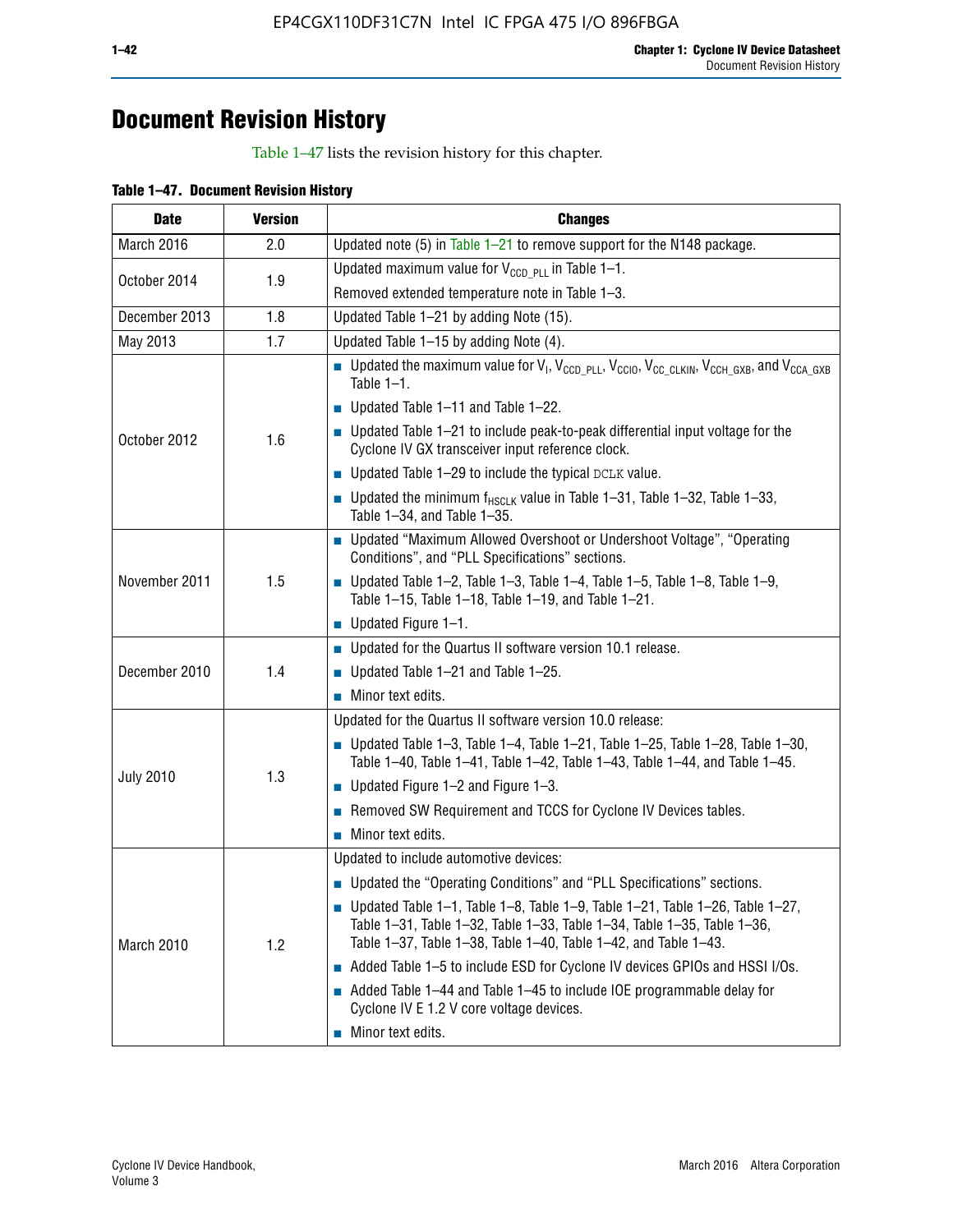#### **Table 1–47. Document Revision History**

| <b>Date</b>   | <b>Version</b> | <b>Changes</b>                                                                                                                                                                          |
|---------------|----------------|-----------------------------------------------------------------------------------------------------------------------------------------------------------------------------------------|
| February 2010 | 1.1            | Updated Table 1-3 through Table 1-44 to include information for Cyclone IV E<br>devices and Cyclone IV GX devices for Quartus II software version 9.1 SP1 release.<br>Minor text edits. |
| November 2009 | 1.0            | Initial release.                                                                                                                                                                        |